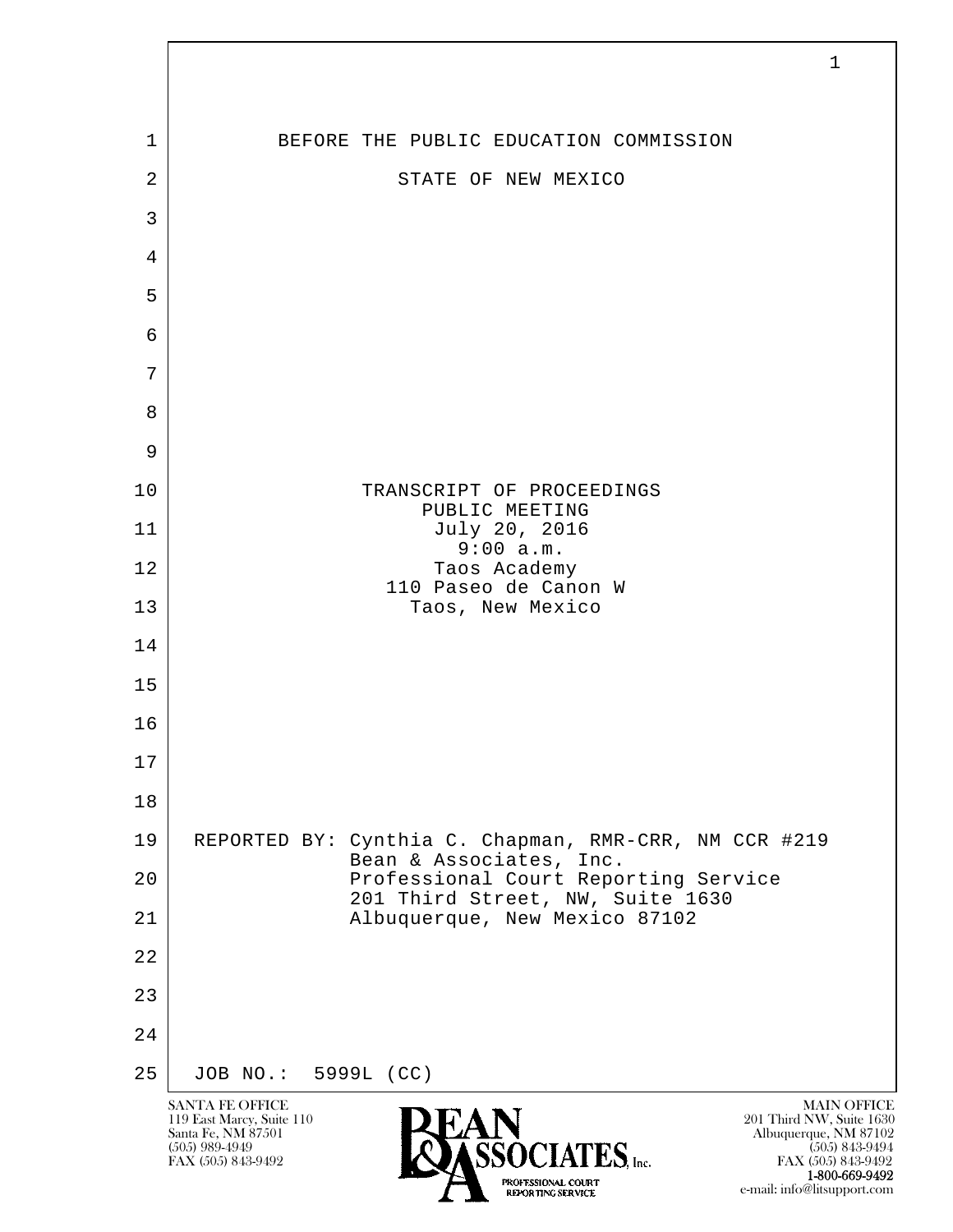| $\mathbf 1$    | A P P E A R A N C E S                                                                                                                                                                                            |
|----------------|------------------------------------------------------------------------------------------------------------------------------------------------------------------------------------------------------------------|
| $\overline{2}$ | COMMISSIONERS:                                                                                                                                                                                                   |
| 3              | MS. PATRICIA GIPSON, Chair<br>MR. GILBERT PERALTA, Vice Chair                                                                                                                                                    |
| 4              | MS. KARYL ANN ARMBRUSTER, Secretary<br>MR. JEFF CARR, Member                                                                                                                                                     |
| 5              | MS. CAROLYN SHEARMAN, Member<br>MS. CARMIE TOULOUSE, Member                                                                                                                                                      |
| 6              | STAFF:                                                                                                                                                                                                           |
| 7              | MS. KATIE POULOS, Director, Charter School Division                                                                                                                                                              |
| 8              | MR. DYLAN LANGE, Assistant Attorney General                                                                                                                                                                      |
| 9              | Counsel to the PEC                                                                                                                                                                                               |
| 10             | MS. BEVERLY FRIEDMAN, PED Custodian of Record<br>and Liaison to the PEC                                                                                                                                          |
| 11             |                                                                                                                                                                                                                  |
| 12             |                                                                                                                                                                                                                  |
| 13             |                                                                                                                                                                                                                  |
| 14             |                                                                                                                                                                                                                  |
| 15             |                                                                                                                                                                                                                  |
| 16             |                                                                                                                                                                                                                  |
| 17             |                                                                                                                                                                                                                  |
| 18             |                                                                                                                                                                                                                  |
| 19             |                                                                                                                                                                                                                  |
| 20             |                                                                                                                                                                                                                  |
| 21             |                                                                                                                                                                                                                  |
| 22             |                                                                                                                                                                                                                  |
| 23             |                                                                                                                                                                                                                  |
| 24             |                                                                                                                                                                                                                  |
| 25             |                                                                                                                                                                                                                  |
|                | <b>MAIN OFFICE</b><br><b>SANTA FE OFFICE</b><br>201 Third NW, Suite 1630<br>119 East Marcy, Suite 110<br>Santa Fe, NM 87501<br>Albuquerque, NM 87102<br><b>CEACLATEC</b><br>$(505)$ 989-4949<br>$(505)$ 843-9494 |

**1-800-669-9492**<br> **EXALTERIONAL CN BT** e-mail: info@litsupport.com

2

FAX (505) 843-9492 FAX (505) 843-9492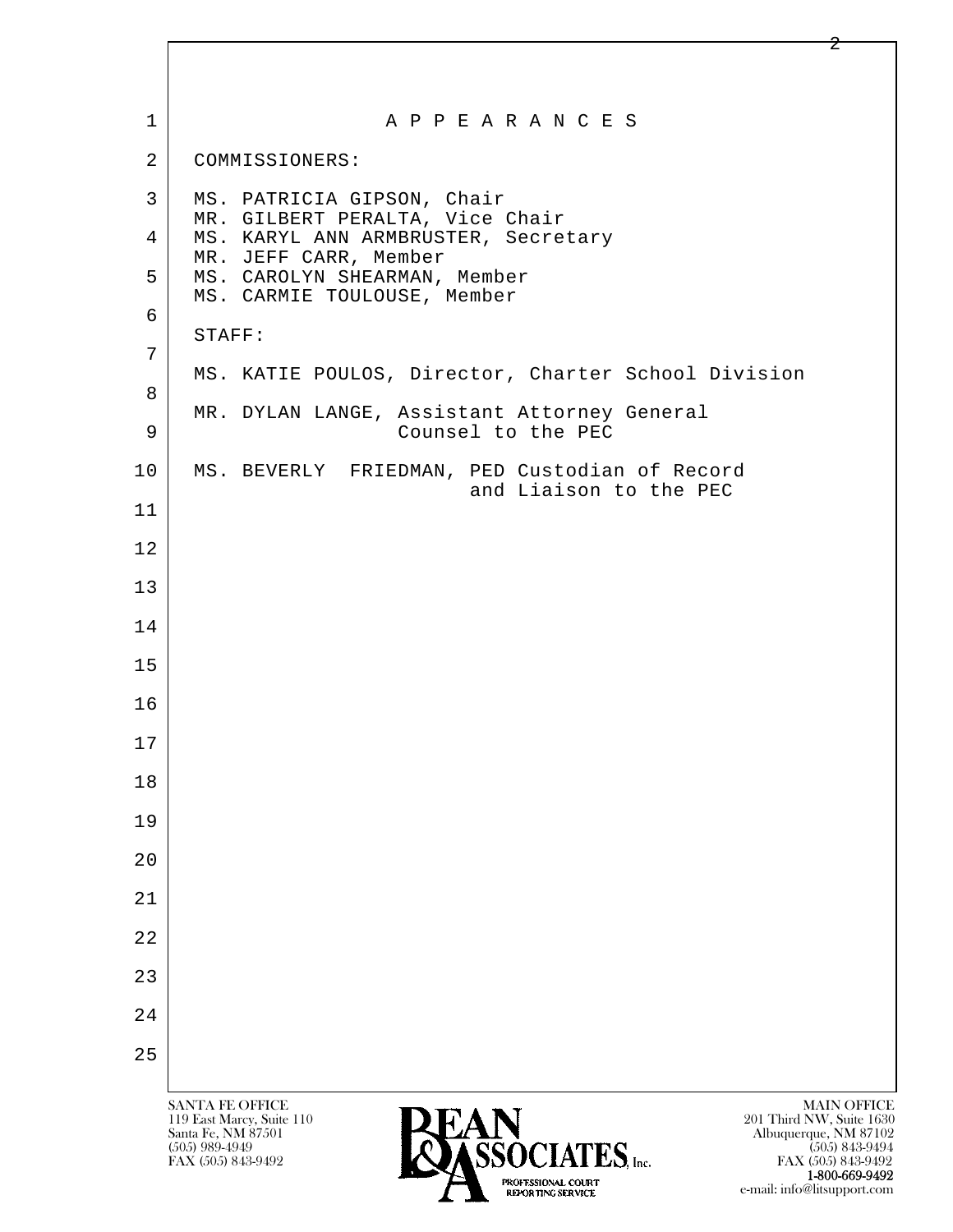| 1              |              | INDEX TO PROCEEDINGS                                                                                            |    |
|----------------|--------------|-----------------------------------------------------------------------------------------------------------------|----|
| $\overline{a}$ | $\mathbf{1}$ | Call to Order, Roll Call, Pledge of<br>Allegiance and Salute to the New Mexico Flag                             | 4  |
| 3<br>4         | 2            | Approval of Agenda                                                                                              | 5  |
| 5              | 3            | Approval of Minutes and Transcript                                                                              | 6  |
| 6              | 4            | Discussion and Possible Action on<br>Charter School Amendments - Taos<br>International School                   | 8  |
| 7<br>8         | 5            | Report from Options for Parents and<br>the Charter School Division - Discussion<br>and Possible Actions         | 21 |
| 9<br>10        | 6            | Reports from PEC Committee Chairs<br>and Liaisons                                                               | 29 |
| 11             | 7            | Report from the Chair                                                                                           | 33 |
| 12             | 8            | PEC Comments                                                                                                    | 65 |
| 13             | 9            | Open Forum - No Speakers                                                                                        | 82 |
| 14<br>15       | 10           | Executive Session to Discuss Pending or<br>Threatened Litigation, Pursuant to<br>NMSA 1978, Section 10-15-1H(7) | 82 |
| 16             | 11           | Adjourn                                                                                                         | 84 |
| 17             |              | REPORTER'S CERTIFICATE                                                                                          | 85 |
| 18             |              | ATTACHMENTS:                                                                                                    |    |
| 19             | 1.           | Visitor Sign-In Sheet                                                                                           |    |
| 20             |              |                                                                                                                 |    |
| 21             |              |                                                                                                                 |    |
| 22             |              |                                                                                                                 |    |
| 23             |              |                                                                                                                 |    |
| 24             |              |                                                                                                                 |    |
| 25             |              |                                                                                                                 |    |

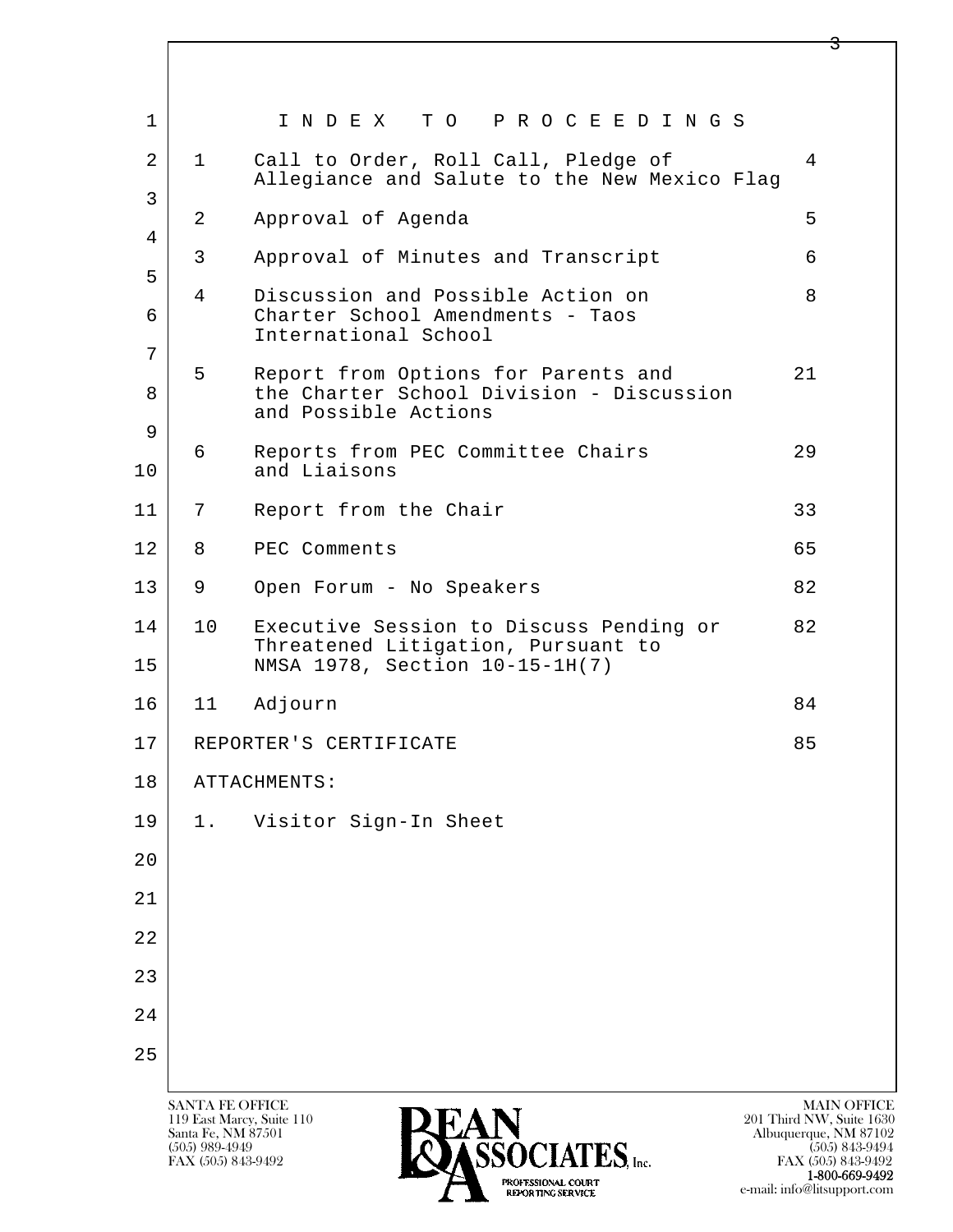l  $\overline{\phantom{a}}$ 1 THE CHAIR: I bring to order the 2 New Mexico Public Education Commission. It is 3 Wednesday, July 20th, 2016. 4 We are in -- we are graciously being 5 hosted by the Taos Academy. I want to thank them 6 for the doughnuts, the grapes, and the water. So we 7 appreciate the hospitality. 8 COMMISSIONER CARR: And there's coffee in 9 the break room for the Commissioners. 10 COMMISSIONER SHEARMAN: And we appreciate 11 | the air conditioning. 12 THE CHAIR: Absolutely. After yesterday, 13 it is greatly appreciated. 14 I ask Commissioner Armbruster to do roll 15 call. 16 COMMISSIONER ARMBRUSTER: Commissioner 17 Pogna? 18 Commissioner Toulouse? 19 COMMISSIONER TOULOUSE: Present. 20 COMMISSIONER ARMBRUSTER: Commissioner 21 Armbruster is president [verbatim]. 22 | THE CHAIR: You're president? 23 COMMISSIONER ARMBRUSTER: I said 24 president? Erase that, please. Sorry. 25 Jim Conyers?

119 East Marcy, Suite 110<br>Santa Fe, NM 87501



FAX (505) 843-9492 FAX (505) 843-9492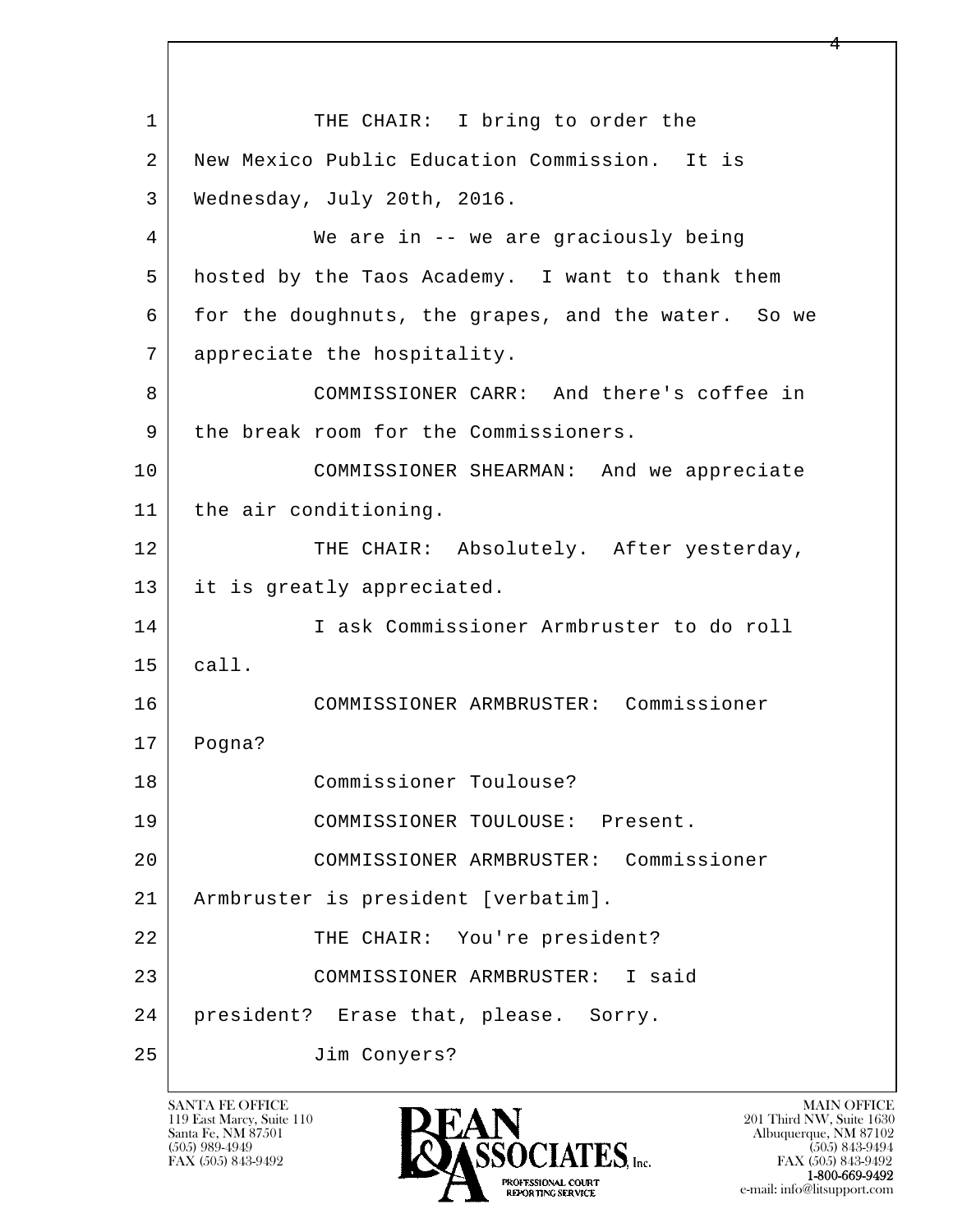l  $\overline{\phantom{a}}$  1 Commissioner Peralta? 2 COMMISSIONER PERALTA: Here. 3 COMMISSIONER ARMBRUSTER: Commissioner 4 Gipson? 5 THE CHAIR: Here. 6 COMMISSIONER ARMBRUSTER: Commissioner 7 Shearman? 8 COMMISSIONER SHEARMAN: Here. 9 COMMISSIONER ARMBRUSTER: Commissioner 10 | Chavez? Not here. 11 Commissioner Carr? 12 COMMISSIONER CARR: Here. 13 | COMMISSIONER ARMBRUSTER: Madam Chair, 14 there are six Commissioners here. 15 THE CHAIR: Thank you. And we will now 16 have the Pledge of Allegiance, led by 17 Commissioner Carr, and the Salute to the New Mexico 18 Flag, by Commissioner Shearman. 19 (Pledge of Allegiance and Salute to 20 the New Mexico Flag conducted.) 21 THE CHAIR: The next item on the agenda is 22 the approval of the agenda. So if everyone has had 23 a chance to look at it? 24 COMMISSIONER SHEARMAN: Madam Chair, I 25 move for approval of the agenda, as presented.

119 East Marcy, Suite 110<br>Santa Fe, NM 87501

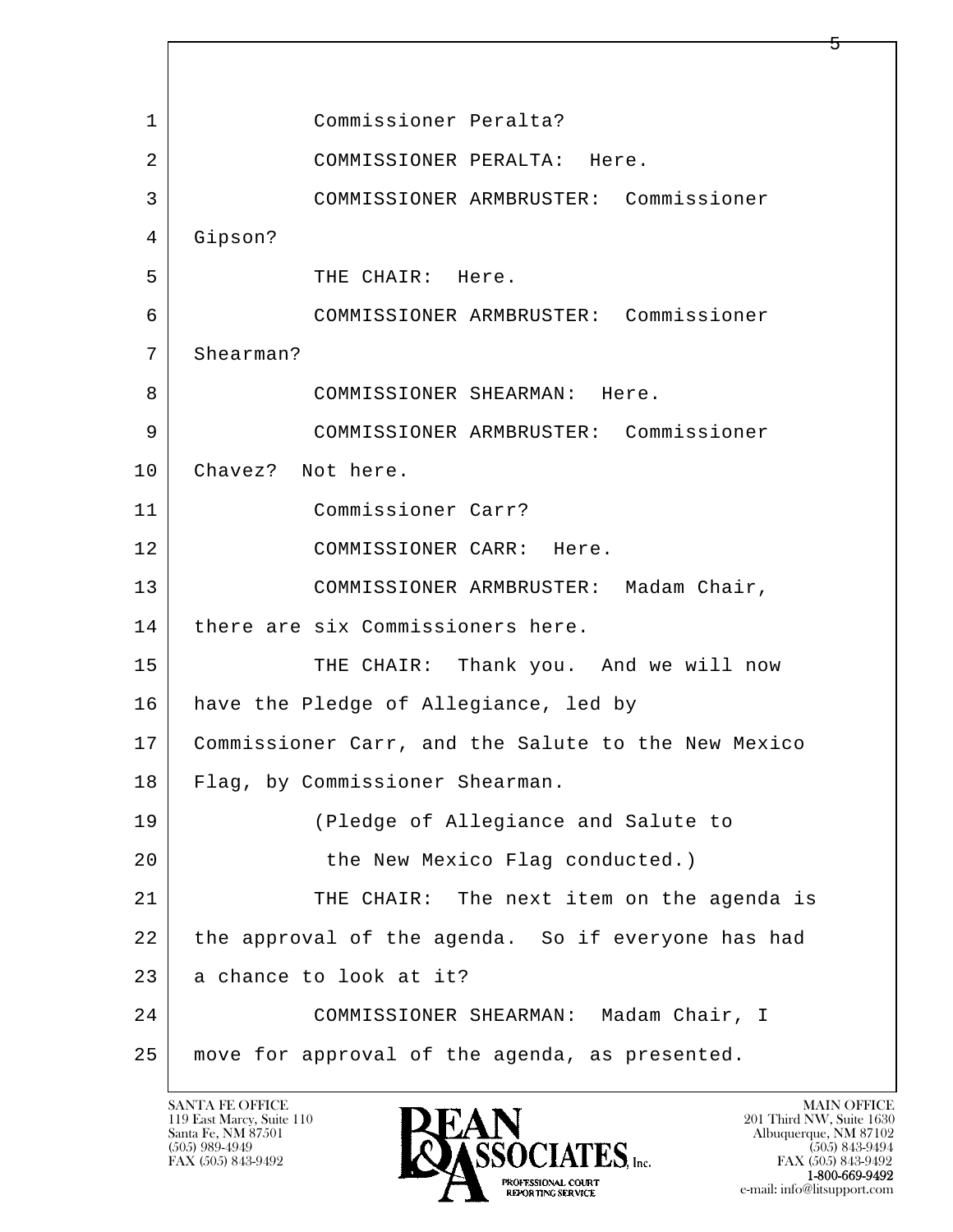l  $\overline{\phantom{a}}$ 1 THE CHAIR: Motion by -- 2 COMMISSIONER PERALTA: Second. 3 THE CHAIR: Motion by Commissioner 4 Shearman, second by Commissioner Peralta. All in 5 favor? 6 (Commissioners so indicate.) 7 | THE CHAIR: Anyone opposed? 8 (No response.) 9 | THE CHAIR: It is unanimous. 10 The Item No. 3 on the agenda is approval 11 of the minutes and transcript. And the first is 12 letter A, the approval of the PEC meeting minutes 13 | transcript for June 17th, 2016. 14 So does anyone have any corrections? 15 Not appearing to have any corrections, 16 I'll entertain a -- do I have to do a separate 17 | motion for each of these? 18 COMMISSIONER SHEARMAN: Yes. 19 THE CHAIR: I do? Okay. 20 I'll entertain a motion for approval of 21 the PEC minutes transcript, June 17th, 2016. 22 COMMISSIONER PERALTA: Madam Chair, I will 23 make a motion to approve the June 17th minutes -- 24 COMMISSIONER SHEARMAN: Second. 25 COMMISSIONER PERALTA: -- as presented.

119 East Marcy, Suite 110<br>Santa Fe, NM 87501

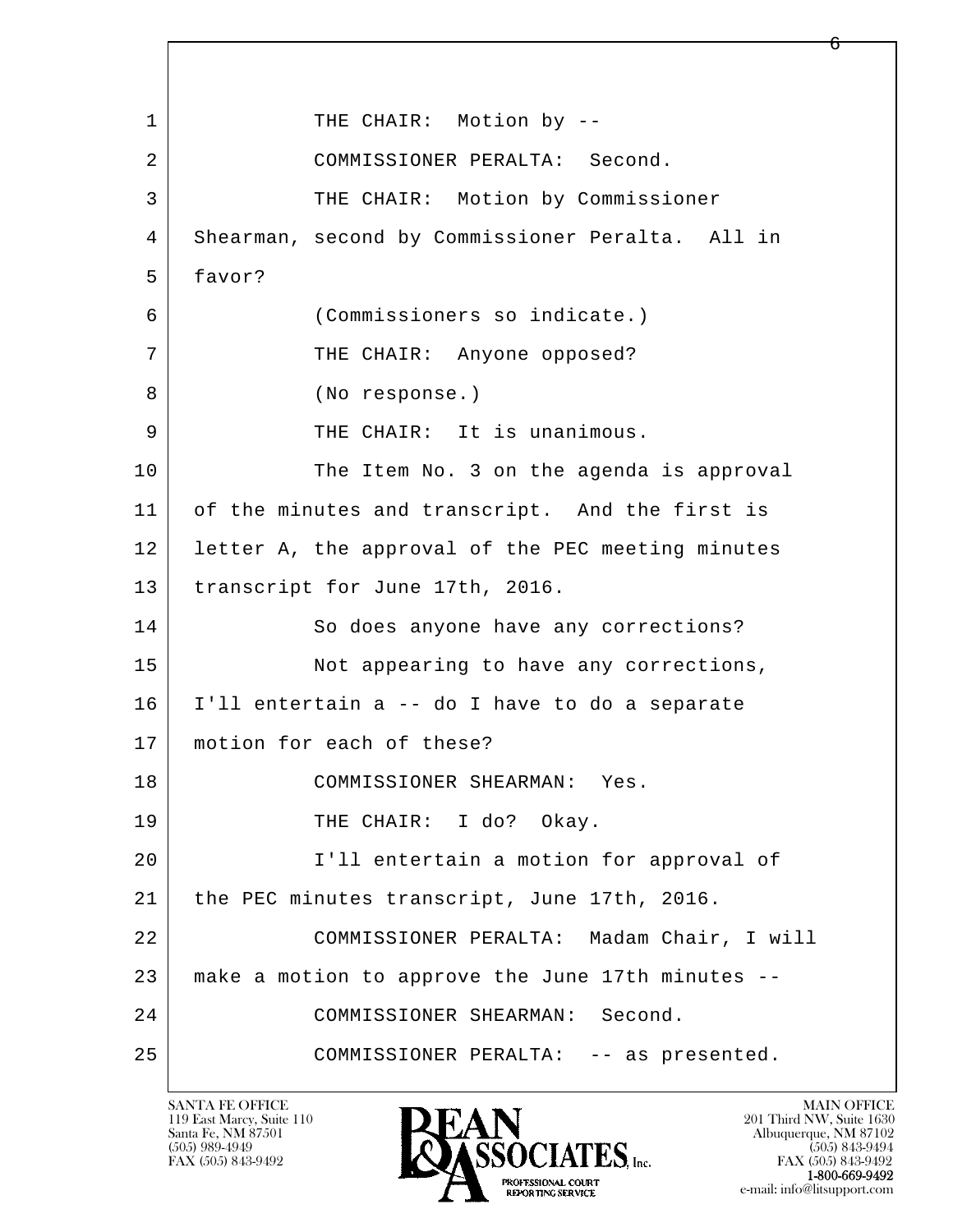l  $\overline{\phantom{a}}$ 1 COMMISSIONER SHEARMAN: Second. 2 | THE CHAIR: There's a motion by 3 Commissioner Peralta, second by Commissioner 4 Shearman. 5 All in favor? 6 (Commissioners so indicate.) 7 | THE CHAIR: Any opposed? 8 (No response.) 9 THE CHAIR: Thank you. That is a 10 | unanimous vote. 11 | And letter C, approval of PEC meeting 12 | summary minutes for June 17th, 2016. 13 Do we have any corrections? Without any 14 corrections, I'll entertain a motion. 15 COMMISSIONER PERALTA: Madam Chair, I will 16 also make a motion to approve the summary minutes 17 for June 17th. 18 COMMISSIONER ARMBRUSTER: Second. 19 THE CHAIR: Thank you. Motion by 20 Commissioner Peralta, second by Commissioner 21 Armbruster. 22 All in favor? 23 (Commissioners so indicate.) 24 THE CHAIR: Any opposed? 25 (No response.)



FAX (505) 843-9492<br>1-800-669-9492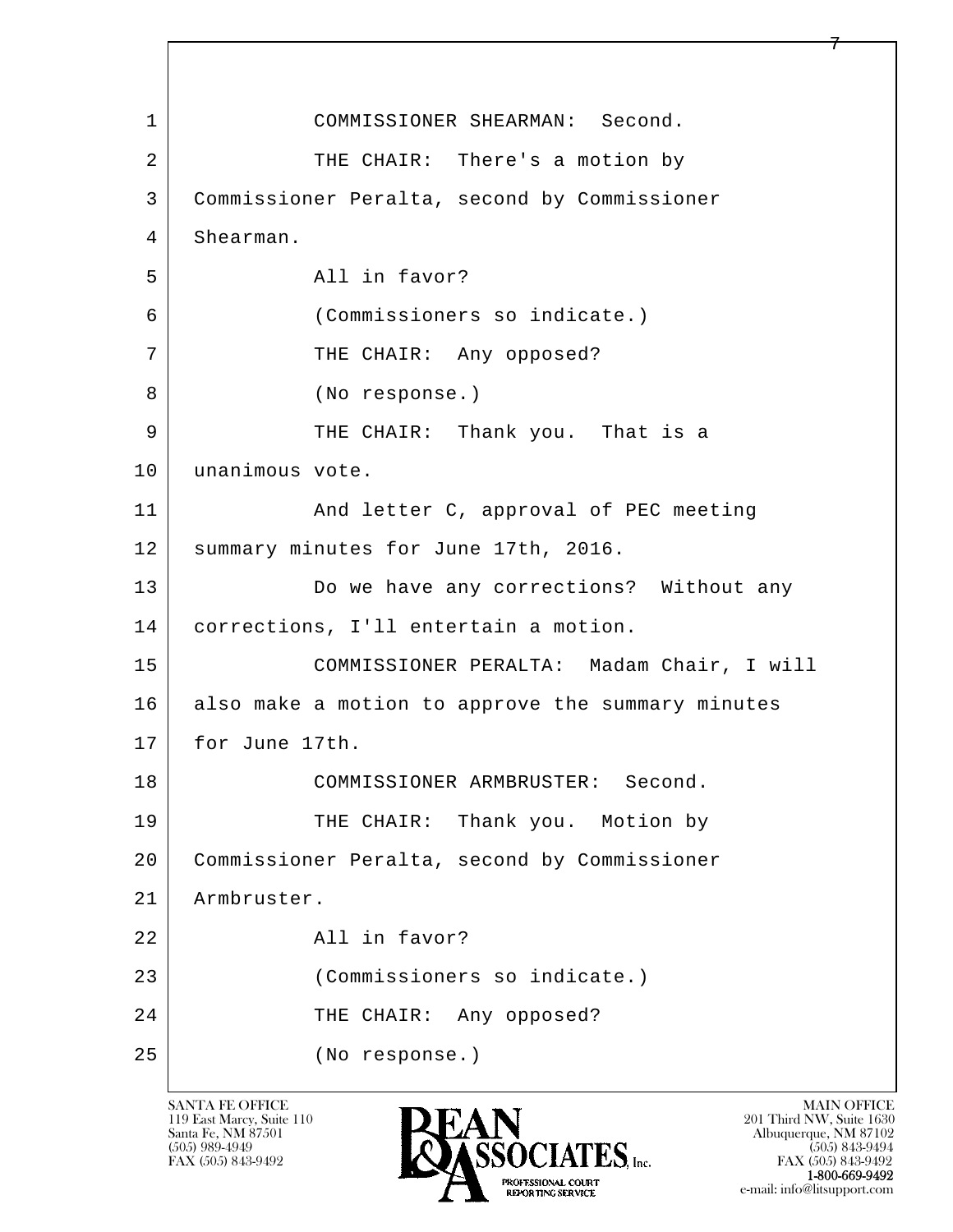l  $\overline{\phantom{a}}$ 1 THE CHAIR: That is a unanimous vote. 2 Moving on to Item No. 4, Discussion and 3 Possible Action on Charter School Amendments. 4 And first and only up is Taos 5 International School. 6 MS. POULOS: Madam Chair and 7 Commissioners, Taos International School has 8 submitted a second amendment request. This is a 9 continuation of the consideration from last month in 10 which the PEC did approve an amendment request to 11 extend the hours in each school day. 12 Accompanied with that, they are requesting 13 to decrease the number of school days, while still 14 maintaining the minimum instructional hours 15 required. 16 THE CHAIR: Okay. Thank you. 17 Welcome once again. 18 MS. NADINE VIGIL: Yes. Welcome to Taos. 19 Thank you guys for being here. 20 THE CHAIR: Please state your name and 21 | spell your last name. 22 MS. NADINE VIGIL: My name is Nadine  $23$  Vigil, V-I-G-I-L. 24 I am the head administrator/director of 25 Taos International School right down the street.

119 East Marcy, Suite 110<br>Santa Fe, NM 87501

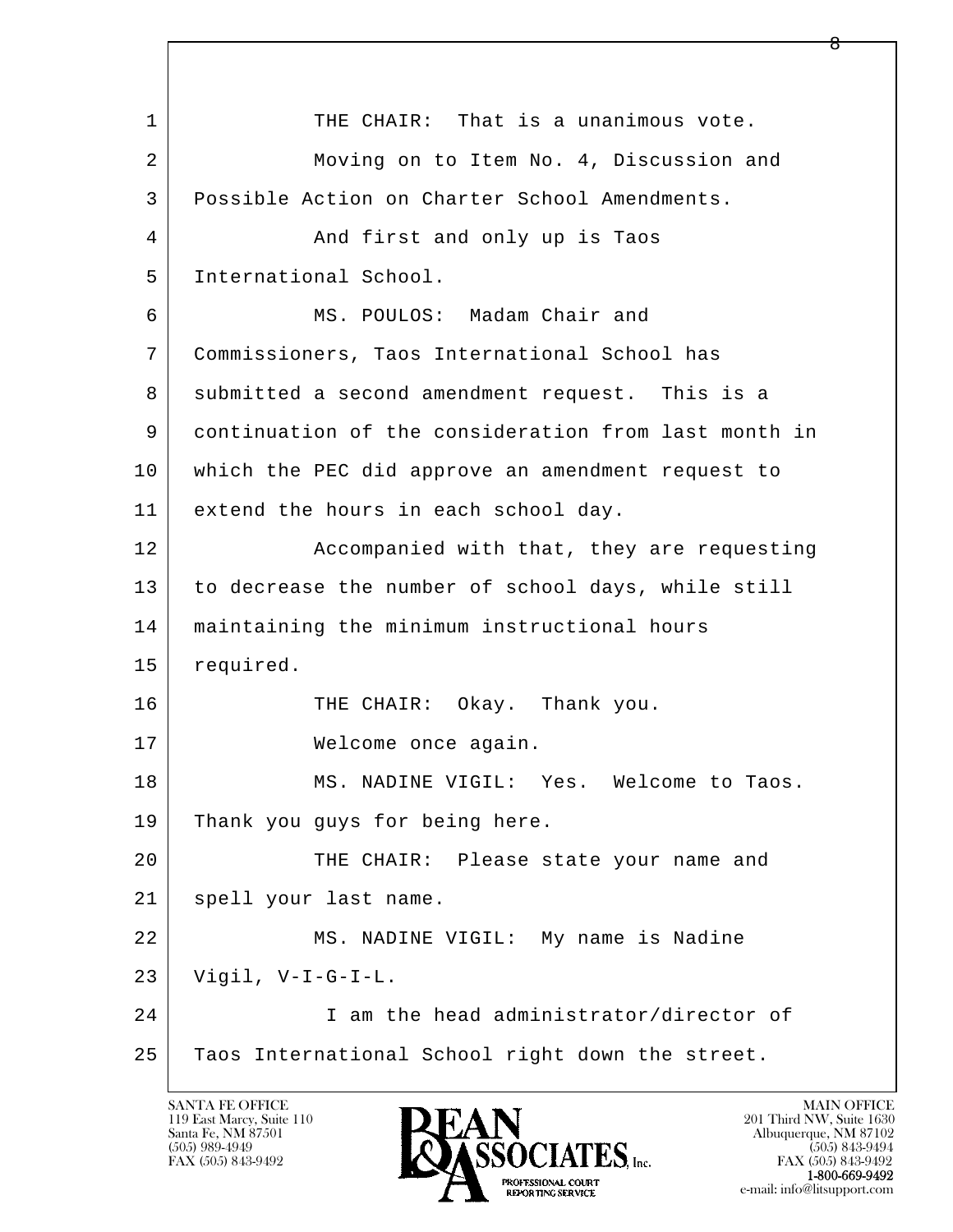l  $\overline{\phantom{a}}$  1 MS. CARLA ROMERO: Again, welcome. Thank 2 you for being here. I'm Carla Romero, R-O-M-E-R-O. 3 And I'm the governing board president for Taos 4 International School. 5 MS. LYNELL VIGIL: I'm Lynell Vigil. I am 6 the IT coordinator, as well as the S.T.A.R.S. 7 coordinator for Taos International School. 8 My last name is Vigil, V-I-G-I-L, same as 9 | Nadine's. 10 MS. NADINE VIGIL: Thank you. Good 11 morning, everybody, Madam Chair, members of the 12 board. 13 Last month, we presented our school day. 14 We're presenting our school year now, 'cause we had 15 to have two different amendments. So what we're 16 presenting, and we would like to be approved on, is 17 having instructional days -- the number of them 18 would be 153 days. And we've calculated all the 19 hours, and -- of the week that we will be meeting 20 with our students. And the total hours is 1,090 is 21 what we're proposing. 22 And K through 5, the requirement is 990;  $23$  sixth to eighth grade, the requirement is 1,080 24 hours. So we're over by 10; plus, also, I just want 25 to mention that if we do have snow days, which we

119 East Marcy, Suite 110<br>Santa Fe, NM 87501

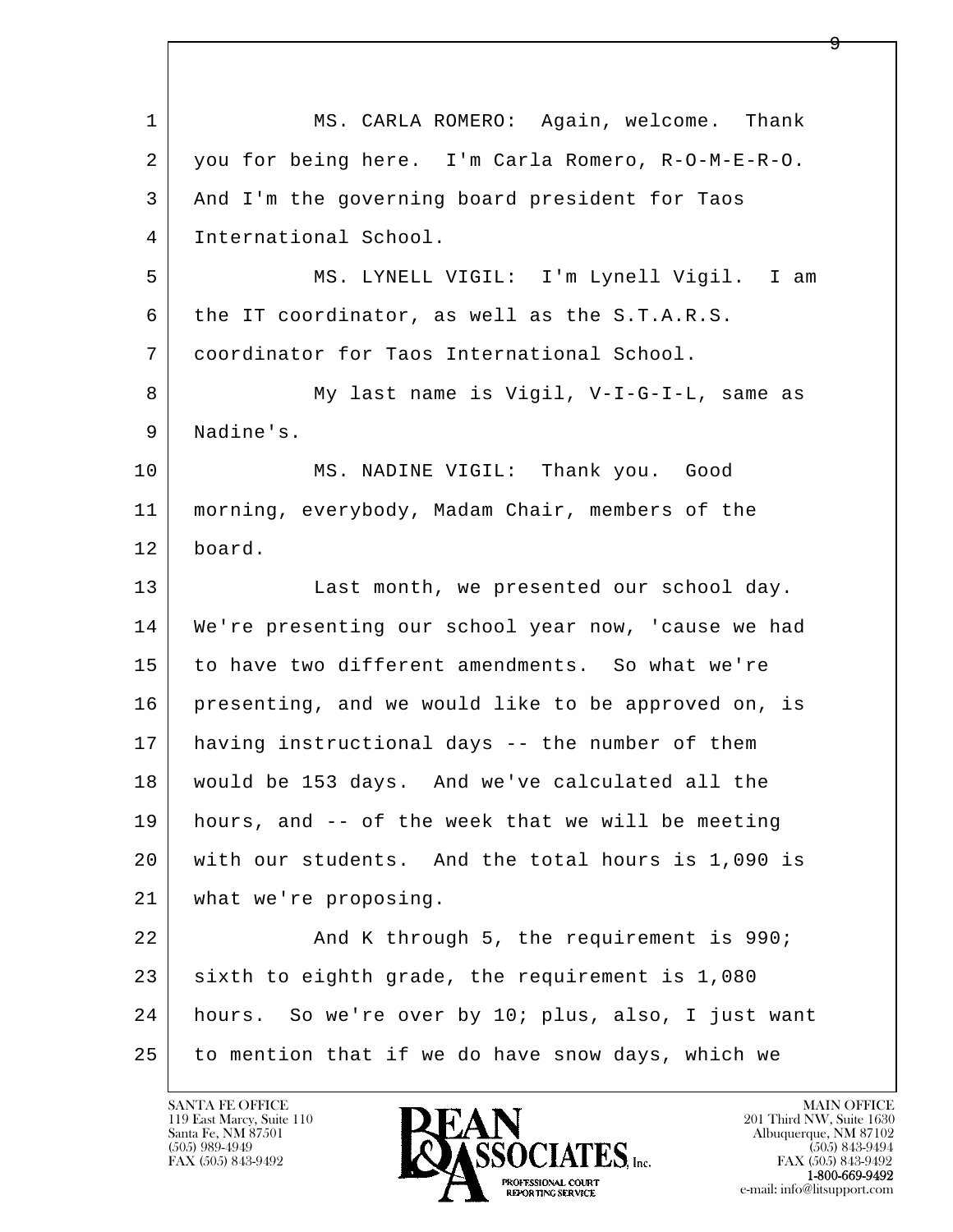l  $\overline{\phantom{a}}$  1 did this last past year -- we had five -- and we 2 made them up, too. So we always have those days 3 built in so that we can also make them up and make 4 sure that we are meeting all the requirements for 5 instructional hours with our students. 6 Our staff will work 173 days; because 7 within this school year, what we're doing also is we 8 are proposing to get out on Fridays, dismiss at 9 1:30. It used to be Wednesdays at 2:30. We're 10 | going to dismiss on Fridays at 1:30. 11 | And then one Friday out of each month, we 12 are proposing also to have no school for students, 13 which we can have professional development for our 14 staff. And that, because of our letter grade being 15 | a letter "D," we want to really give that 16 | professional development to our teachers. 17 | The Rand, again, our school day will run from 18 8:00 to 4:00, with an intensive RTI program that we 19 are going to be doing with our students. They 20 will -- they have been grouped already by ability 21 through our MAP data and our IDEL data, which is our 22 Spanish language assessment that we use for our K 23 through 3. Of course, that is changing now to 24 | Istation; so we'll make that adjustment. 25 But the MAP data and everything else, our



 $10 \,$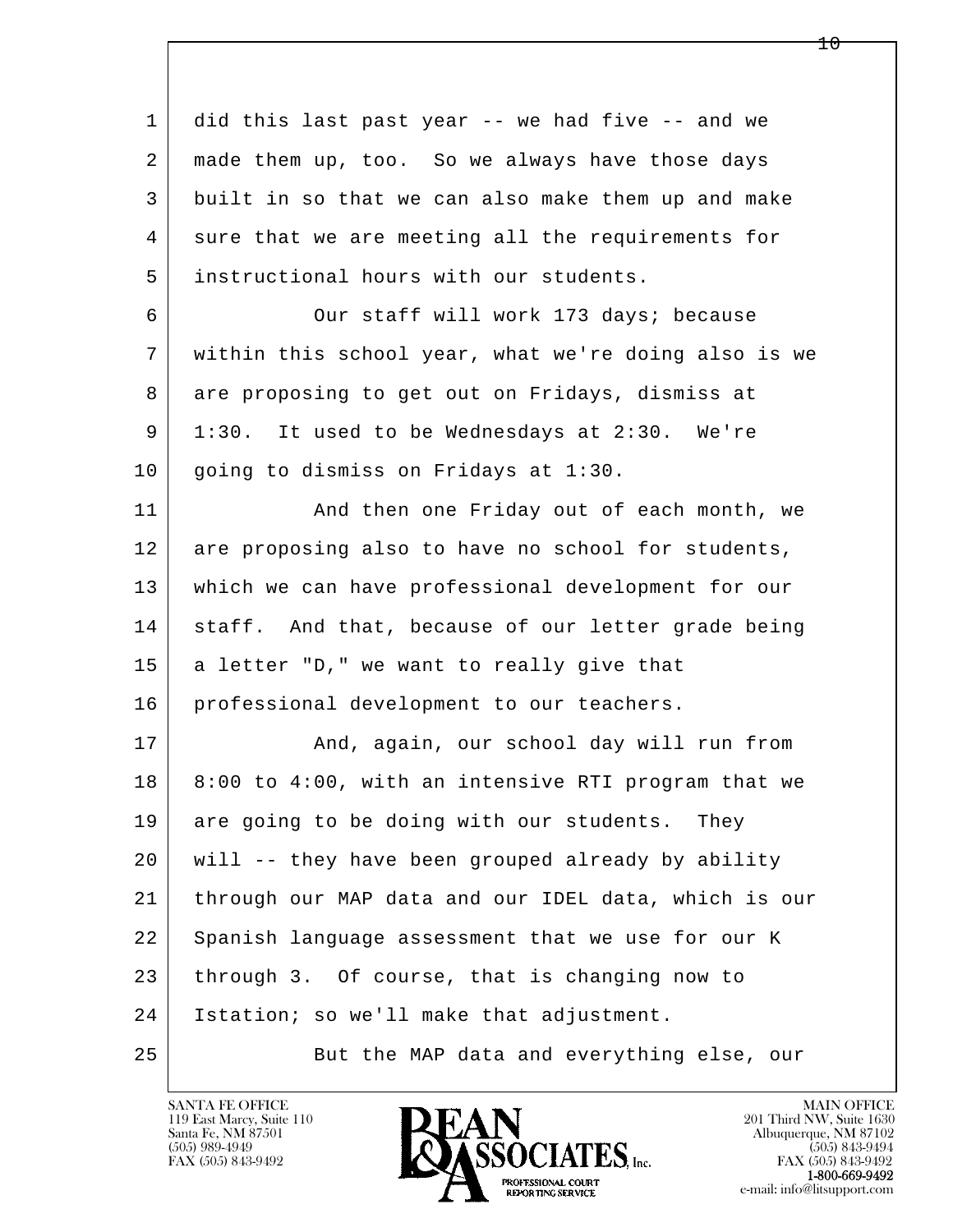1 staff has already worked on.

| $\overline{2}$ | We're also going to be implementing a                |
|----------------|------------------------------------------------------|
| 3              | study hall for our sixth through eighth graders,     |
| 4              | because we do have a "no homework" policy at the     |
| 5              | school. So we will implement that study hall, where  |
| 6              | our sixth grade will be able to rotate and come in   |
| 7              | and be assisted even more intense, also. So that is  |
| 8              | our plan.                                            |
| 9              | Again, another reason for this is we'll              |
| 10             | end earlier in May than what we're ending now in     |
| 11             | June. The reason for that, parents did express a     |
| 12             | concern that a lot of the sports or the camps start  |
| 13             | early -- I should say late May, after the Taos       |
| 14             | schools have finished. And our kiddos cannot get     |
| 15             | into it, because we -- the past year, we went        |
| 16             | through June 10th. And so that's another reason why  |
| 17             | we'd like to move up to finish a little earlier than |
| 18             | June.                                                |
| 19             | Our staff, of course, will finish the                |
| 20             | first week of June.                                  |
| 21             | MS. LYNELL VIGIL: It also accommodates               |
| 22             | our parents; because we all know kids tend to get in |
| 23             | trouble between 3:30 and 5:00, that parents are not  |
| 24             | home. So with this new schedule that we're           |
| 25             | implementing, we're going 8:00 to 4:00 with          |

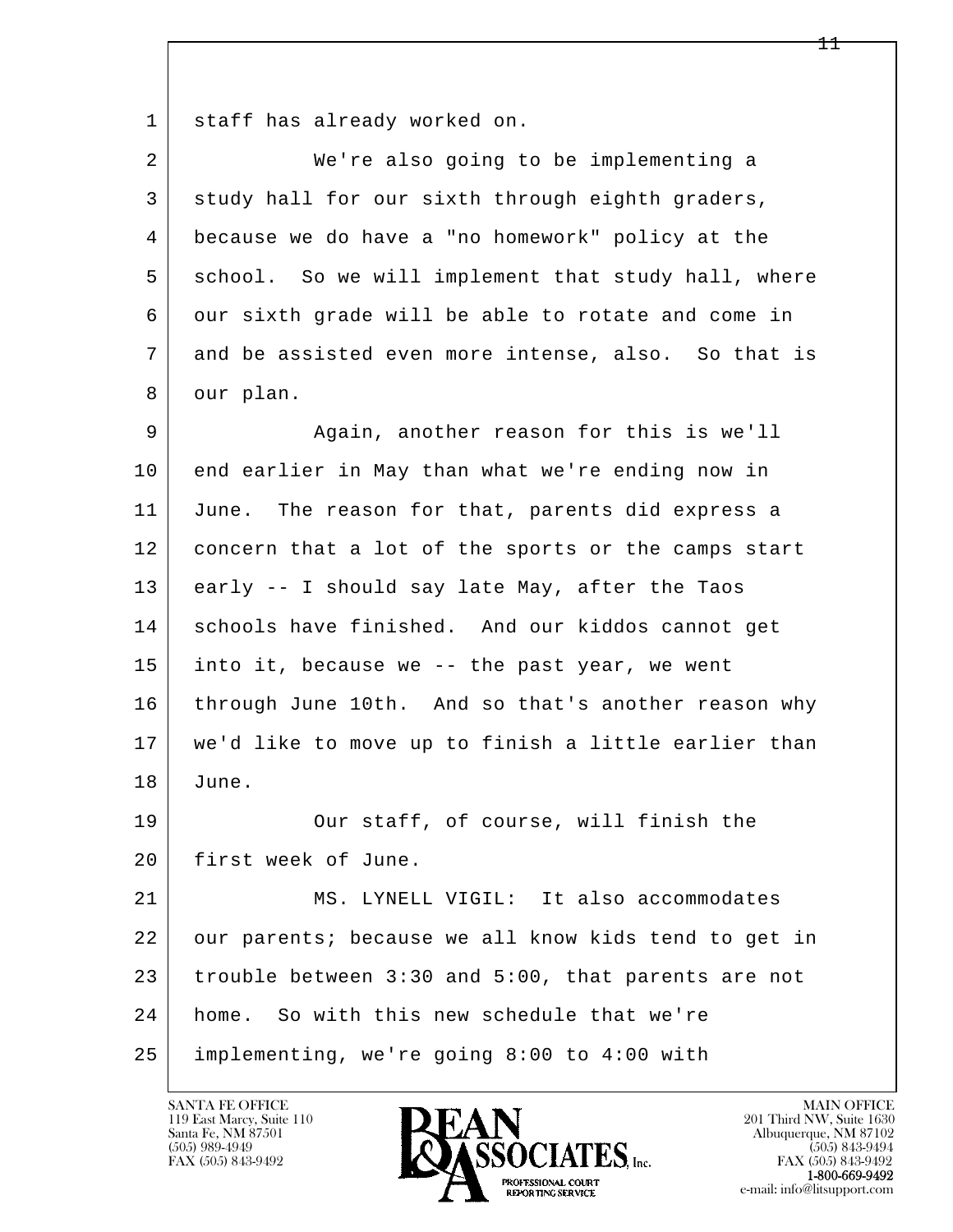l  $\overline{\phantom{a}}$  1 instructional time; and then for those that need 2 sitters, that need after-school programs, will be 3 from 4:00 to 5:00, so the kids are taken care of 4 | that workday for those parents. 5 MS. NADINE VIGIL: And that is written in 6 our charter, that we will provide a free 7 after-school program. 8 We provide programs such as Folklorico, 9 Mariachi. I usually stay -- or her -- we stay until 10 5:15, 5:20, because we have one or two parents that 11 really need that help. So it's to accommodate our 12 parents. 13 Our parents, we had meetings to discuss 14 our calendar. 91 percent said they were good with 15 it; they liked the proposed calendar. 2 percent 16 were okay, as long as our kids are taken care of, 17 and you're meeting the requirements by the state. 18 So those are the reasons why we'd like our 19 | calendar to change. I stand for questions. 20 THE CHAIR: Okay. All right. I'll start 21 off briefly. I just -- I have a concern with -- as 22 you mentioned, taking care of the students with too 23 much free time. And now you're reducing the number 24 of school days that the students are going to be 25 there.

119 East Marcy, Suite 110<br>Santa Fe, NM 87501

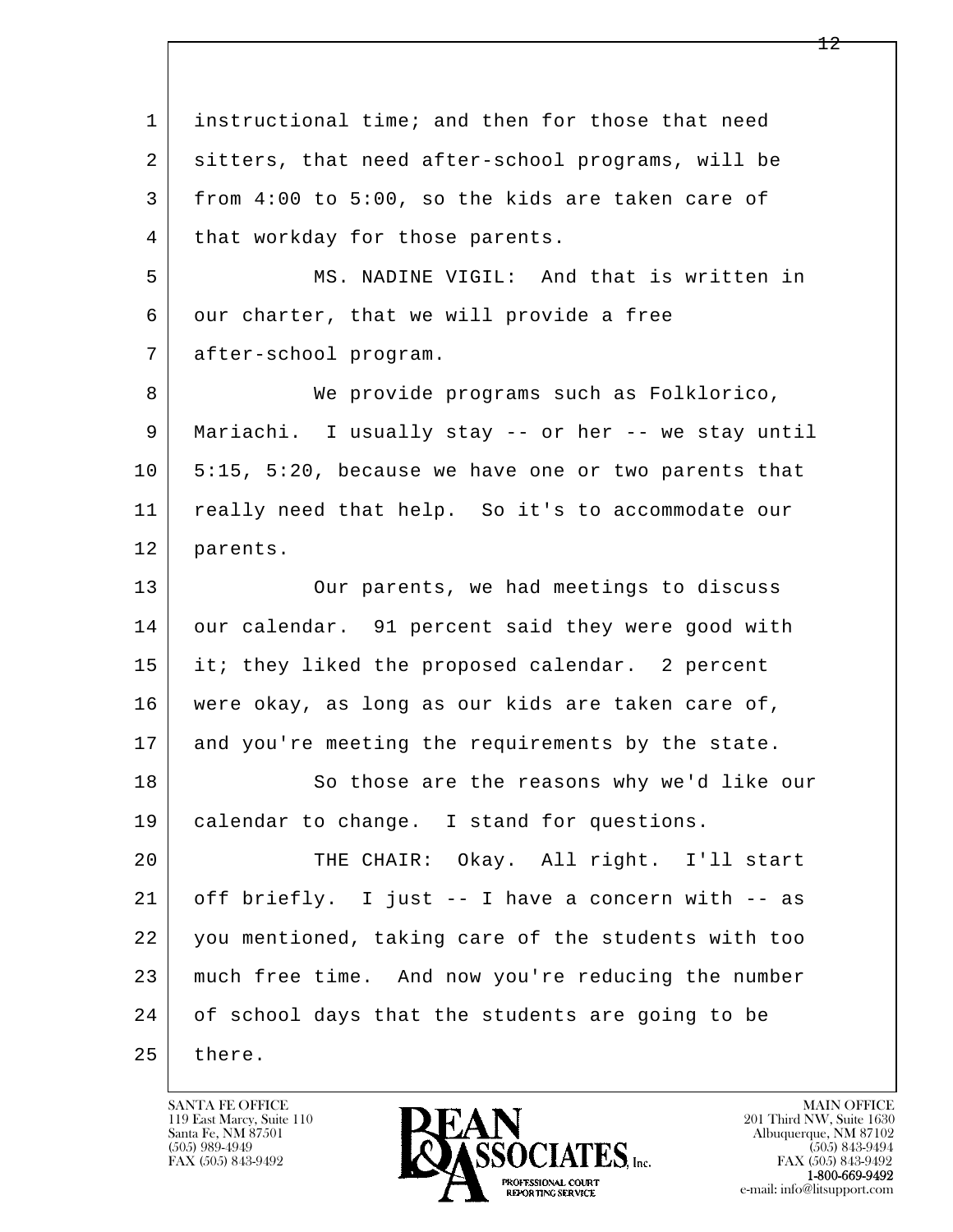l  $\overline{\phantom{a}}$ 1 So how does that help to address a need 2 for the community, when now, they're going to have 3 to look for care for students -- 4 MS. LYNELL VIGIL: The camps are jumping 5 in. That's why we had a lot of parents saying they 6 were going on vacation; 'cause we have siblings that 7 are with the Taos Schools. Because right now, we 8 only have -- so they would take off, and it would 9 affect our attendance rate at the end of the year. 10 Like I said, they were absent to attend 11 basketball camp, to attend summer camping and --  $12$  that  $-$ 13 MS. NADINE VIGIL: Because the way --14 THE CHAIR: Do you start significantly 15 later? 16 MS. NADINE VIGIL: Yes, we do. We start 17 after Labor Day. The reason is we're phasing in 18 grades as we're growing. As we're growing, we're 19 phasing in the grades. So some of the siblings are 20 at the other schools. That's why we say we want to 21 finish closer to the time that they finish so 22 parents will have to make their accommodations -- 23 you know, they will make their accommodations. 24 That's when they plan their vacations. 25 That's some of the things they did say

119 East Marcy, Suite 110<br>Santa Fe, NM 87501

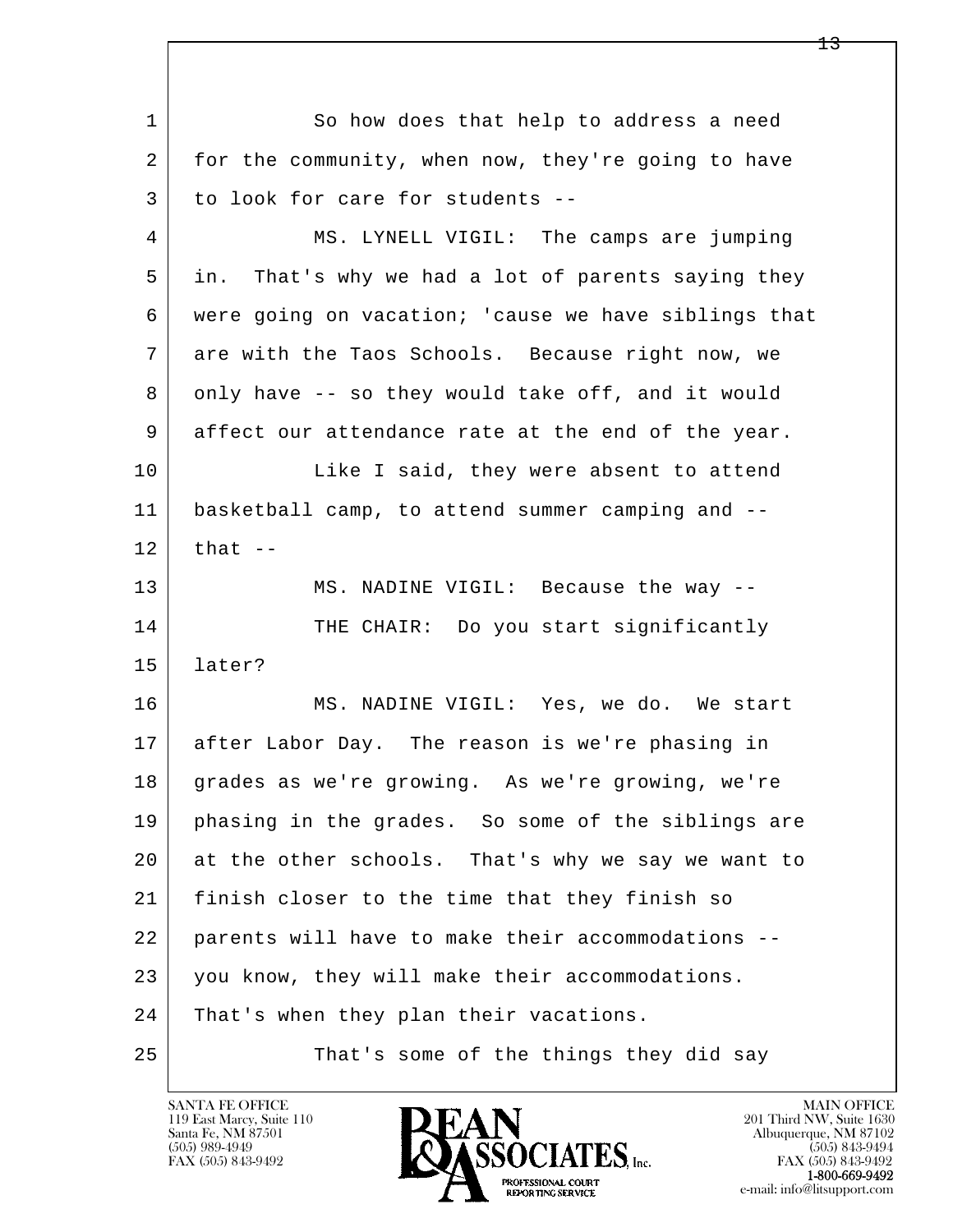l  $\overline{\phantom{a}}$  1 when we sent out our survey. "It makes it easier to 2 plan vacations with all of our kids out of school 3 closer together." 4 But they will have to make their own 5 accommodations, which is the camps and the sports 6 and everything else that Taos offers. 7 THE CHAIR: You didn't look at possibly 8 adjusting the calendar to start the school year 9 around the same time that Taos does? 10 MS. NADINE VIGIL: No. Parents are very 11 happy with after Labor Day, too. And it kind of 12 contradicts, that some start earlier than others. 13 But they really like the idea of after Labor Day. 14 COMMISSIONER SHEARMAN: And how many 15 students do you have? 16 MS. NADINE VIGIL: This coming year, we 17 will have 170. We have 175 right now, because 18 five -- 170 that have their actual packets and are 19 enrolled. We have maybe more than five on waiting 20 list. I think it's a total of, like, 13, in the 21 different grades. 22 So, yeah, we're growing. We're growing 23 fast. We're growing fast. 24 THE CHAIR: Commissioner Peralta? 25 COMMISSIONER PERALTA: What do you

119 East Marcy, Suite 110<br>Santa Fe, NM 87501



FAX (505) 843-9492 FAX (505) 843-9492 e-mail: info@litsupport.com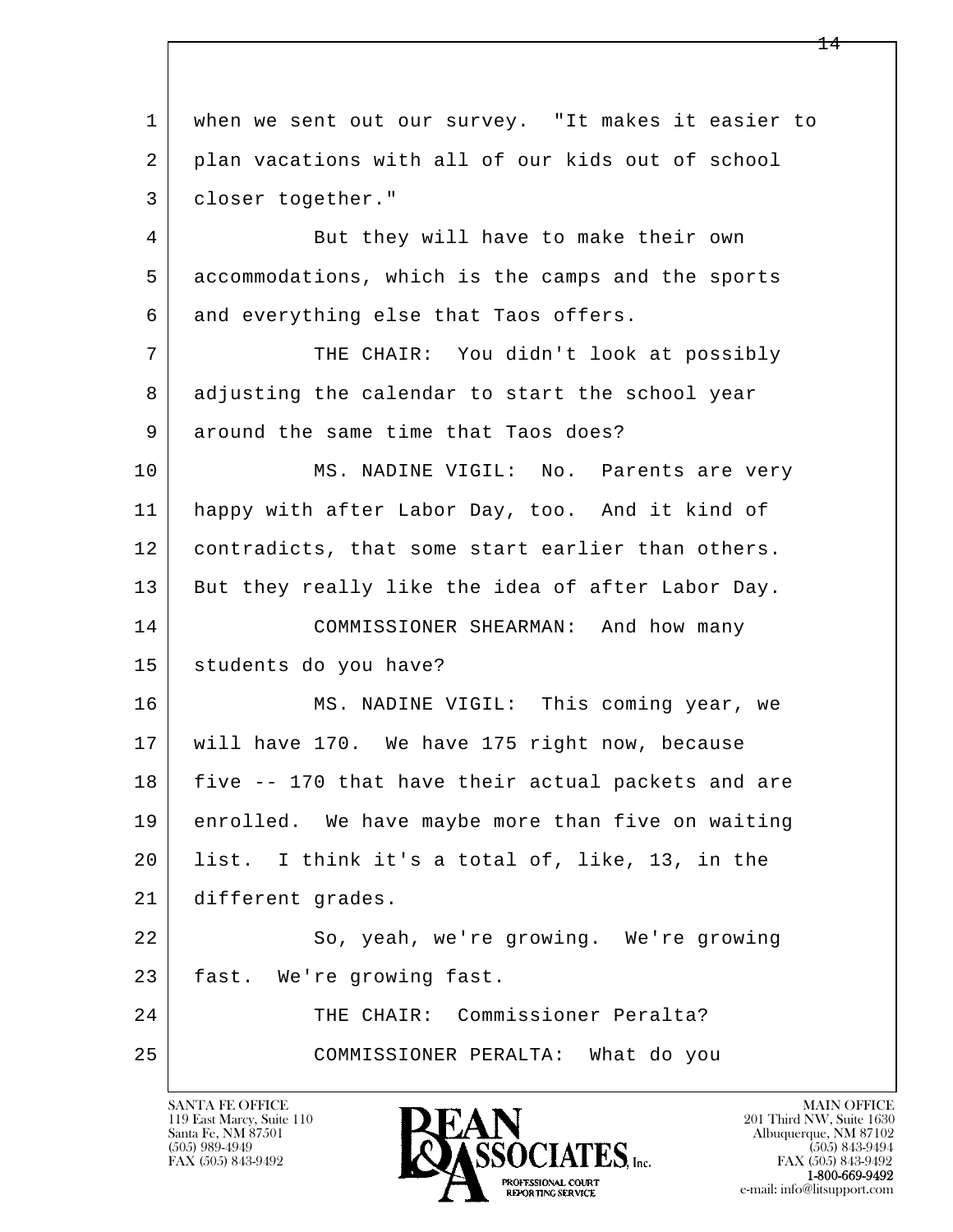l  $\overline{\phantom{a}}$  1 anticipate the numbers for the program from 4:00 to  $2 \mid 5:00 \text{ p.m.}$  in the after-school? 3 MS. NADINE VIGIL: Last year, we had 20 to 4 22 students that would stay after school, that 5 needed the care. 6 COMMISSIONER PERALTA: And did you do 7 anything other than enrichment programs, such as 8 tutorials? 9 MS. NADINE VIGIL: Yes, yes. The teachers 10 tutor the students that need to be tutored. We 11 | offer the folklorico, the mariachi; so, yes, there 12 is tutoring that they do. 13 COMMISSIONER PERALTA: Thank you. 14 THE CHAIR: Commissioner Armbruster? 15 COMMISSIONER ARMBRUSTER: So a teacher's 16 day is from 8:00 to 5:00? 17 MS. NADINE VIGIL: 8:00 to 4:30. Of 18 | course, they're there earlier. We also allow 19 parents to bring in their kids at 7:45, because they 20 need to get to work; plus, we're also going to be 21 starting earlier. And we're also going to be 22 offering a breakfast program this year, along with a 23 lunch. 24 So we try to accommodate our parents in 25 every way; so...

119 East Marcy, Suite 110<br>Santa Fe, NM 87501

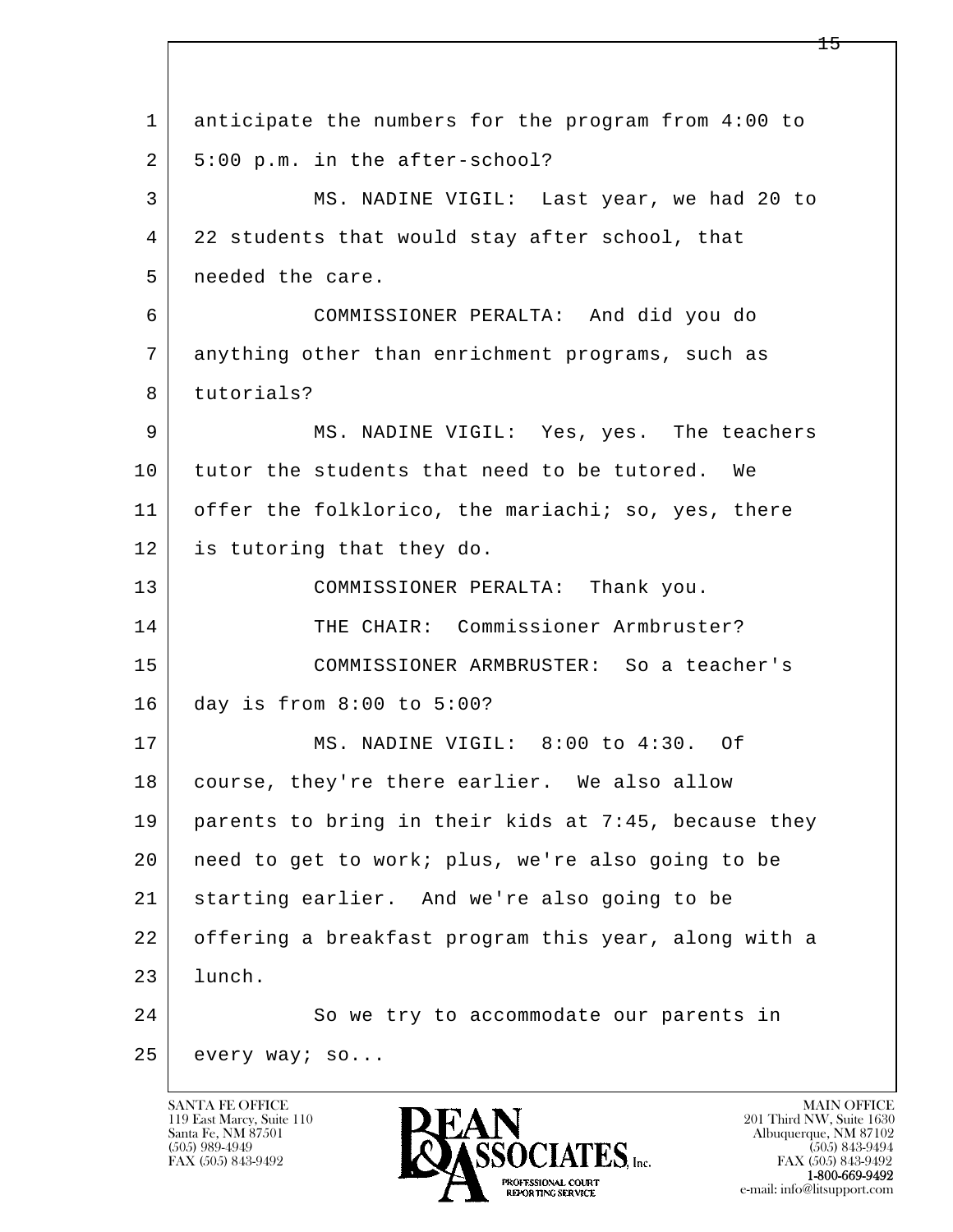l  $\overline{\phantom{a}}$  1 COMMISSIONER ARMBRUSTER: Do you pay 2 teachers extra for that longer day? 3 MS. NADINE VIGIL: No. Their contract 4 goes from 8:00 to 4:30. 5 COMMISSIONER CARR: And it's a four-day 6 week. 7 MS. NADINE VIGIL: A five-day week, Monday 8 through Friday. 9 COMMISSIONER ARMBRUSTER: Do they have a 10 prep period during that day? 11 MS. NADINE VIGIL: Oh, yes, they do, 12 during our activities; because we do offer music, 13 art, soccer, gymnastics, and tae kwon do. That's 14 our non-traditional PE. 15 | So during that time, she's really good on 16 working on the schedule, where we have our teachers 17 | through the grade levels, they have their 18 | collaboration time together. They might have one 19 prep that -- it's different; but we make sure that 20 they at least have one to collaborate together, with 21 | the grade levels. 22 We're growing this year to the eighth 23 grade. So we're going to have two kindergarten 24 classes, two first, two second, one third -- that's 25 the one we're going to be phasing in. And sixth,

119 East Marcy, Suite 110<br>Santa Fe, NM 87501

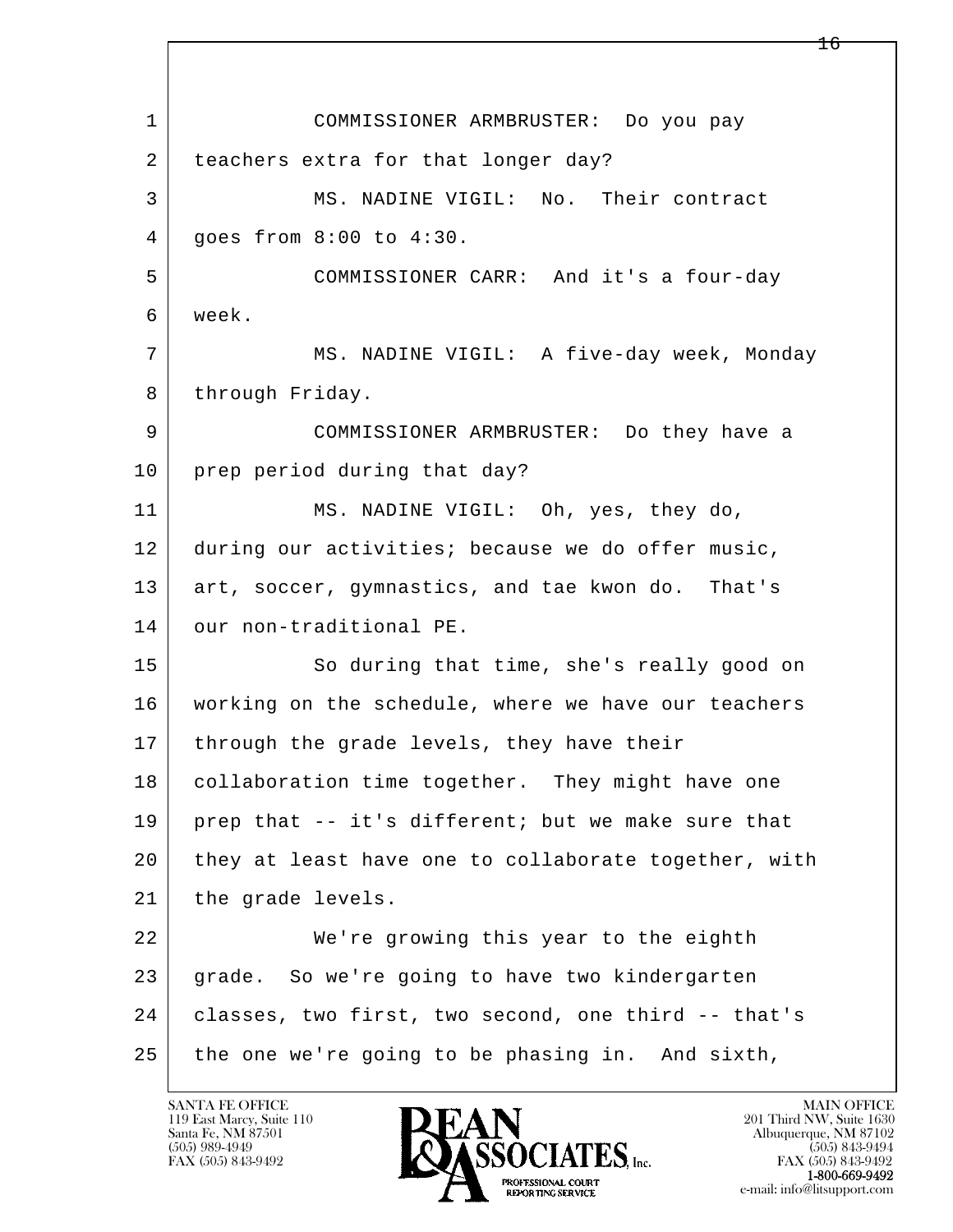l  $\overline{\phantom{a}}$  1 seventh and eighth, one of each. Eighth is the one 2 we're phasing in, because our kids just roll over. 3 COMMISSIONER SHEARMAN: Madam Chair? 4 THE CHAIR: Commissioner Shearman? 5 COMMISSIONER SHEARMAN: Was food service 6 part of your original application? I don't 7 remember. 8 MS. NADINE VIGIL: Yes. Yes, it did say 9 | that we would provide food services. 10 COMMISSIONER SHEARMAN: But you're just 11 now being able to, or have you -- 12 MS. NADINE VIGIL: Last year, we provided 13 the lunch; we're adding the breakfast. And it does 14 | state in our performance framework, our contract, 15 | that we would be providing those services, 16 eventually. 17 | We did last year's, which worked really 18 | well. Parents are very happy with that, too; so --19 and we -- it's provided through Farmhouse Cafe, 20 which is all organic. So it's good food. It's good 21 food. 22 THE CHAIR: Any other questions? 23 Commissioner Carr? 24 COMMISSIONER CARR: So I was a little  $25$  confus- -- the teachers are going to be five days a

119 East Marcy, Suite 110<br>Santa Fe, NM 87501

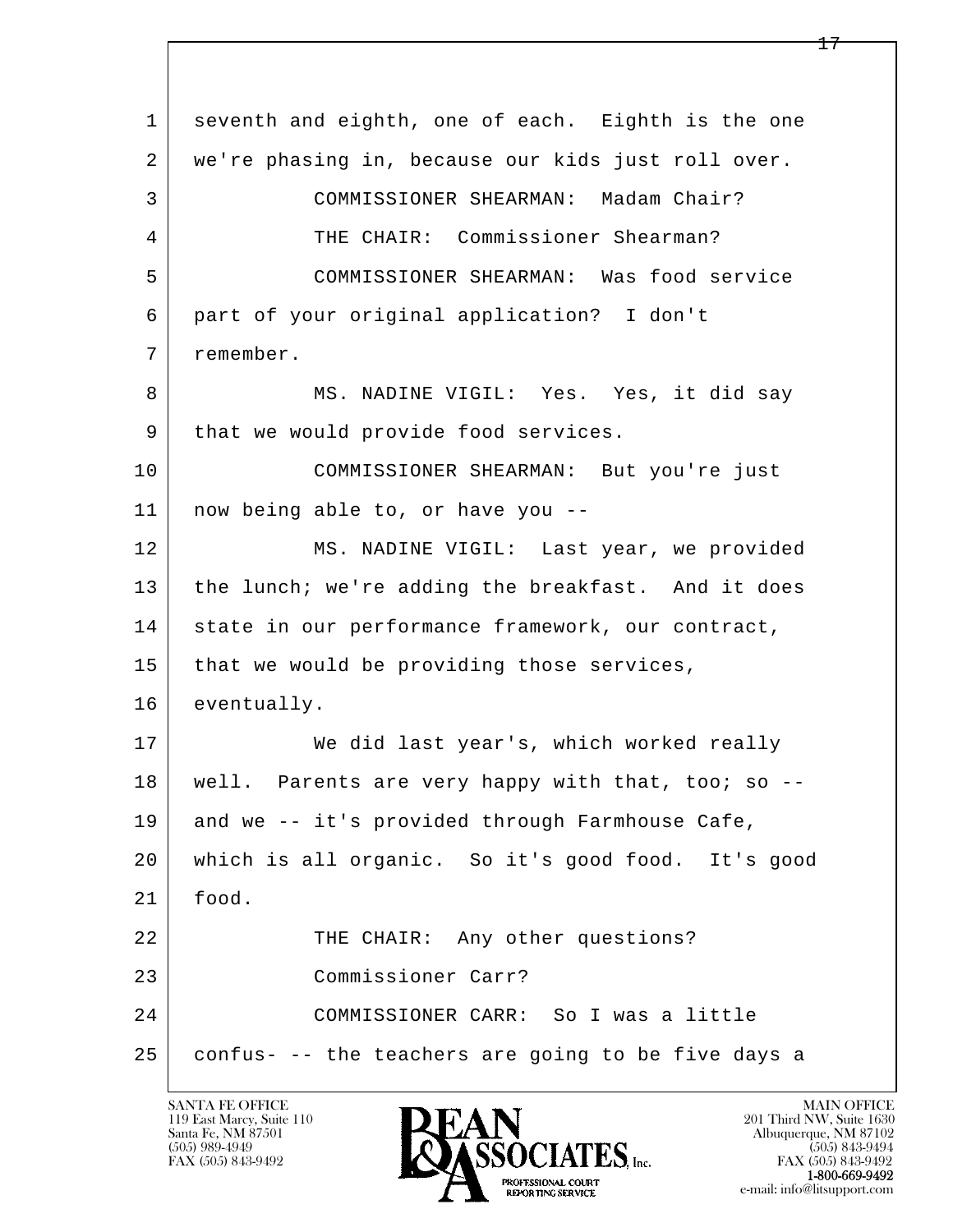l  $\overline{\phantom{a}}$ 1 | week; the students will be four days a week. 2 MS. NADINE VIGIL: Five days. 3 COMMISSIONER CARR: Okay. What did I 4 miss? 5 THE CHAIR: I thought I heard four days a 6 week. 7 MS. NADINE VIGIL: Probably because of the 8 way it reads, that four days out of the week, we go 9 8:00 to 4:00, and one day, we go until 1:30. 10 COMMISSIONER CARR: Okay. Kind of like 11 | Taos Academy. 12 Okay. All right. And so all the students 13 are there basically four-and-a-half days. 14 MS. NADINE VIGIL: Uh-huh. Yeah. 15 COMMISSIONER CARR: And then Taos Schools, 16 they get off early now on Fridays. 17 | MS. NADINE VIGIL: They get off on Fridays 18 at 1:30. So we're trying to use that same schedule, 19 uniform ourselves with them, because of the 20 siblings. 21 COMMISSIONER CARR: Yeah. After I left -- 22 and the four-day week is -- all the research on it, 23 too, anyway, is -- I mean, a half-day is not quite a 24 four-day week; but four-day week has proved 25 | successful, you know, in most schools. And -- you

119 East Marcy, Suite 110<br>Santa Fe, NM 87501

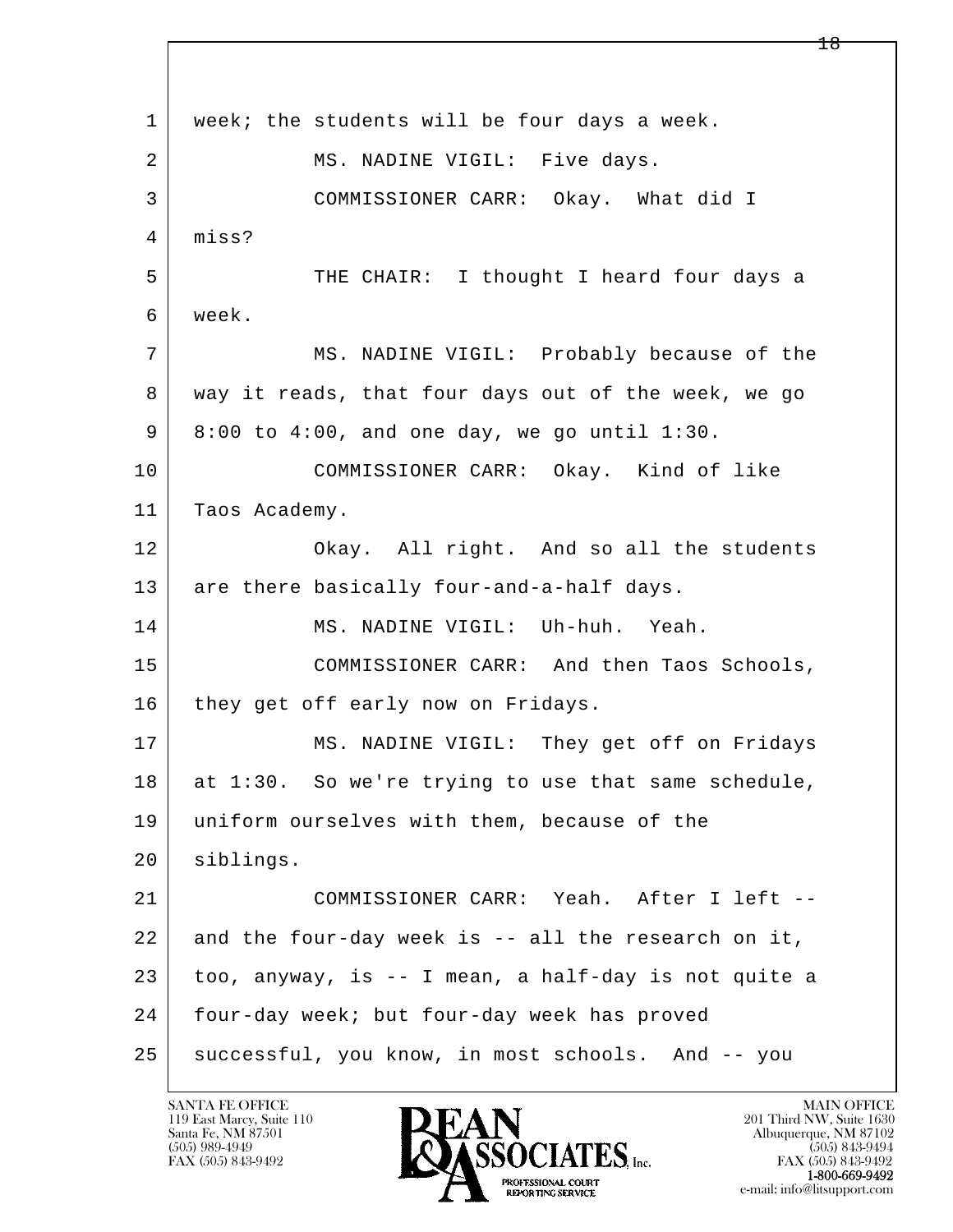l  $\overline{\phantom{a}}$  1 know -- and I was one of the ones that led the fight 2 for it at Taos. At least they went to a half-a-day 3 on Friday for years. 4 It also decreases absenteeism and actually 5 improves production, not just for schools, but for 6 all workplaces, actually. 7 | MS. NADINE VIGIL: It does. 8 COMMISSIONER CARR: I don't know of any 9 studies that are against it. I didn't vote for this  $10$  school; and -- but I don't -- I think not voting for 11 this request would be impeding what you want to do 12 for improvement. And I don't want you to fail, and 13 I want you to do well. 14 You're there. You're already serving a 15 good number of students. And so -- you know. And 16 well, most of the people on the Commission didn't 17 | vote, you know. We were overruled on this. 18 But -- but you're up and running. Looks 19 like things -- you know -- they're going. And we'll 20 keep monitoring you, of course, just like we do all 21 | the other schools. But I intend to vote for your 22 request today. 23 MS. NADINE VIGIL: Thank you. Thank you. 24 THE CHAIR: Okay. 25 MS. NADINE VIGIL: We feel we're very

119 East Marcy, Suite 110<br>Santa Fe, NM 87501

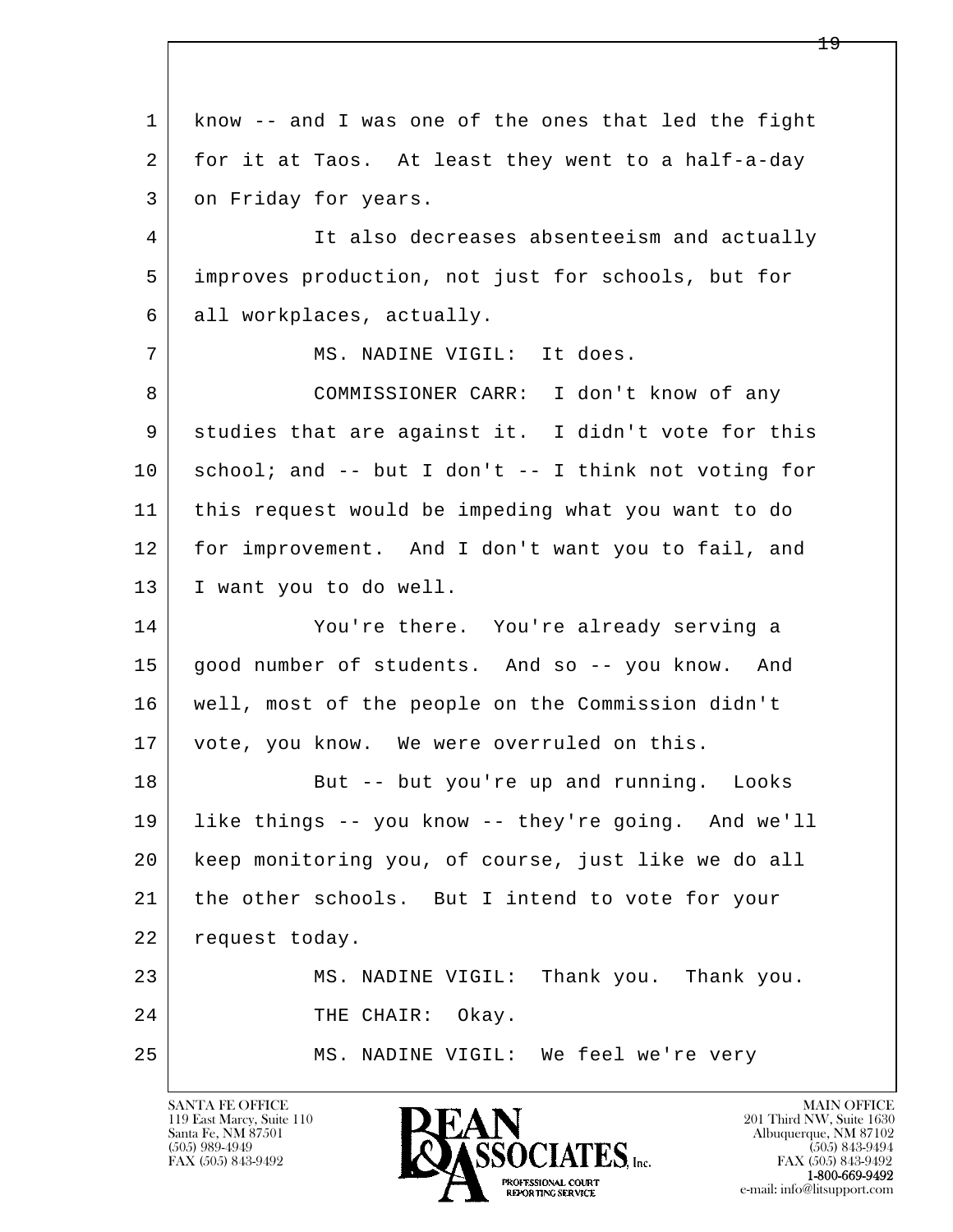| $\mathbf{1}$   | successful. I know it was hard to get going; but,  |
|----------------|----------------------------------------------------|
| $\overline{2}$ | you know, we are very successful, and we have      |
| 3              | parents that are very supportive. We have our      |
| 4              | students. It's good. It's all good.                |
| 5              | COMMISSIONER CARR: Okay.                           |
| 6              | THE CHAIR: Any other questions? I'll               |
| 7              | entertain a motion.                                |
| 8              | COMMISSIONER PERALTA: Madam Chair?                 |
| 9              | THE CHAIR: Commissioner Peralta?                   |
| 10             | COMMISSIONER PERALTA: I move to approve            |
| 11             | the amendment request presented by Taos            |
| 12             | International to amend its charter to change their |
| 13             | schedule so that the regular school year will be   |
| 14             | comprised of 153 days, instructional days.         |
| 15             | COMMISSIONER SHEARMAN: I second.                   |
| 16             | THE CHAIR: Motion by Commissioner                  |
| 17             | Peralta, second by Commissioner Shearman.          |
| 18             | Commissioner Armbruster, roll-call vote,           |
| 19             | please?                                            |
| 20             | COMMISSIONER ARMBRUSTER: Commissioner              |
| 21             | Carr?                                              |
| 22             | COMMISSIONER CARR:<br>Yes.                         |
| 23             | COMMISSIONER ARMBRUSTER: Commissioner              |
| 24             | Shearman?                                          |
| 25             | COMMISSIONER SHEARMAN:<br>Yes.                     |
|                |                                                    |

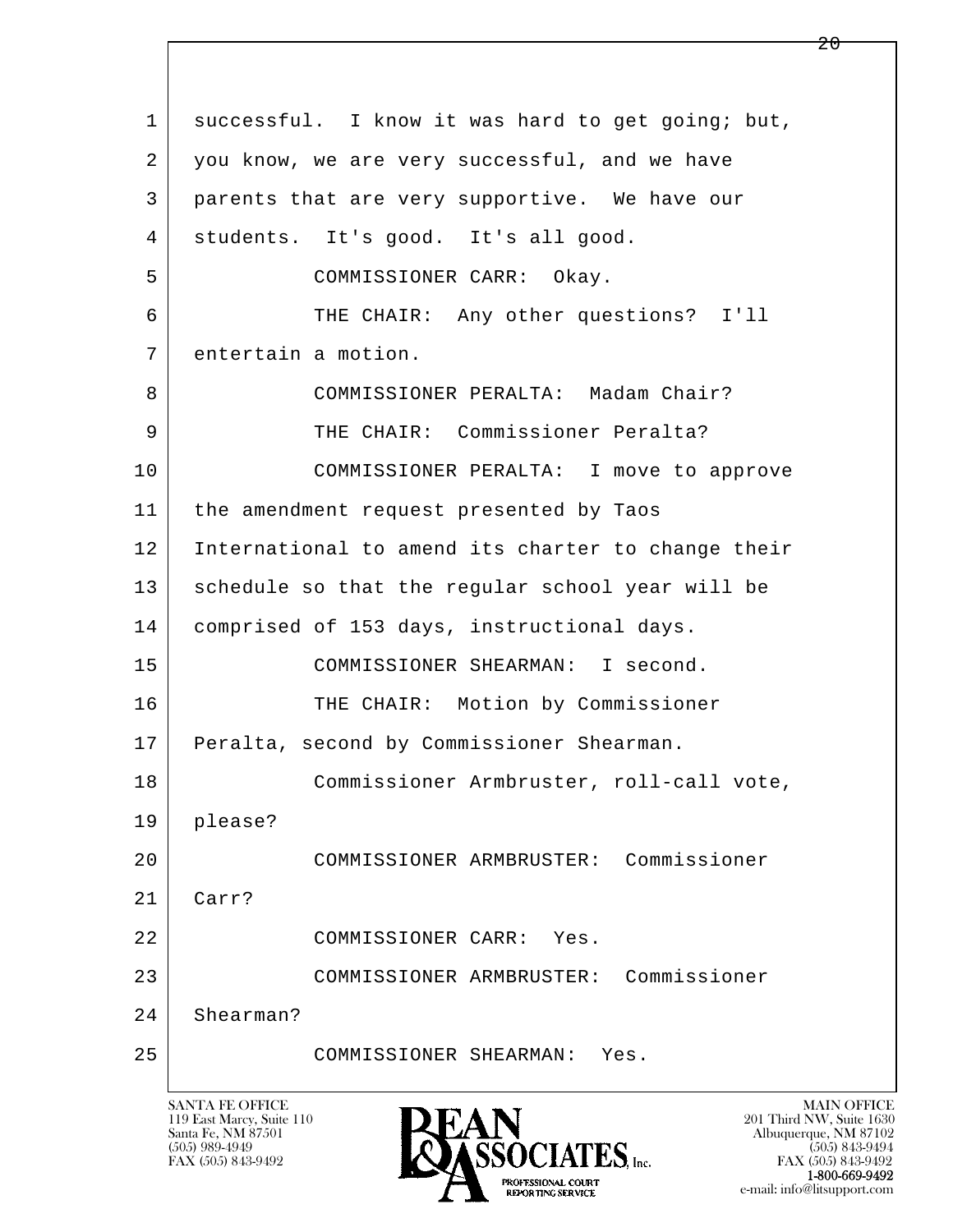l  $\overline{\phantom{a}}$  1 COMMISSIONER ARMBRUSTER: Commissioner 2 Gipson? 3 THE CHAIR: Yes. 4 COMMISSIONER ARMBRUSTER: Commissioner 5 Peralta? 6 COMMISSIONER PERALTA: Yes. 7 COMMISSIONER SHEARMAN: Commissioner 8 | Toulouse? 9 COMMISSIONER TOULOUSE: Yes. 10 COMMISSIONER ARMBRUSTER: Commissioner 11 Armbruster says "Yes." 12 So that is a six-to-zero vote, 13 | Madam Chair. 14 THE CHAIR: Thank you very much. 15 MS. NADINE VIGIL: Thank you. Thank you, 16 all. Come see us. 17 THE CHAIR: Have a good rest of your 18 | summer. There's not much left. 19 Oh, you don't start until September, yeah. 20 Report from Options for Parents, 21 Discussion and Possible Action and Schools of 22 Concern. 23 MS. POULOS: Madam Chairwoman and 24 Commissioners, the Schools of Concern list, we've 25 continued to keep updated.

119 East Marcy, Suite 110<br>Santa Fe, NM 87501

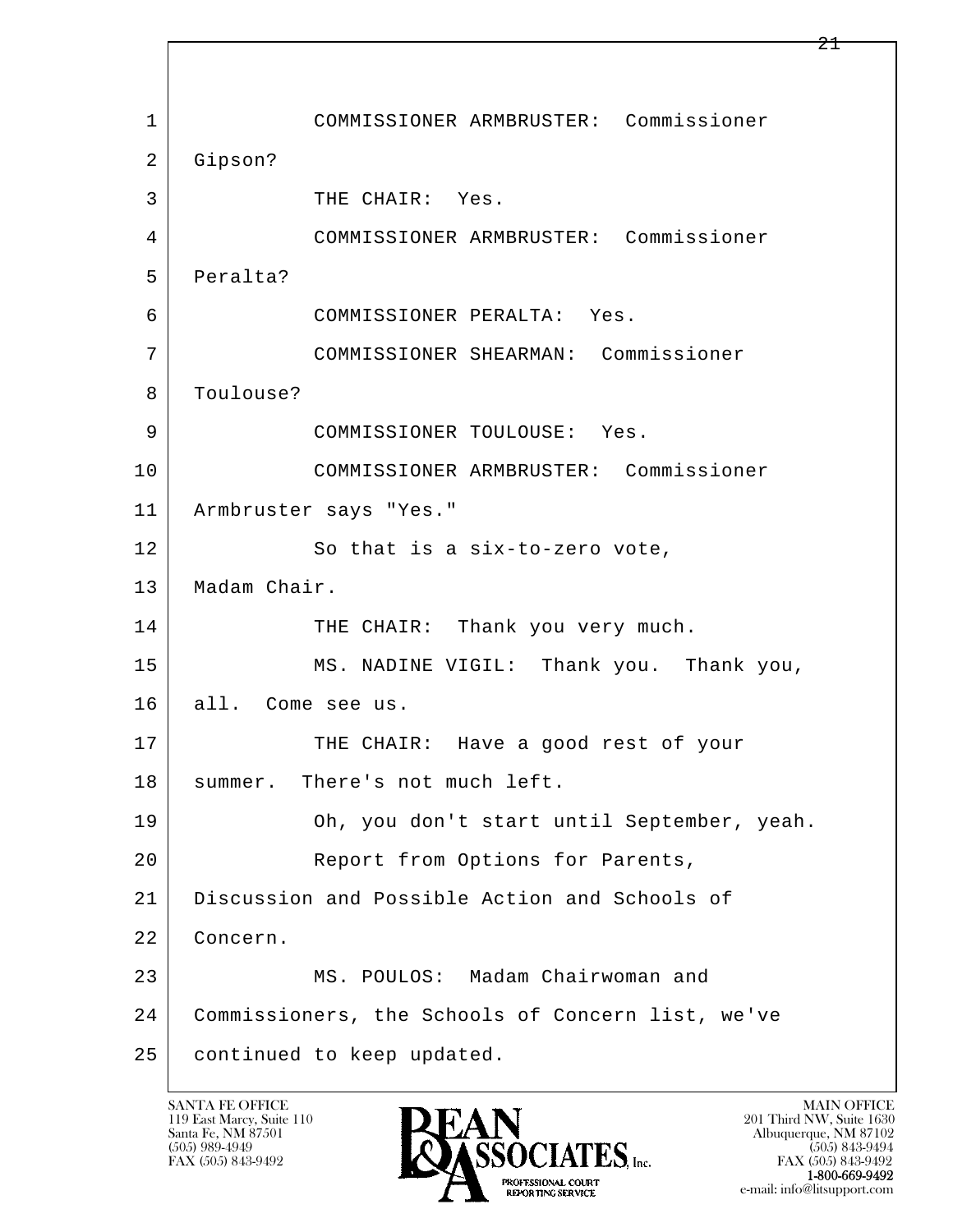l  $\overline{\phantom{a}}$ 1 1 In addition, you'll see one addition to 2 the list of schools looking for a new facility. We 3 did learn that -- from a governing board member of 4 | the International School at Mesa Del Sol that they 5 were looking for a new location. 6 We communicated with the school leader, 7 who indicated that they have been looking for a new 8 | location since the beginning of their charter, did 9 want it to be recorded here for you to ensure that 10 you were aware of that. He indicated that they were 11 not any closer to changing locations than they had 12 been at the beginning of their charter term. 13 | We're not totally clear about that, 14 because my staff had received different information 15 | from their governing board member. And so we at 16 least wanted to make you aware of that potential. 17 And so that's the only information that's changed on 18 | the list, of that kind of ongoing actions. 19 COMMISSIONER SHEARMAN: May I -- 20 Madam Chair, may I make just a comment? And I'm 21 sure Jeff Carr will remember. Probably Gilbert, you 22 do as well. The school at Mesa Del Sol came to the 23 PEC after they -- that school had been in session 24 for -- what? -- about a year? Maybe two? 25 And because of the problems with

119 East Marcy, Suite 110<br>Santa Fe, NM 87501



FAX (505) 843-9492<br>**1-800-669-9492**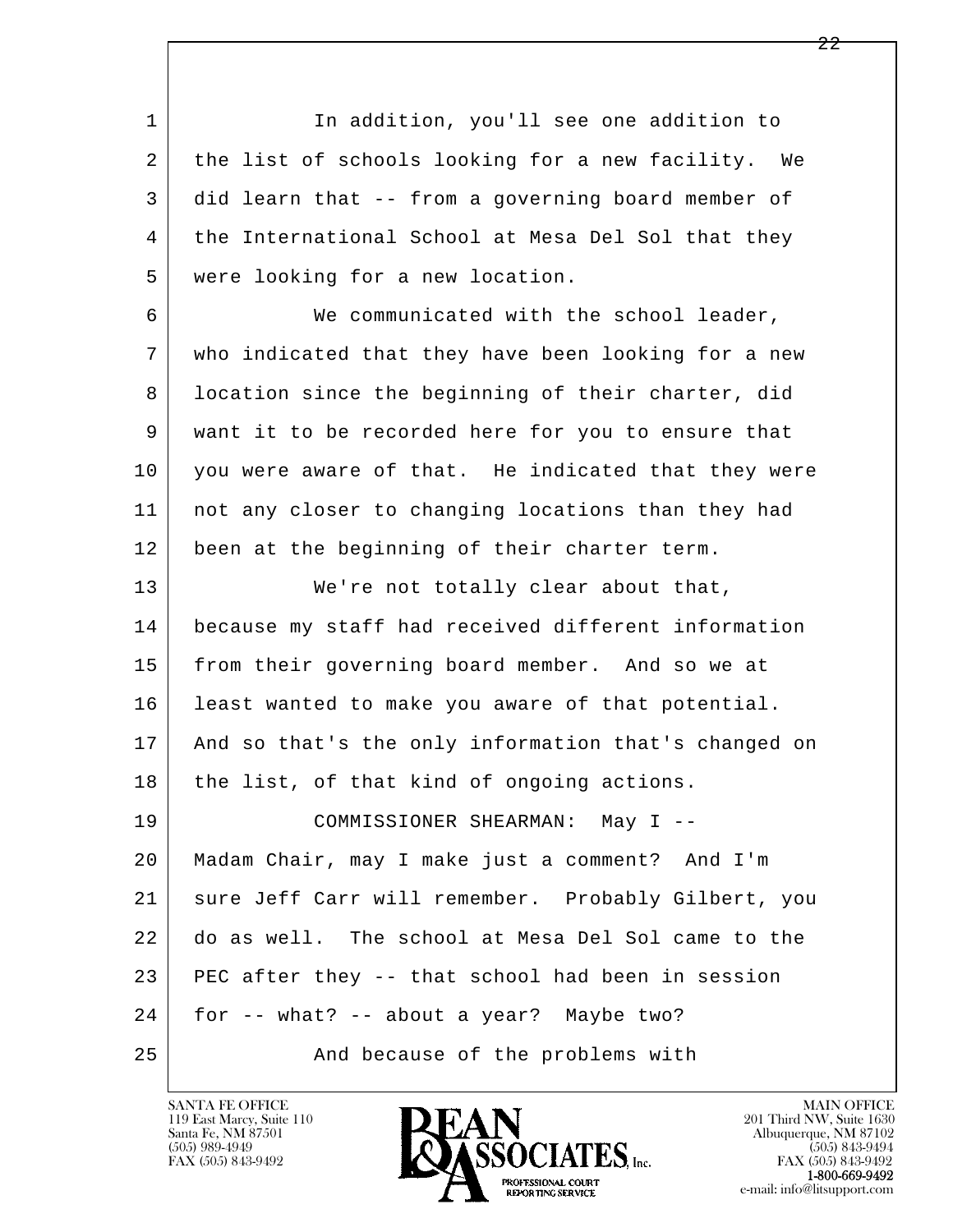l  $\overline{\phantom{a}}$  1 recruiting students in that location, they wanted to 2 move into Albuquerque somewhere. And their request 3 was denied, because we had also been on the group 4 that approved that initial application. And they 5 were very adamant that they were the school at Mesa 6 Del Sol. And they were very, very adamant and very 7 proud of that location and the name of that school. 8 And we agreed that if that was the name of 9 the school, then that's where it needed to be. So 10 if they're looking to move to a new location, I 11 think probably this Commission's going to have to 12 have that same discussion again, whatever the 13 Commissioners choose to do. 14 But I just thought I would bring you up to 15 speed on a little bit of history, for those who 16 weren't here back in that day. 17 Thank you. 18 THE CHAIR: Thank you. And I know I had 19 mentioned to you the concern about Anthony possibly 20 had moved at some point in time. Were you able to  $21$  get -- 22 MS. POULOS: Madam Chairwoman and 23 Commissioners, I did look and reached out. I did 24 not hear back from the school. But I did look and 25 did some digging. They appear to still be at the

119 East Marcy, Suite 110<br>Santa Fe, NM 87501



FAX (505) 843-9492<br>**1-800-669-9492**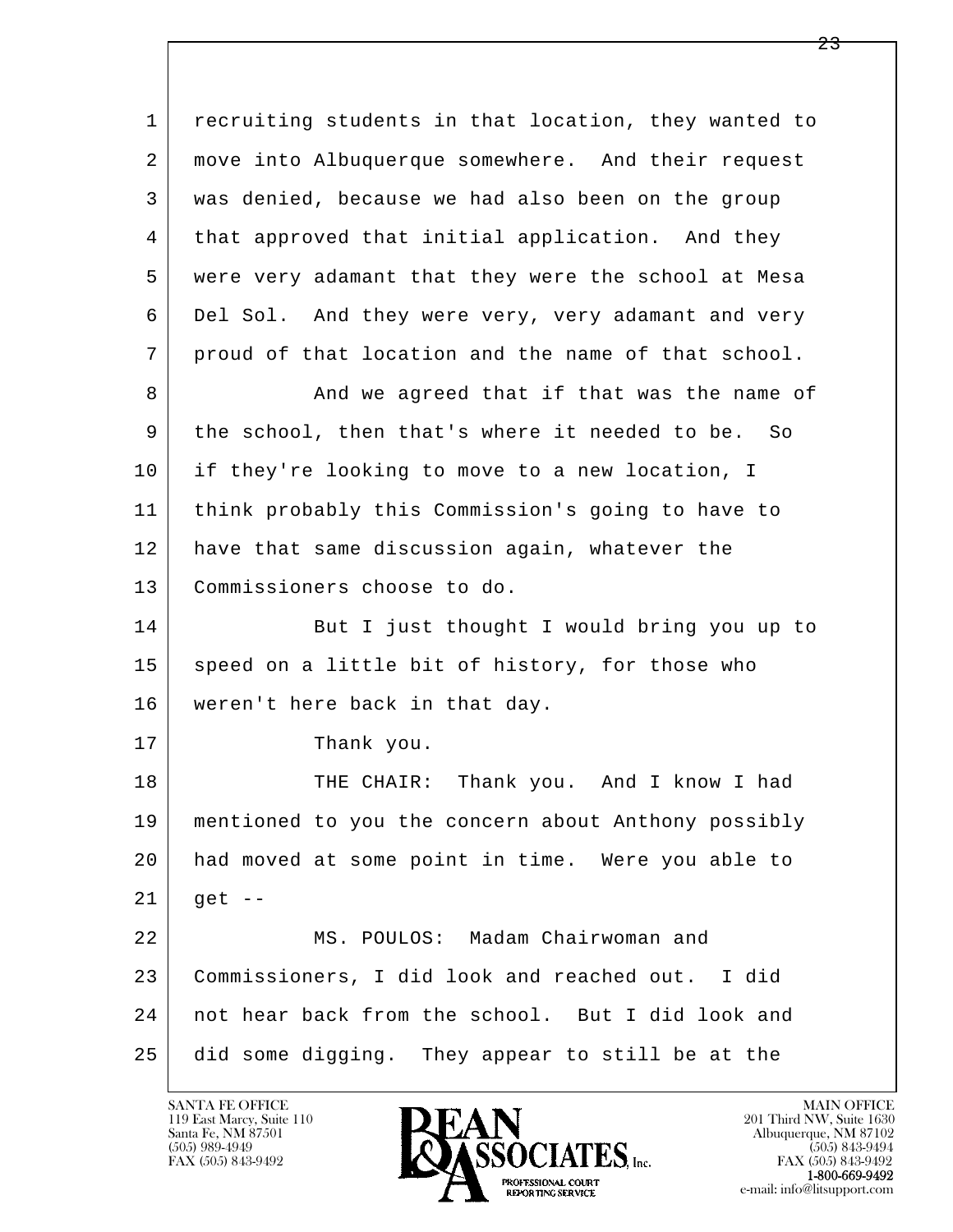l  $\overline{\phantom{a}}$ 1 same address as the address that's in their 2 contract. 3 THE CHAIR: I guess it was just an odd 4 wording of the -- just so the Commissioners know, 5 there was an ad in the paper for enrollment for 6 Anthony Charter School. And it was worded, "Now 7 conveniently located." 8 So it kind of piqued my interest that why 9 would you say "now conveniently located," if you 10 hadn't moved? 11 COMMISSIONER ARMBRUSTER: Marketing. 12 THE CHAIR: You know. So I contacted 13 Katie to see if she could dig out some information. 14 And I quess we're okay with that. 15 MS. POULOS: It appears to me that they're 16 still at the same location. I'll continue to keep 17 an eye on that. 18 THE CHAIR: Thank you. Appreciate that. 19 COMMISSIONER SHEARMAN: Madam Chair, as 20 long as we're talking about Anthony, I thought they 21 were up for renewal this year. 22 THE CHAIR: And I will add that they are 23 apparently under the assumption that they are up for 24 | renewal; because they wanted to attend that renewal 25 workshop with the understanding they have that

119 East Marcy, Suite 110<br>Santa Fe, NM 87501

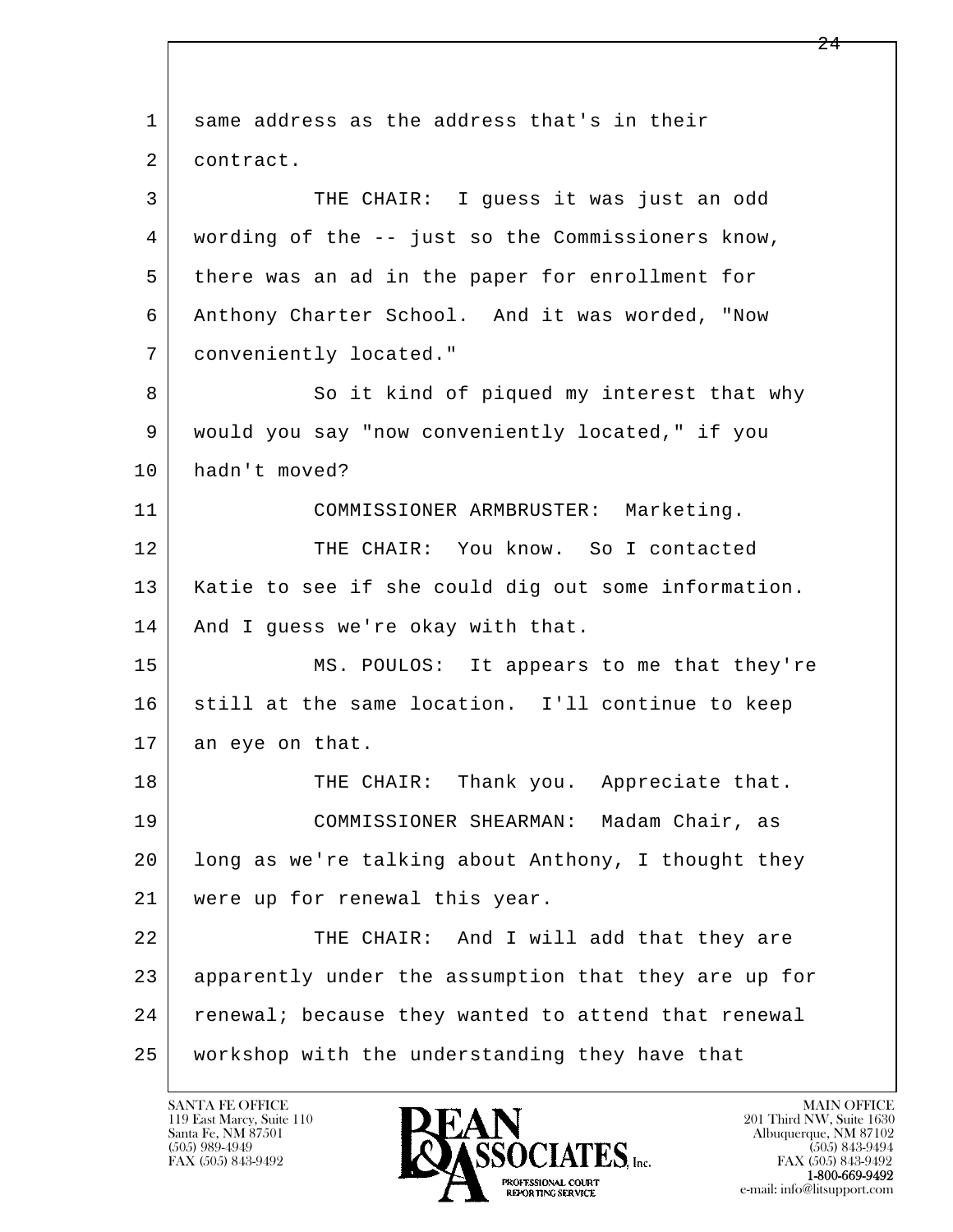l  $\overline{\phantom{a}}$  1 they're up for renewal. Because my understanding -- 2 | I have a lot of understanding here. My 3 understanding is that they only had two years. 4 COMMISSIONER SHEARMAN: We originally gave 5 them two, the court gave them three, for a total of 6 five. 7 COMMISSIONER CARR: So they're not up  $8$  for  $-$ 9 | THE CHAIR: They should be. 10 COMMISSIONER CARR: Really, has it been 11 | that long? Okay. 12 THE CHAIR: Time flies when you're having 13 fun. By my mathematical calculations. And, you 14 know, that's not always quality; but it -- it 15 appears to me -- because that all happened the year 16 before I came on. And now I'm finishing up my 17 | second. So they've had their -- you know, it's 18 | three years total, by December. 19 COMMISSIONER CARR: So if we turn them 20 down, we may end up in court again. 21 THE CHAIR: That's -- well -- 22 COMMISSIONER CARR: Sounds like fun. 23 Sorry to bring up the good stuff. 24 THE CHAIR: That is -- you know, be that 25 what it may, when that time comes. But I'm -- you

119 East Marcy, Suite 110<br>Santa Fe, NM 87501

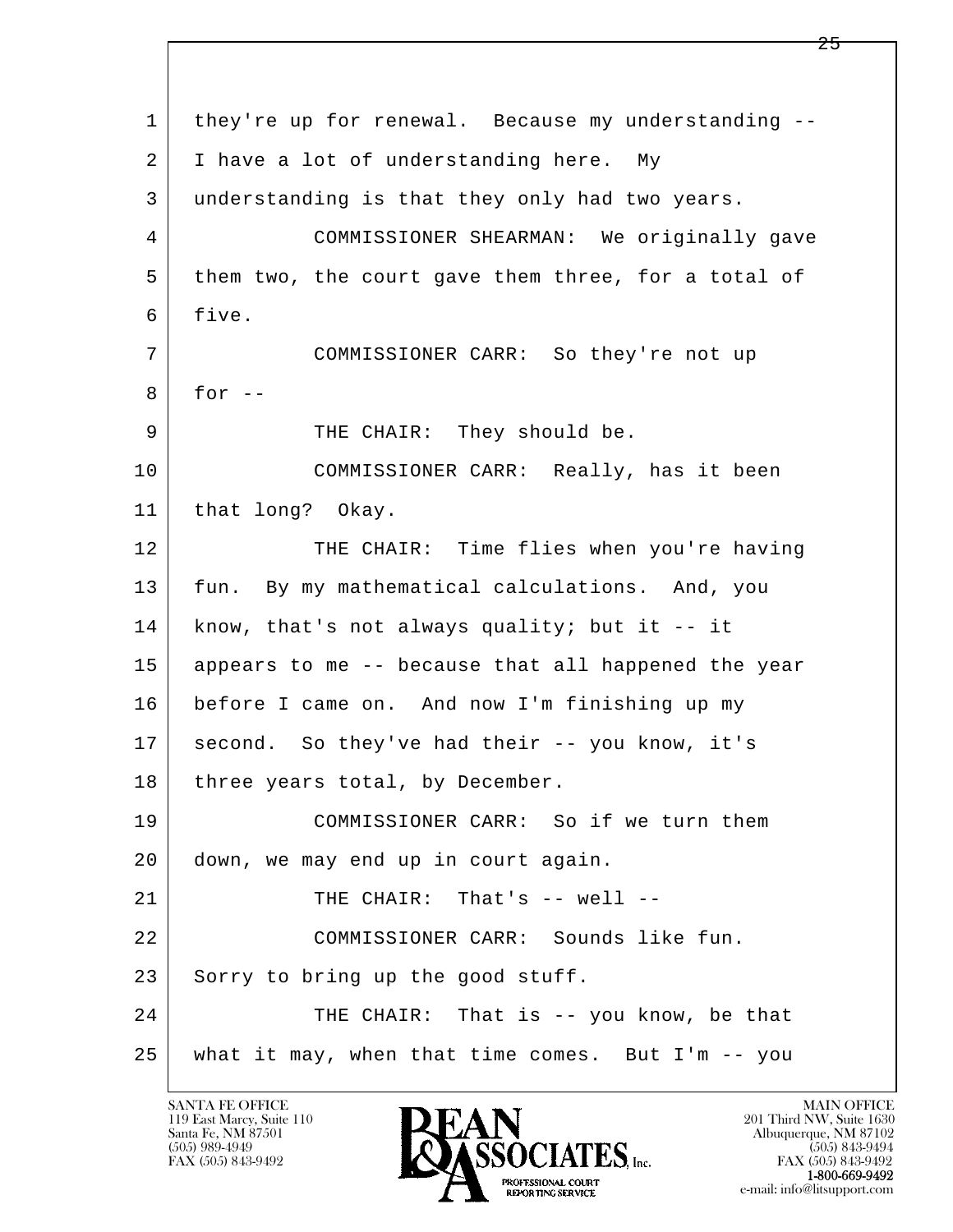l  $\overline{\phantom{a}}$  1 know. 2 MS. POULOS: I'll try and get some more 3 information. 4 THE CHAIR: Thanks. I appreciate that. 5 COMMISSIONER SHEARMAN: I would just point 6 out that nonrenewal was in December 2014. And so 7 counting school years -- 8 THE CHAIR: Right. That was the December 9 | right before I came on. 10 COMMISSIONER SHEARMAN: So they should be 11 up for renewal, according to that date. But we'll  $12$  see. 13 THE CHAIR: All right. 14 COMMISSIONER CARR: That's true. 15 THE CHAIR: Appreciate that. Governing 16 changes? 17 | MS. POULOS: Madam Chairwoman, 18 Commissioners, since we have approved -- since the 19 Commission voted and approved that policy regarding 20 governance changes, we have been receiving 21 | significantly more notifications. 22 So we are getting much more up-to-date 23 information. We're working internally on a tracking 24 | system, just to kind of flag if we've got a lot of 25 turnover, anything that should be flagged or

119 East Marcy, Suite 110<br>Santa Fe, NM 87501



FAX (505) 843-9492 FAX (505) 843-9492 e-mail: info@litsupport.com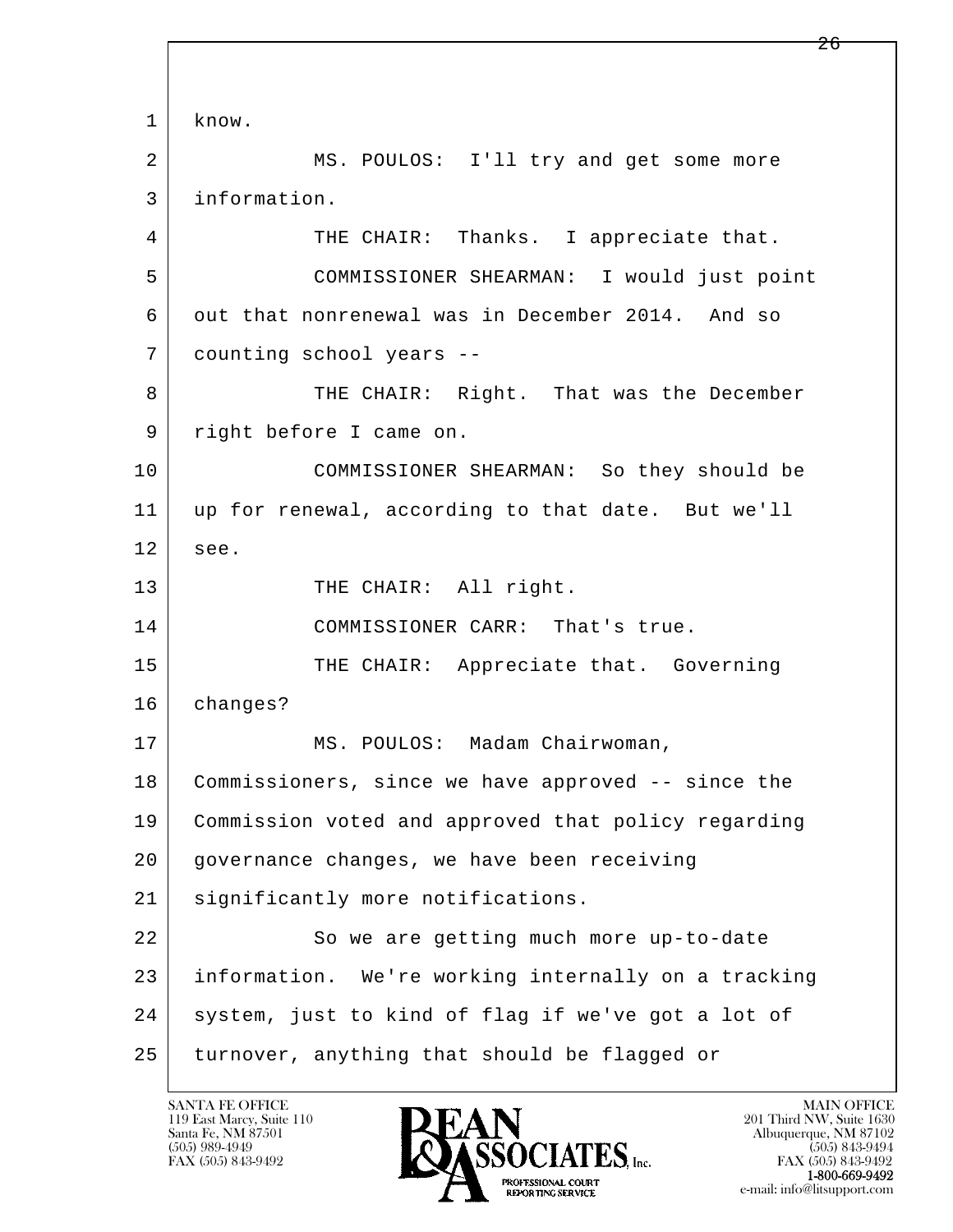l  $\overline{\phantom{a}}$ 1 concerns that should be brought up. 2 And so it's great that we're getting this 3 information and getting the notifications from our 4 charter schools. 5 Today, we have four for your information. 6 That appears to be how we've been handling them over 7 the last couple of months. There are a couple that 8 we know had that extension and need to fill 9 positions. And so we're keeping an eye on that, and 10 we'll bring that information to you if there is a 11 concern that they don't meet those deadlines. 12 | And that's really all we have on that at 13 this time. 14 THE CHAIR: Okay. Thank you. And I --15 the Executive Committee asked Katie to just give us 16 what I think would be a final report, update, on 17 CEPi. 18 MS. POULOS: Yes. 19 | THE CHAIR: On closure. 20 MS. POULOS: And I did request -- but 21 just, I think, it may have slipped Sandy's mind -- 22 an update on the checklist. But we have completed 23 the closeout process for CEPi. And at this point, 24 we're processing any sort of unemployment claims or 25 requests for verification of employment through our

119 East Marcy, Suite 110<br>Santa Fe, NM 87501

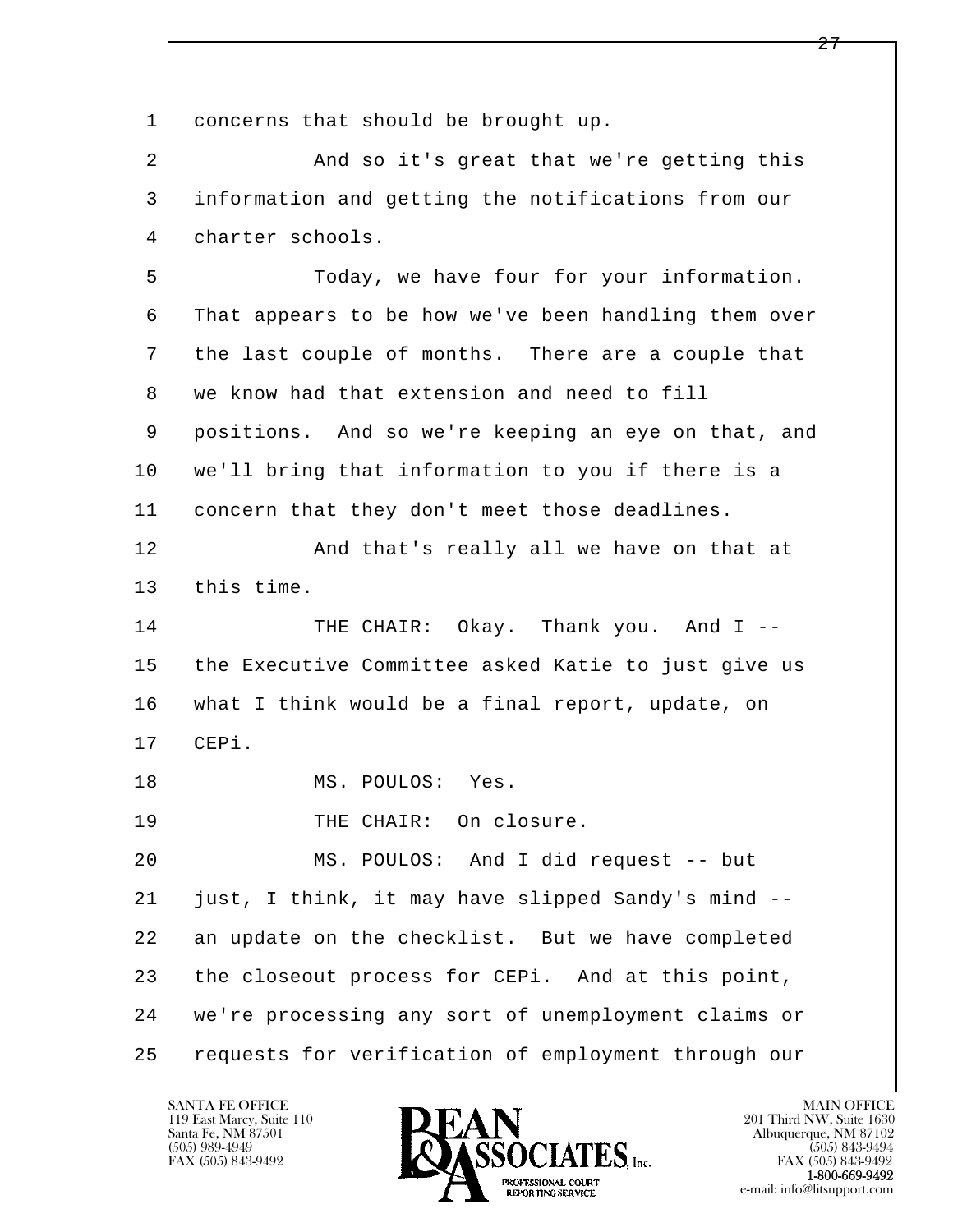l  $\overline{\phantom{a}}$ 1 office. 2 And otherwise, the school has been closed 3 out. The property has been transferred 4 appropriately, and they are no longer in operation. 5 THE CHAIR: Okay. 6 Commissioner Toulouse? 7 COMMISSIONER TOULOUSE: Madam Chair, I'm 8 concerned about the school records from CEPi. 9 Where -- where have they been located? Because 10 those things have to be kept for huge numbers of 11 years. 12 MS. POULOS: Certainly. I believe we were 13 working with APS to transfer them to APS. I'm not 14 sure that they were willing to accept those. And in 15 those cases where the local school district has not 16 been willing to accept them, they are kept within 17 | the PED. And those records are then pulled, 18 whenever a student requests them, from the office of 19 the Charter Schools Division. 20 | The and so we do have those files, and we are 21 keeping them according to the schedule. 22 THE CHAIR: So I quess there's a little 23 confusion. How would a student know where their 24 records would be located so that -- you know, down 25 the road?

119 East Marcy, Suite 110<br>Santa Fe, NM 87501



FAX (505) 843-9492<br>1-800-669-9492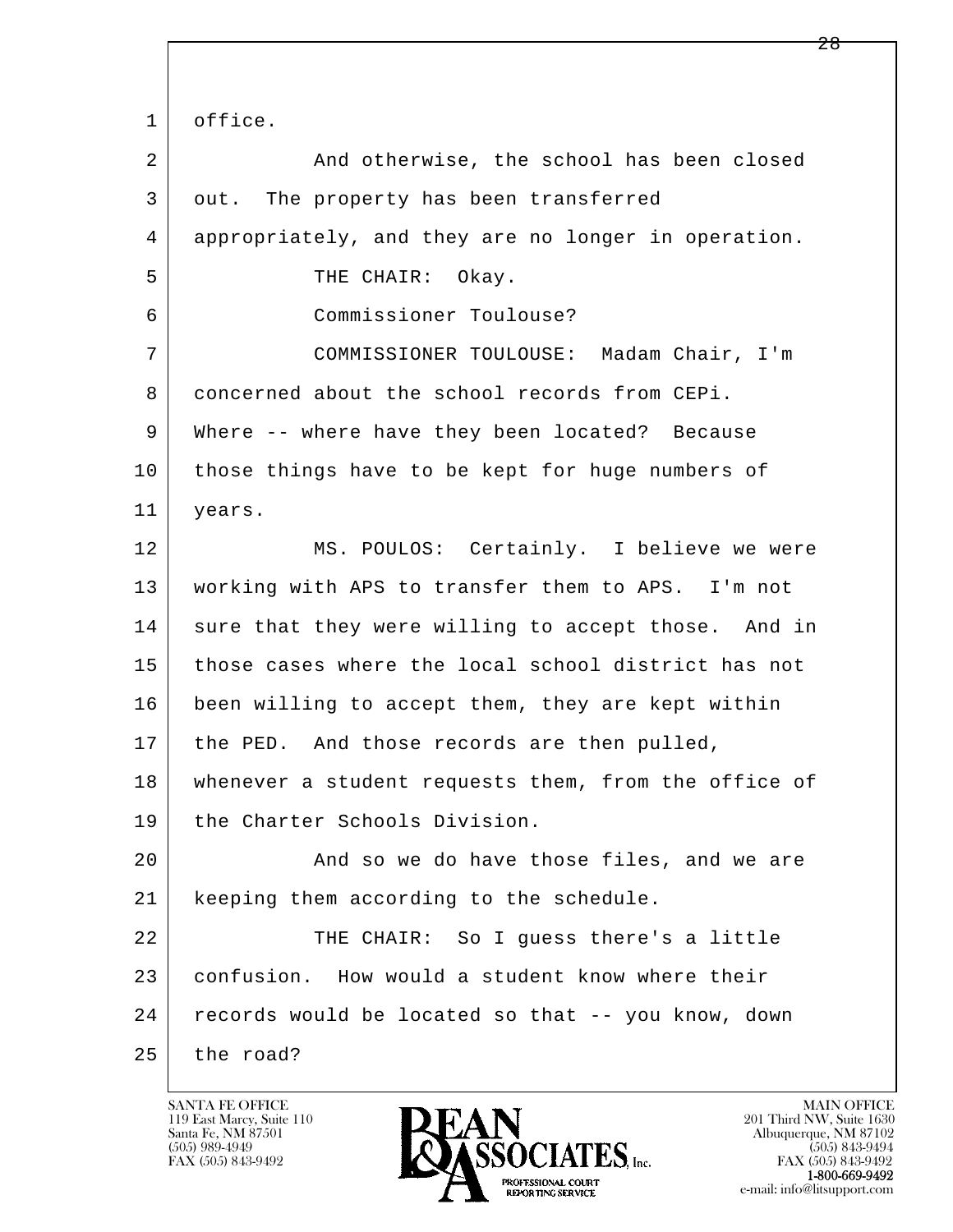1 MS. POULOS: Sure. So certainly, the 2 students, when they were given notification of the 3 process, the closeout, it typically -- we receive 4 requests, even from students that went to private 5 schools, that call the Options for Parents Division 6 looking for records.

7 And so we facilitate that conversation. 8 So it'll come through, I think, a variety of venues. 9 Those students may call that school, realize that 10 they're closed, and then seek alternative sources of 11 information, such as the Public Education 12 Department. And so they'll typically come -- either 13 | go directly to the Constituent Services office, 14 which will reference them to us; or they'll come 15 directly to us, because we're the Options for 16 Parents, which covers a large plethora of school 17 options.

18 THE CHAIR: Okay. All right. Thank you 19 | very much.

l  $\overline{\phantom{a}}$ 20 Reports from PEC Committee Chairs and 21 Liaisons. 22 We had a discussion, I believe, during the 23 agenda setting conference, about committees. And 24 | some of the committees aren't necessarily

25 functioning, so that people are on committees, and

119 East Marcy, Suite 110<br>Santa Fe, NM 87501



FAX (505) 843-9492<br>**1-800-669-9492**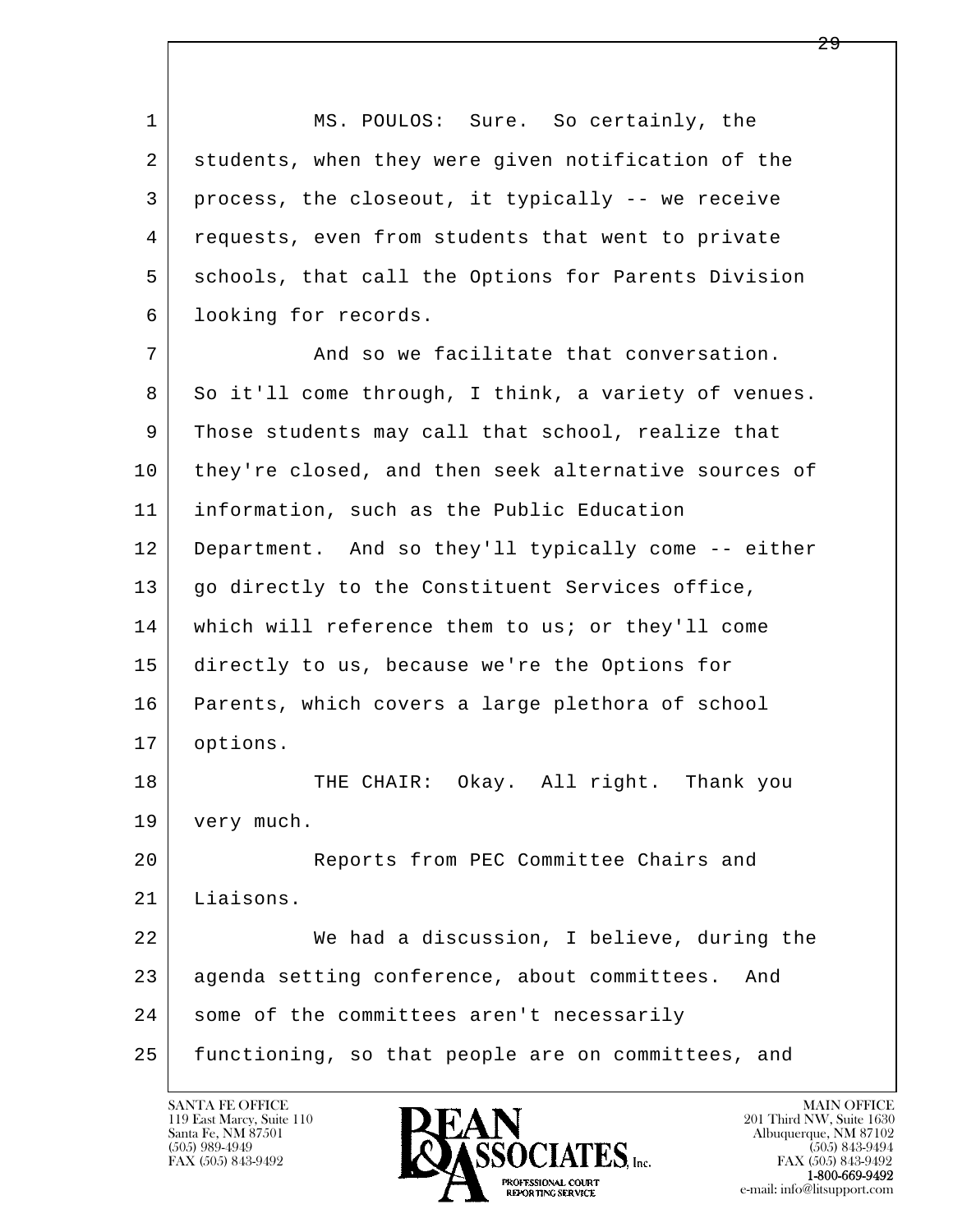| $\mathbf{1}$ | they don't -- there's no meetings; so that maybe we  |
|--------------|------------------------------------------------------|
| 2            | need to look at taking those committees off the list |
| 3            | of -- for Commissioners serving on them.             |
| 4            | I would like to hold off that discussion             |
| 5            | until we have, hopefully, everyone in attendance,    |
| 6            | maybe next month in Santa Fe, so that we can hear    |
| 7            | from some of those Commissioners that may be on      |
| 8            | those committees that aren't functioning, and        |
| 9            | they're -- or maybe they are functioning, and we     |
| 10           | don't realize it.                                    |
| 11           | So I would like to -- to delay that                  |
| 12           | discussion.                                          |
| 13           | I will -- Commissioner Armbruster?                   |
| 14           | COMMISSIONER ARMBRUSTER: I just wanted to            |
| 15           | add to what you were saying, that maybe -- we can    |
| 16           | have a slight definition. When we're doing this      |
| 17           | talk about them next time, if we could maybe just    |
| 18           | have a sentence or two about what these actually --  |
| 19           | what these committees actually do, so when you get   |
| 20           | signed up -- "Oh, I didn't know that's what they     |
| 21           | did."                                                |
| 22           | I don't know, something along that line.             |
| 23           | THE CHAIR: You're right. And I think                 |
| 24           | some of them are self-explanatory; but some of them, |
| 25           | you're not really sure. And that's why I think       |

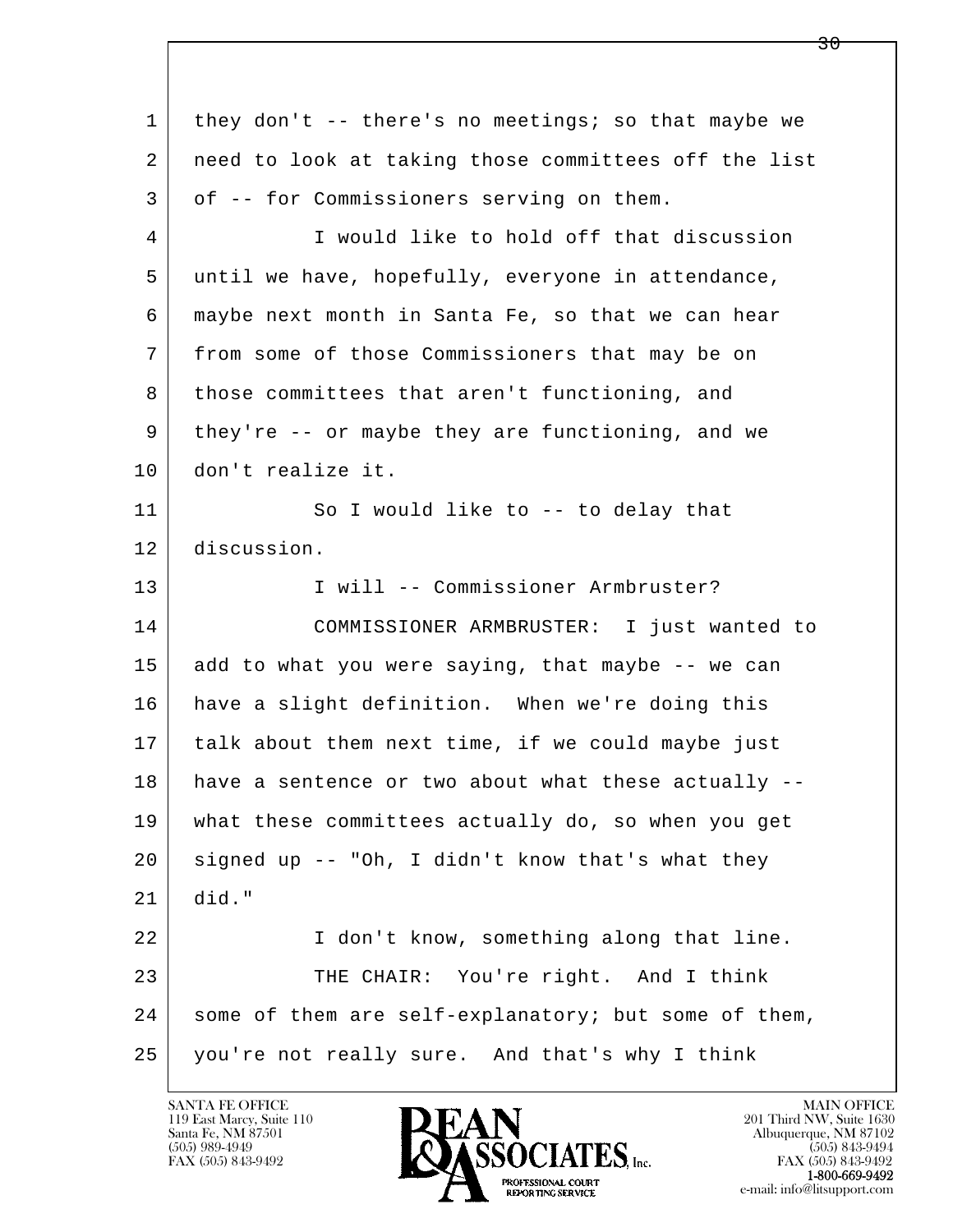| $\mathbf 1$ | there's a concern, or a question as to whether they  |
|-------------|------------------------------------------------------|
| 2           | really do meet and, yes, what do they do. Yeah.      |
| 3           | COMMISSIONER ARMBRUSTER: In that --                  |
| 4           | THE CHAIR: Commissioner Carr?                        |
| 5           | COMMISSIONER CARR: Yes. And I was just               |
| 6           | going to add something for everybody to think about, |
| 7           | too. We've already -- we've eliminated a few of      |
| 8           | these already. And most of these go back to when we  |
| 9           | were still a school board and when we had more       |
| 10          | powers over all aspects of the Public Education      |
| 11          | Department.                                          |
| 12          | So it's just something to think about                |
| 13          | also, you know; because the legislative committees,  |
| 14          | you know, that's, I think, still viable. I don't     |
| 15          | know. I'm not sure about the rest of them. But       |
| 16          | we'll have that -- I just wanted to throw that out   |
| 17          | for everybody to think about.                        |
| 18          | THE CHAIR: Thank you. And you're right.              |
| 19          | You may have a seat at that table; but you really    |
| 20          | don't have much voice --                             |
| 21          | COMMISSIONER CARR: Right.                            |
| 22          | THE CHAIR: -- potentially, on some of                |
| 23          | those committees. And point well-taken. I think      |
| 24          | the LESC discussions at the LFC are certainly        |
| 25          | discussions that, even if we're not part of, it's -- |

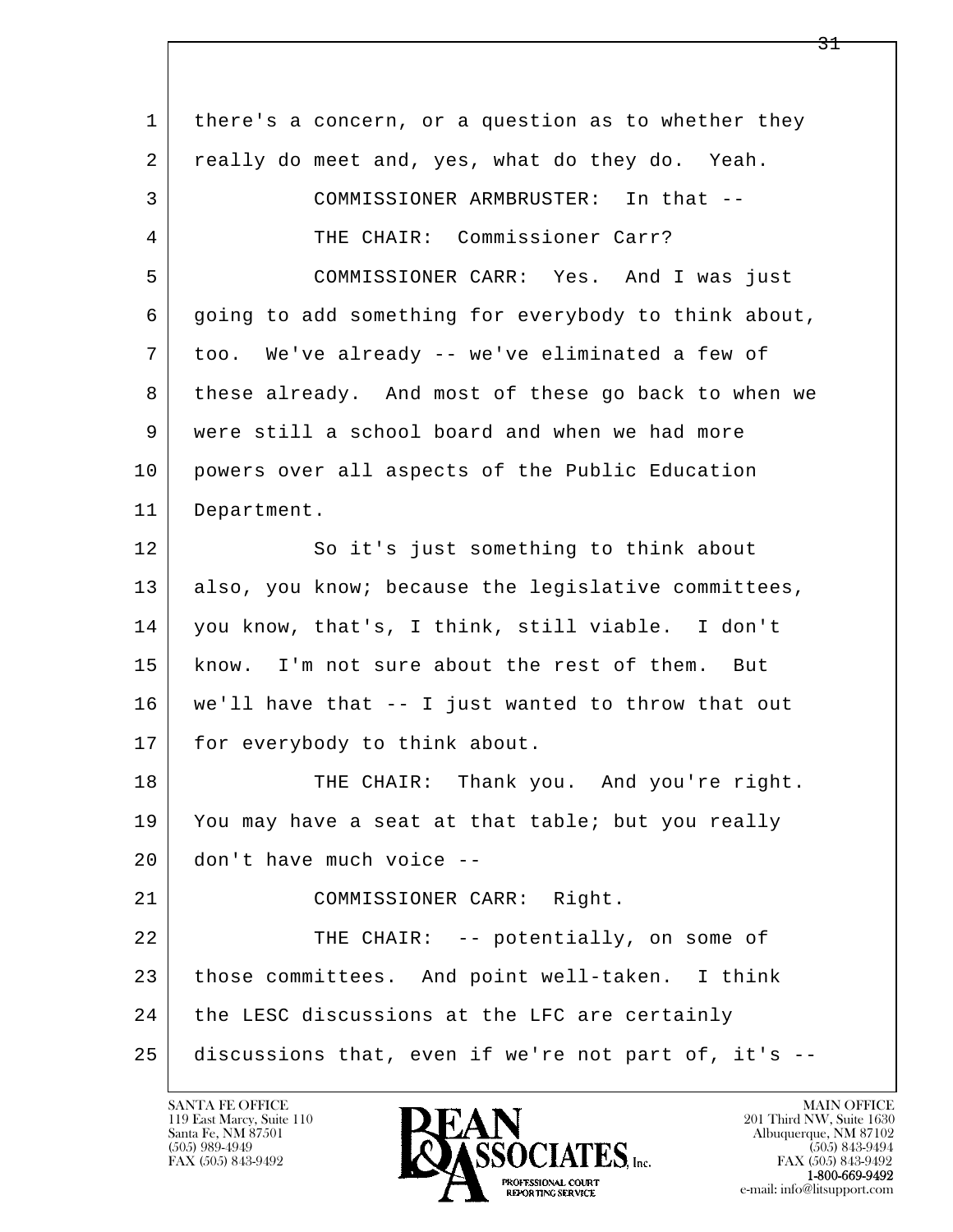1 it's important listening for us.

| $\overline{2}$ | And I will say that Los Alamos hosted the            |
|----------------|------------------------------------------------------|
| 3              | most recent LESC meeting. And Commissioner           |
| 4              | Toulouse, Commissioner Shearman, myself, and         |
| 5              | Commissioner Armbruster attended last -- well, it    |
| 6              | was Wednesday, Thursday, Friday.                     |
| 7              | But Commissioner Shearman and I were on              |
| 8              | the agenda for Thursday for a discussion on the PEC  |
| 9              | performance frameworks. And I think there were       |
| 10             | some -- there was some good discussion that came out |
| 11             | of it as to -- and the discussion wasn't as much     |
| 12             | about the performance framework, but the discussion  |
| 13             | was about that 2 percent.                            |
| 14             | So I think we might be heading in a -- in            |
| 15             | a reasonable direction. Right now, the glass is      |
| 16             | half-full. We'll see.                                |
| 17             | But I think it's -- and I appreciate the             |
| 18             | LESC for taking this interim session and making      |
| 19             | charter schools a topic of discussion, and the fact  |
| 20             | that they finally invited us to be part of that      |
| 21             | discussion. And I hope that it's continued to be an  |
| 22             | ongoing discussion.                                  |
| 23             | Does anyone else want to add anything to             |
| 24             | that?                                                |
| 25             | COMMISSIONER ARMBRUSTER: I -- look this              |
|                |                                                      |

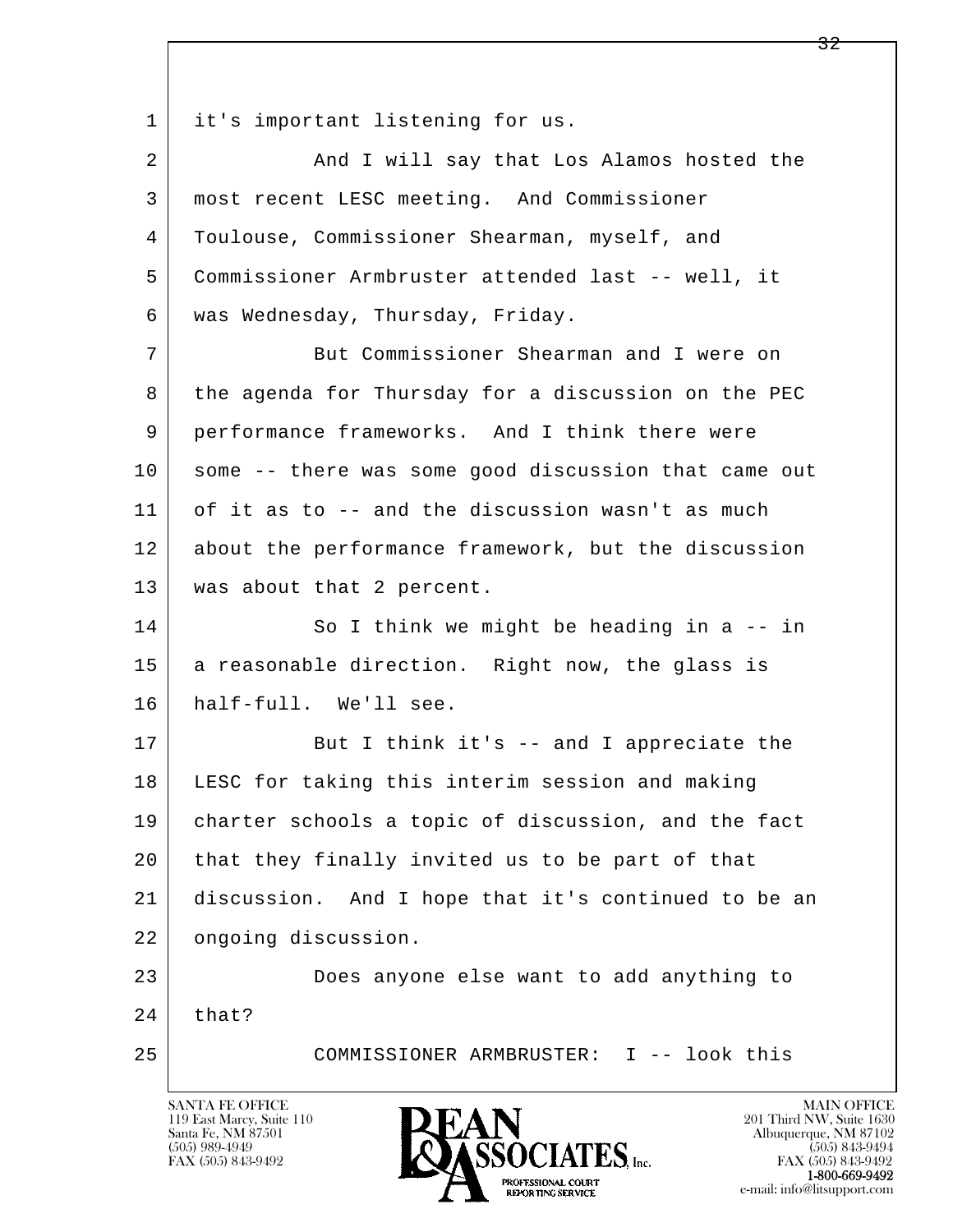l  $\overline{\phantom{a}}$  1 way. I wanted to say how well Commissioner Shearman 2 and Commissioner Gipson presented their information 3 and answered questions. 4 THE CHAIR: Thank you. 5 COMMISSIONER SHEARMAN: Thank you. 6 THE CHAIR: Thank you. 7 COMMISSIONER ARMBRUSTER: And there was 8 air conditioning there. 9 THE CHAIR: Okay. Item No. -- oh, sorry. 10 Report -- Item No. 7, Report from the Chair. 11 | Special PEC Meeting, the NACSA report. 12 You all received an e-mail that it would 13 be August 1st at 1:00 p.m. After that went out, we 14 received notice that their flight doesn't get in 15 until noon. 16 So I'm anticipating that they will not 17 make it to Santa Fe by 1:00; so I'm going to suggest  $18$  that we move it to 2:00, and hope that they can get 19 out of the airport, get a rental car, and get to --20 get to Santa Fe by 2:00. 21 But I think 2:00 is at least  $--$  or if  $- 22$  | 2:00 is a more reasonable time, I believe. 23 You will all be receiving, when Beverly 24 gets back home, the final report. They forwarded it 25 last evening. I couldn't get my Wi-Fi open at the

119 East Marcy, Suite 110<br>Santa Fe, NM 87501

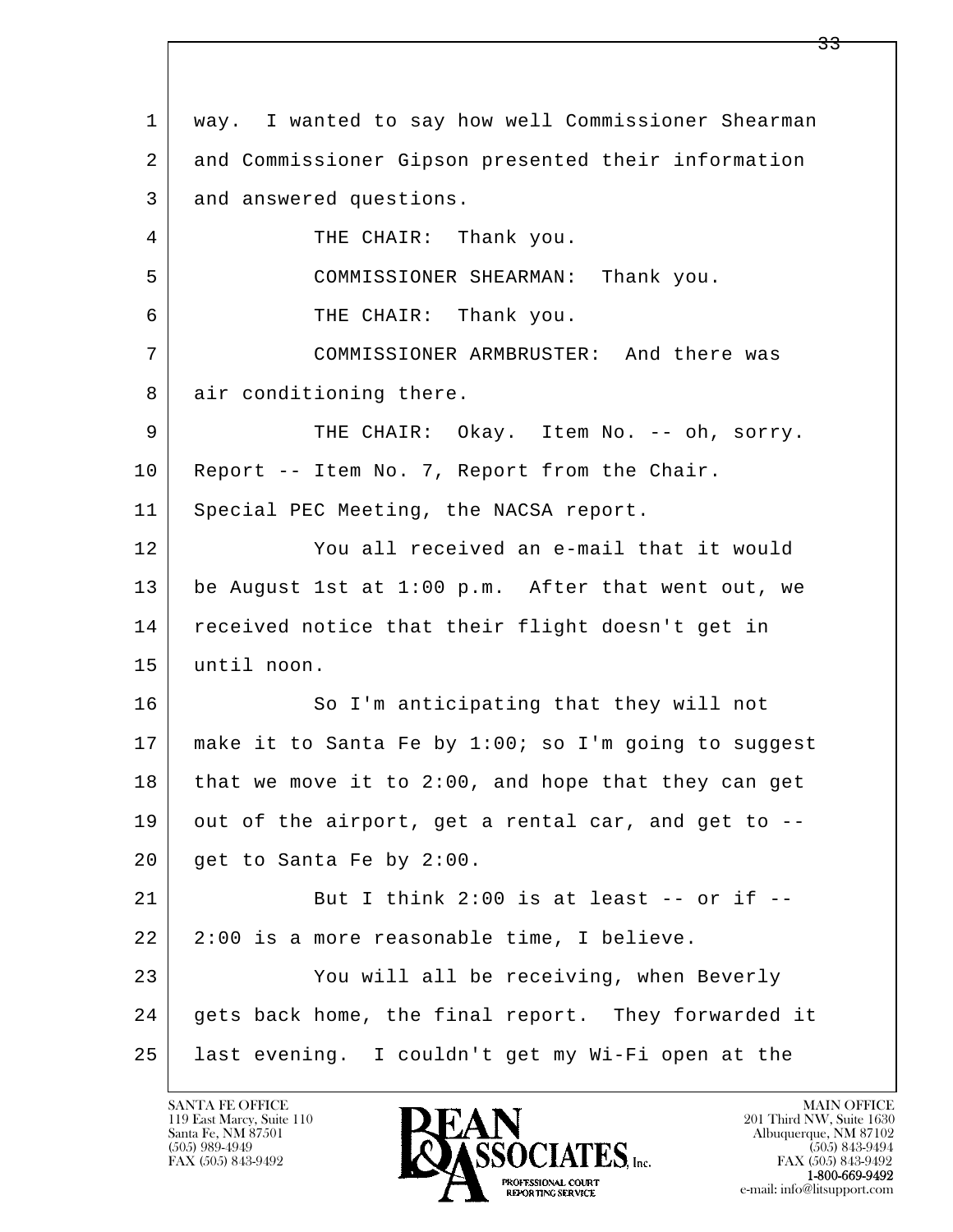l  $\overline{\phantom{a}}$  1 hotel; so I haven't been able to look at it yet. 2 But I know we received it. 3 So she'll be forwarding it out to you so 4 | that you'll have plenty of time to digest it. 5 So I will -- are we okay with -- 6 COMMISSIONER CARR: I have a question. 7 | THE CHAIR: Sure. 8 COMMISSIONER CARR: So is it a special 9 meeting, or is it a work session? 10 THE CHAIR: It's a work session. 11 COMMISSIONER CARR: So we're not going to 12 vote on anything? 13 THE CHAIR: No, no. That's why they asked 14 for a work session, that it's nothing that's voted 15 on, and it doesn't go -- from their report to us; it 16 | doesn't go in the public record from that. 17 | COMMISSIONER CARR: Okay. 18 THE CHAIR: So they wanted the work 19 session. 20 COMMISSIONER CARR: And -- 21 THE CHAIR: I'm sorry. It'll be about 22 30 minutes, my understanding, the presentation. 23 COMMISSIONER CARR: Uh-huh. 24 THE CHAIR: And then it's open for 25 questions. So the general estimate is an hour and a

119 East Marcy, Suite 110<br>Santa Fe, NM 87501

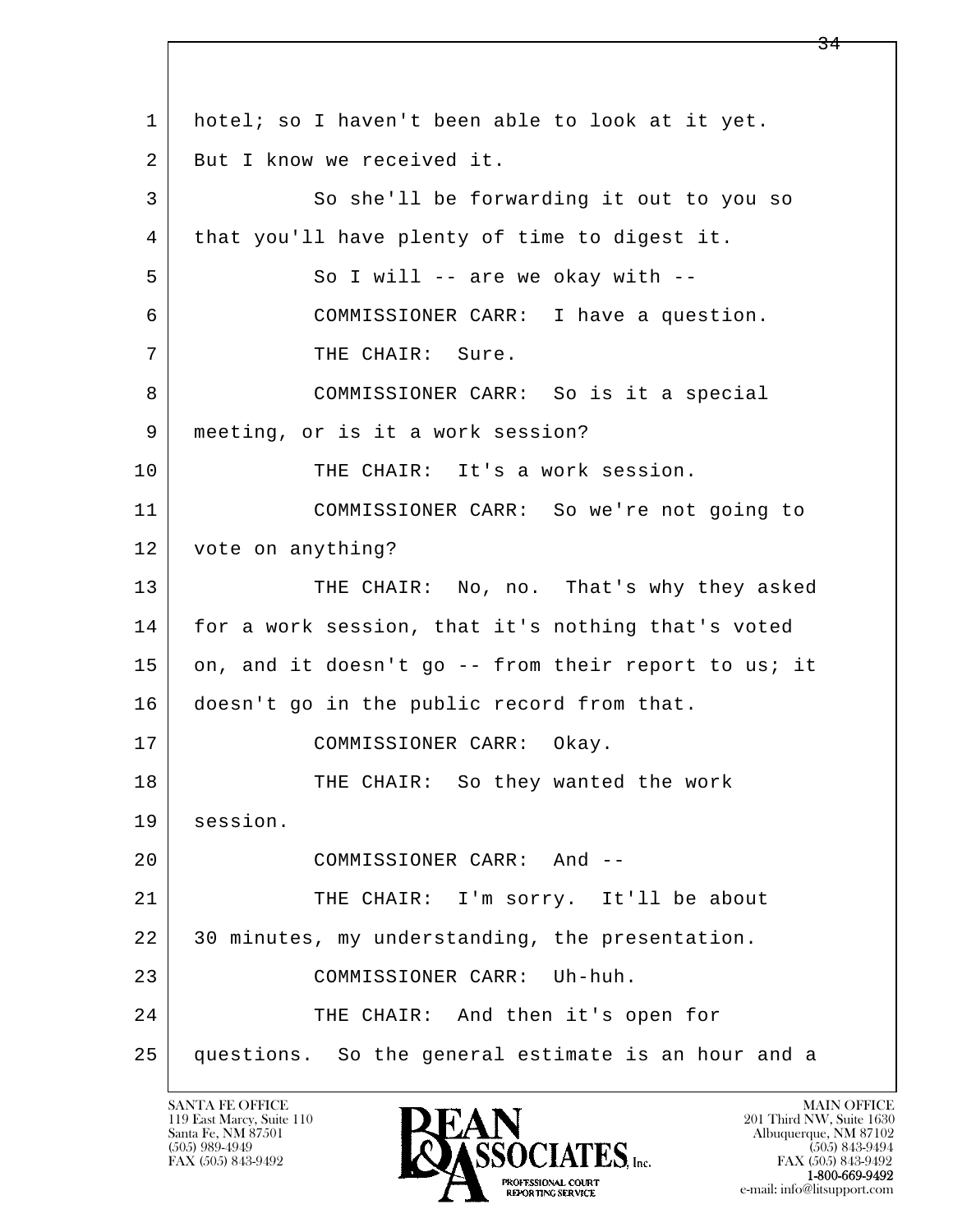l  $\overline{\phantom{a}}$  1 half. 2 COMMISSIONER CARR: If we take any action 3 on this, we'll do it at a later meeting? Or, I 4 guess, if there's any action to be taken, or if 5 anybody decides that as a result of this report, we 6 want to make some kind of changes in something that  $7$  we do  $-$ 8 THE CHAIR: Correct. 9 COMMISSIONER CARR: -- which we really 10 couldn't do this year. It would have to go into 11 effect next year, right? 12 THE CHAIR: Correct. There certainly are 13 recommendations, suggestions that are in the report. 14 So, yes, anything that we would like to review, look 15 at, and move on later on through a new policy, would 16 be done throughout, you know, the remainder of the 17 time. 18 COMMISSIONER CARR: Okay. 19 THE CHAIR: So, yes. 20 COMMISSIONER TOULOUSE: Madam Chair, I do 21 just want to point out, though, whether this goes in 22 the public record or not, our work sessions are 23 public meetings, so that people may be there to 24 | hear. And I think several people want to come hear;  $25$  so...

119 East Marcy, Suite 110<br>Santa Fe, NM 87501

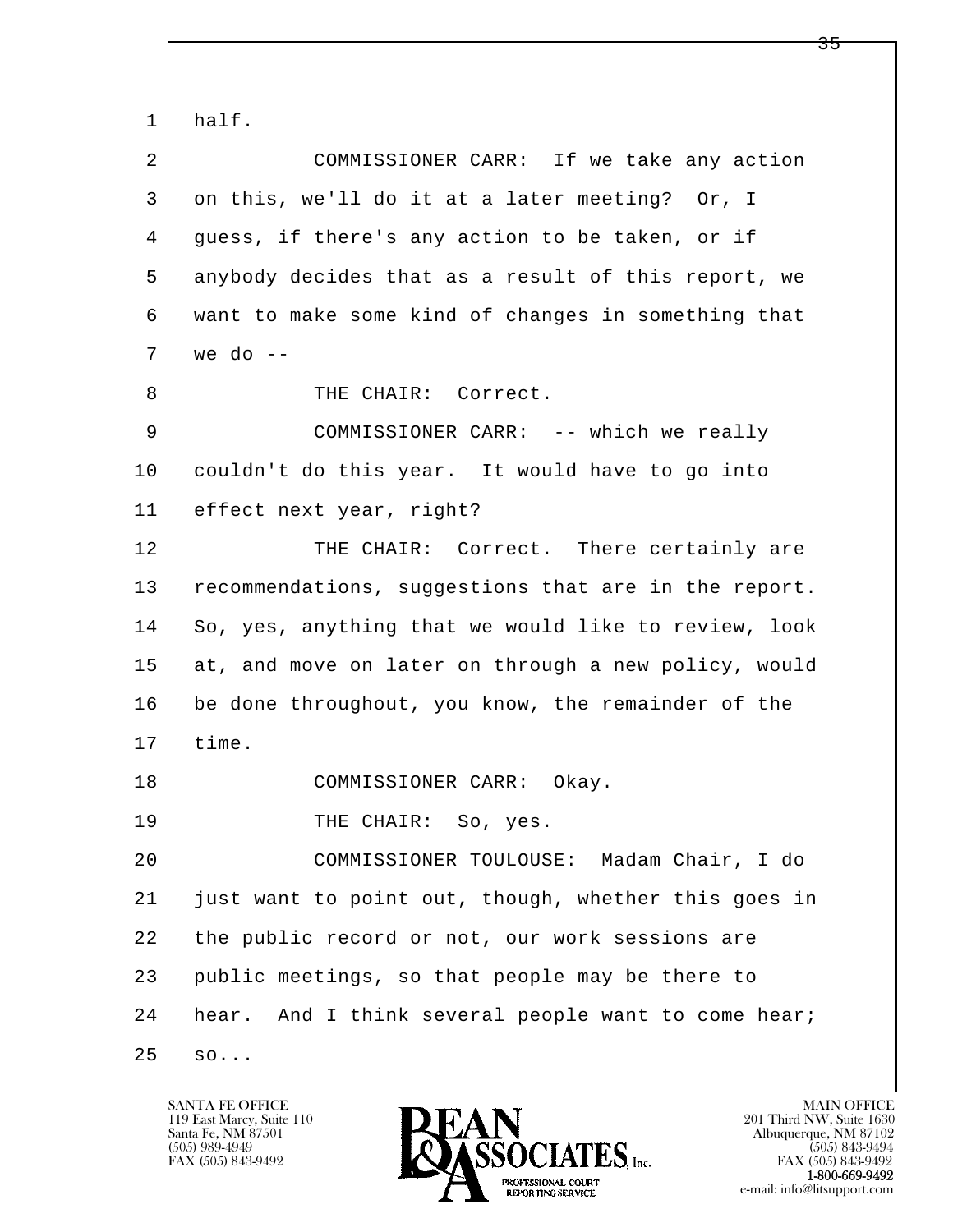l  $\overline{\phantom{a}}$ 1 THE CHAIR: Yes. But it is not their -- 2 from my understanding, it is not their policy to 3 place it into the public record. It is the 4 authorizer who chooses to make it public 5 information. 6 COMMISSIONER CARR: Okay. 7 THE CHAIR: That's why they were hesitant 8 to offer the preliminary report back when they 9 finished, because we were in a regular meeting -- 10 COMMISSIONER CARR: Okay. 11 THE CHAIR: -- and not in a work session 12 with us, okay? So -- I'm sorry. 13 COMMISSIONER ARMBRUSTER: So -- I'm 14 sorry -- so at this work session, does the -- do the 15 people in the audience have input, too, as well 16 as -- as when you said that they have a 30-minute 17 presentation; but it's a 90-minute block of time 18 | that we're setting for that? 19 THE CHAIR: Correct. 20 COMMISSIONER ARMBRUSTER: So anyone can 21 add to that questioning? I don't know. 22 THE CHAIR: We normally don't do questions 23 from the audience during a work session. 24 COMMISSIONER ARMBRUSTER: So it's only us. 25 THE CHAIR: Yeah. Yeah.

119 East Marcy, Suite 110<br>Santa Fe, NM 87501

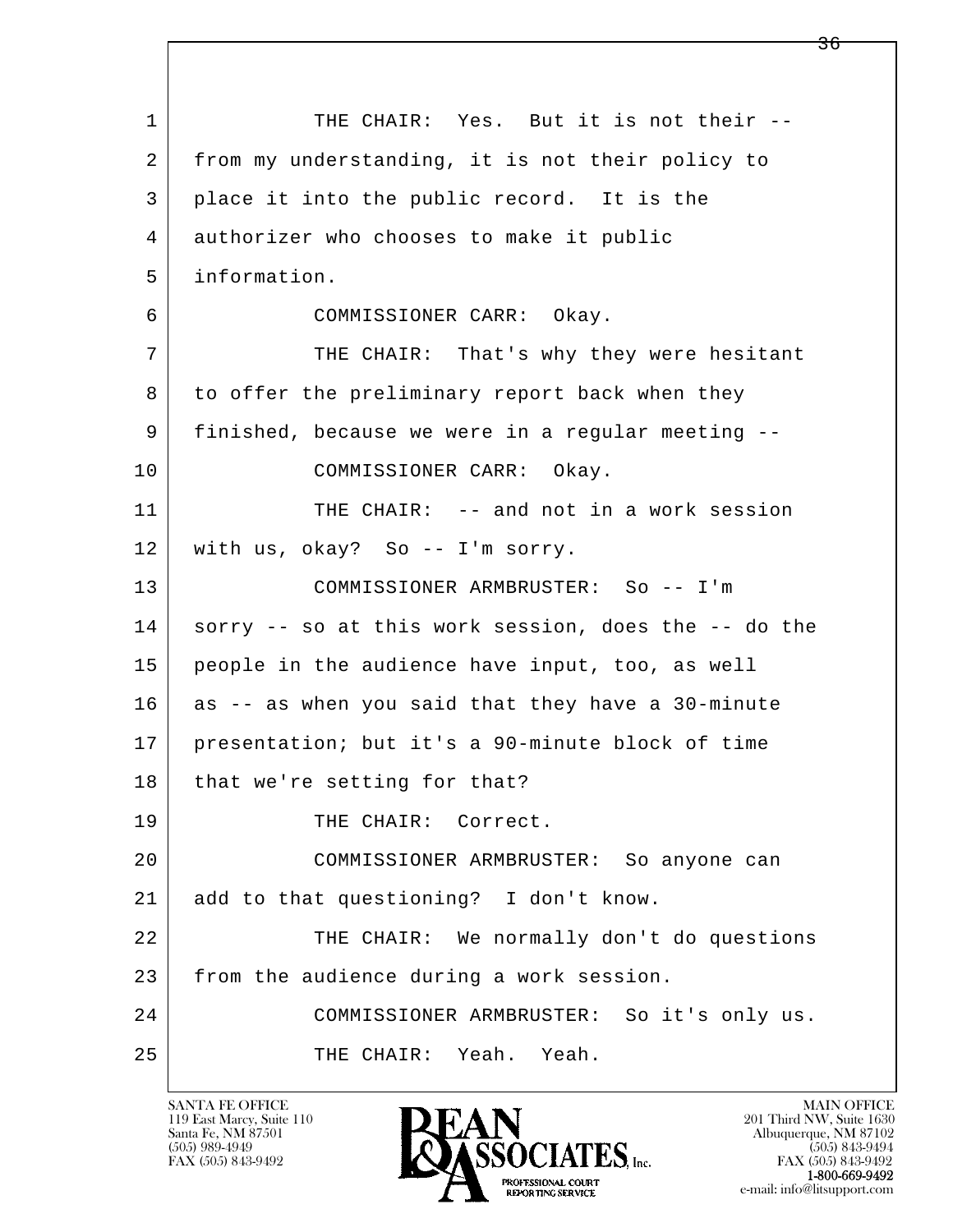l  $\overline{\phantom{a}}$  1 Anything else? 2 So we're good for changing it to 2:00? 3 Okay. Thank you. 4 Update from the New Mexico Charter 5 Coalition. 6 MS. KELLY CALLAHAN: Madam Chair, 7 Commissioners, good morning. Thank you again for 8 allowing us to have some time to update you on the 9 work of the -- of the Coalition and to piggyback on 10 | the Chairwoman's report about the LESC. 11 The Coalition has been working very 12 | closely with the LESC. Rachel Gudgel and Kevin 13 Force serve as participants in our work groups that 14 | the Coalition put together to address areas of 15 | concern for charter schools in regards to 16 legislation. 17 | And the three work groups are funding, 18 | facilities, and accountability. 19 And in the funding, of course, there's  $20$  a -- a lot of discussion about the parity in 21 funding. And at the LESC meeting, there was a 22 report presented by Director Gudgel and Assistant 23 Director Sallee, I think, from the LSC -- 24 THE CHAIR: Yes. 25 MS. KELLY CALLAHAN: -- that outlined a

119 East Marcy, Suite 110<br>Santa Fe, NM 87501

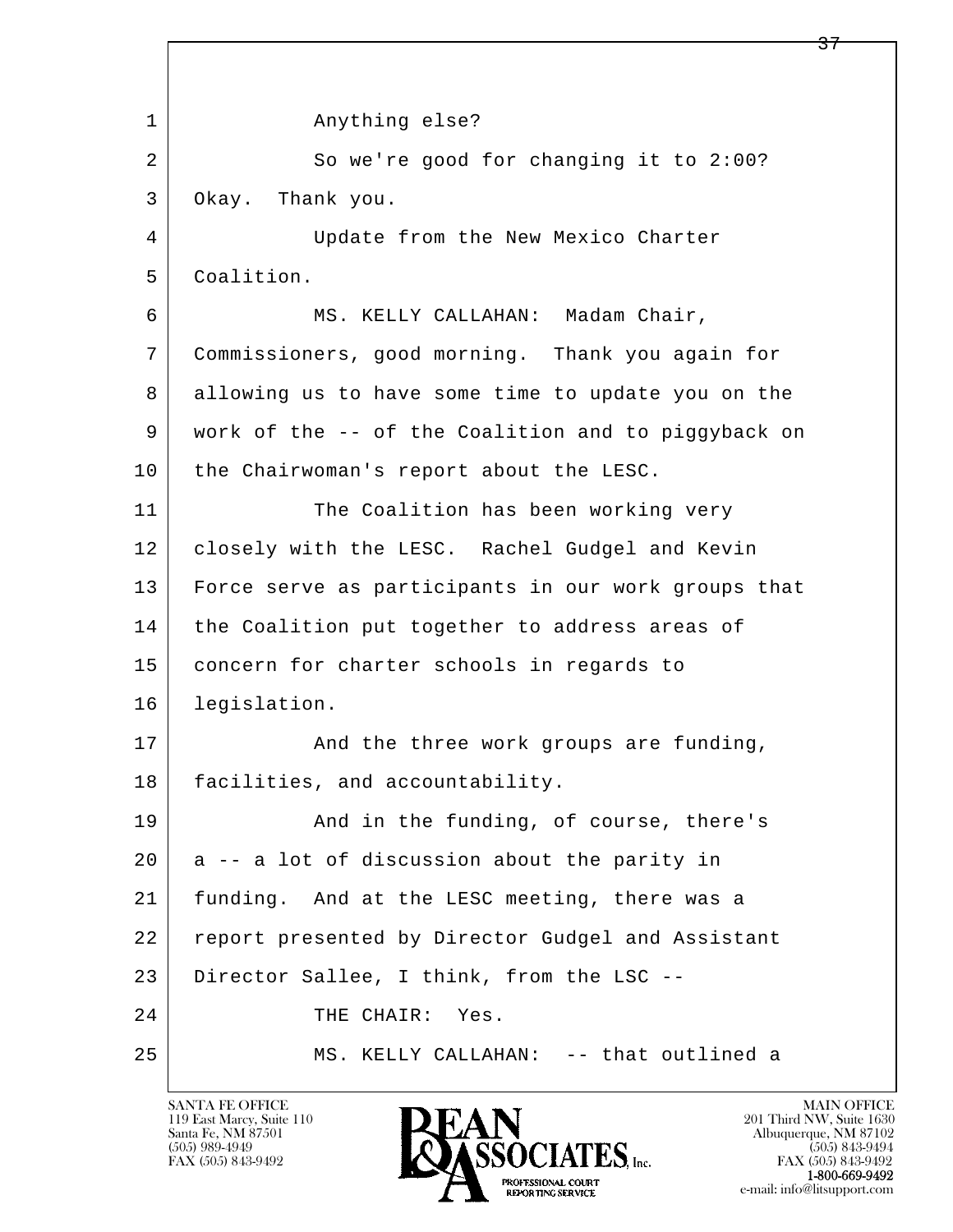| $\mathbf{1}$ | comparison of the State Equalization Guarantee,      |
|--------------|------------------------------------------------------|
| 2            | the -- the -- the SEG that forms the operational     |
| 3            | amounts of funding for schools, for charter schools  |
| 4            | and school districts.                                |
| 5            | And there was -- and it was -- it was                |
| 6            | simply SEG. There was no other funds that were       |
| 7            | considered in terms of outlining how much per        |
| 8            | student is spent on schools. And so -- so only that  |
| 9            | part of the report went to the LESC.                 |
| 10           | The work group that we've been working               |
| 11           | with this past summer is looking at all funding      |
| 12           | sources. And so school districts receive funding     |
| 13           | for facilities; they receive a lot more federal      |
| 14           | funding that charter schools cannot always get       |
| 15           | access to.                                           |
| 16           | And -- and so what we're advocating for is           |
| 17           | a look at apples-to-apples for charter schools and   |
| 18           | districts in terms of per-pupil funding, because the |
| 19           | impact of decision-making about cuts or changes to   |
| 20           | the SEG formula will have a very big impact on -- on |
| 21           | charter schools.                                     |
| 22           | And so what we're doing is we're working             |
| 23           | very closely with school leaders, business managers, |
| 24           | the LESC, the -- we're trying to get the LFC         |
| 25           | involved and the Public Ed Department, as well.      |

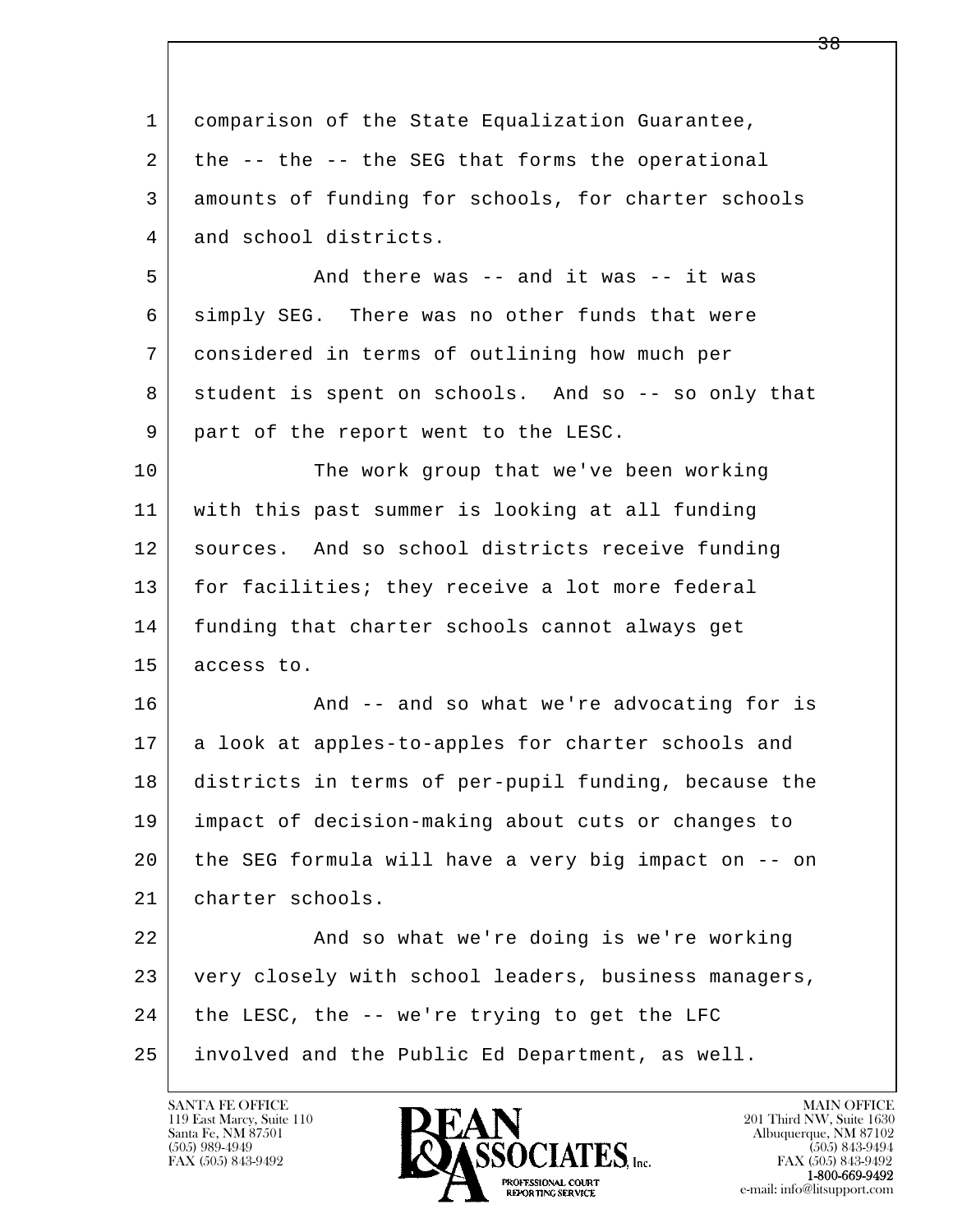| $\mathbf 1$ | Matt Pahl is a part of that. So it's urgent, the     |
|-------------|------------------------------------------------------|
| 2           | information that we're trying to gather.             |
| 3           | There was an editorial in the Santa Fe New           |
| 4           | Mexican that really put the spotlight on this. And   |
| 5           | they've only seen part of the story.                 |
| 6           | And so we're trying to meet with the                 |
| 7           | members of the media. And we want to make sure --    |
| 8           | you know, the concerns from the LESC is that         |
| 9           | there -- you know, that there's -- what are the      |
| 10          | apples that need to be compared? What are the --     |
| 11          | how do we do this?                                   |
| 12          | So I think that the work that we're                  |
| 13          | doing -- the Coalition work groups, in coordinating  |
| 14          | with LESC, is to come up with, "Here is the          |
| 15          | definitive comparison, what is it that, you know,    |
| 16          | actually happens." Because the percentages and the   |
| 17          | total dollar amounts are skewed, depending on which  |
| 18          | way you look at the data. And so we're trying to     |
| 19          | ensure that charter schools are represented fairly   |
| 20          | in terms of the funding, so that the impact of       |
| 21          | possible legislation doesn't create very negative    |
| 22          | circumstances for schools going into the future.     |
| 23          | So I think the biggest part of that work             |
| 24          | is that the -- the Coalition is at the table with    |
| 25          | LESC and LFC; whereas, in the last several years, it |

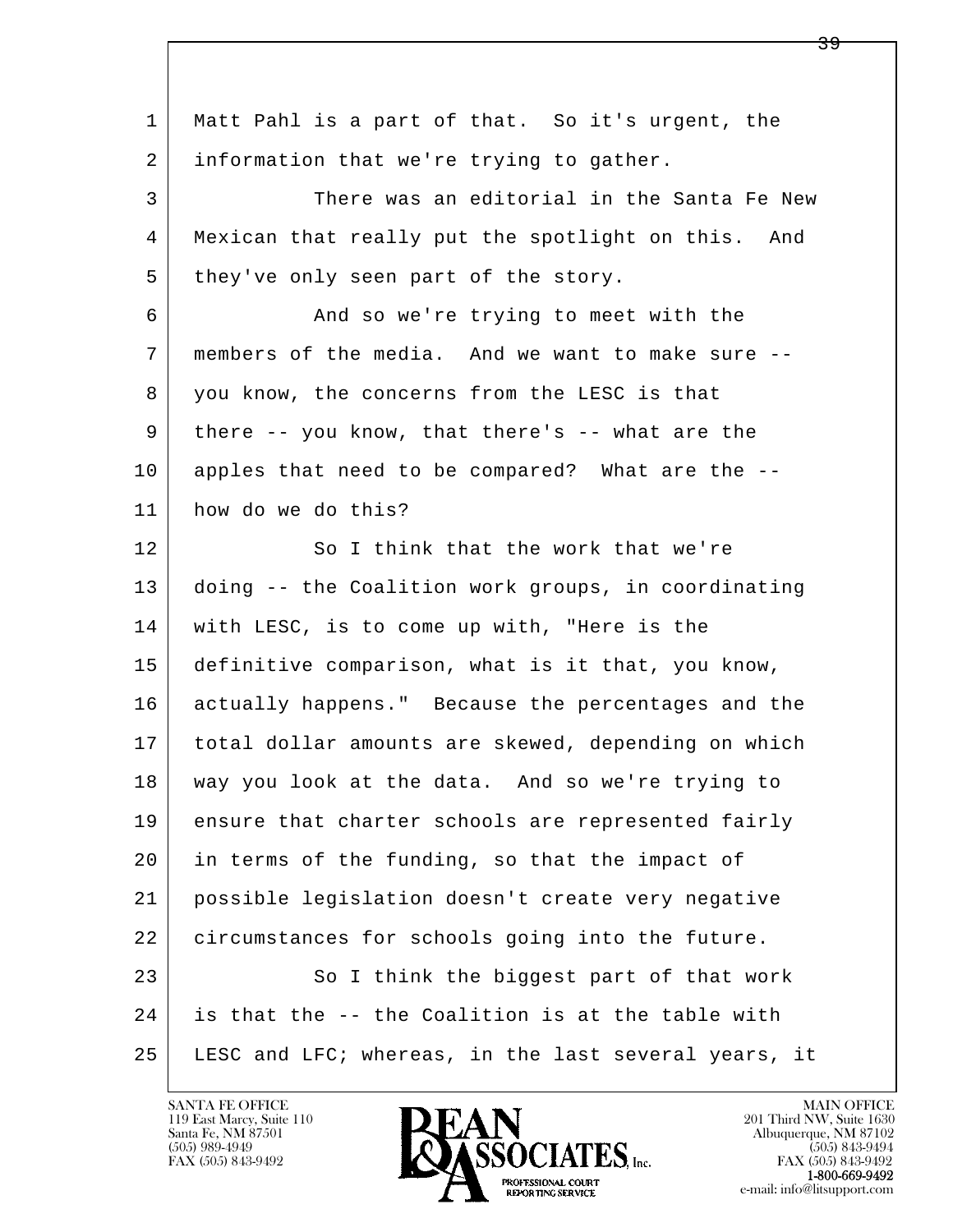| 1  | has not been. And so this has been a really -- a    |
|----|-----------------------------------------------------|
| 2  | significant change.                                 |
| 3  | So -- and I also want to echo that                  |
| 4  | Commissioner Shearman and Commissioner Gipson did a |
| 5  | fantastic job answering the questions about the     |
| 6  | performance frameworks. And so, you know, there's   |
| 7  | still some things that need to be worked out in     |
| 8  | terms of support for charter schools and support,   |
| 9  | frankly, for authorizers, as well.                  |
| 10 | So I think that this is allowing that               |
| 11 | light to get shined -- get some shining on the      |
| 12 | issues that are happening with charter schools and  |
| 13 | authorizers.                                        |
| 14 | And so we're also -- our other work group           |
| 15 | in facilities and accountability, we're looking at  |
| 16 | options for charter schools to find facilities that |
| 17 | will meet the requirement of being in a public      |
| 18 | building.                                           |
| 19 | And so there are, you know, different ways          |
| 20 | that this can be approached according to the law.   |
| 21 | And so various options, such as a lease purchase    |
| 22 | agreement, looking at coordinating with school      |
| 23 | districts in empty school buildings, arranging to   |
| 24 | find purchase alternatives, bonding, et cetera.     |
| 25 | So we're trying, with this facilities               |
|    |                                                     |

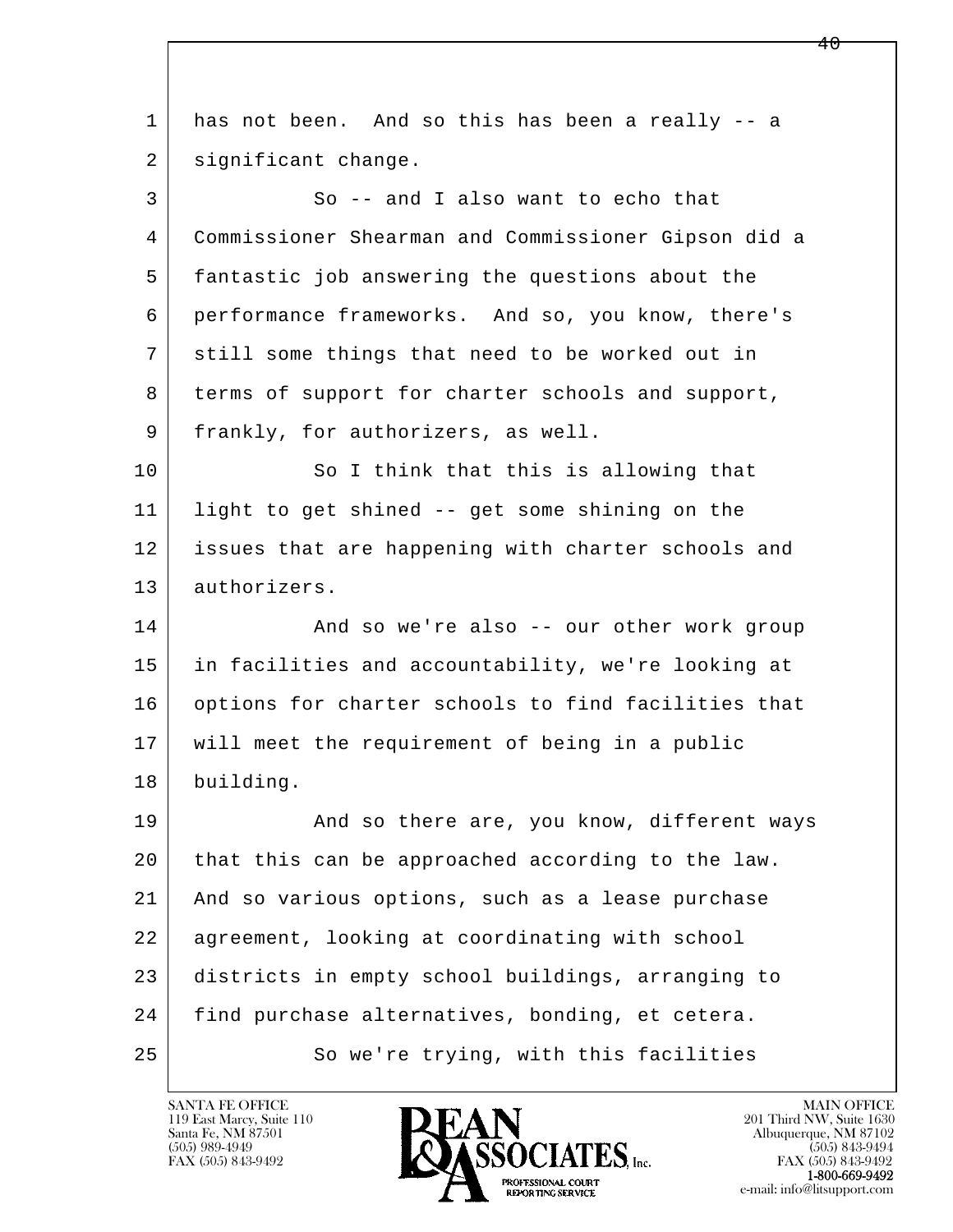1 group, to put these pieces together to get a true 2 status: Where are the schools in terms of their 3 public building?

4 And for schools that need options, being 5 able to provide those opportunities and to be able 6 to say, "This is your situation; here's something 7 that you can try to make sure that your facility 8 meets the requirements of the law." And so that 9 work group is also -- LESC is working with that and 10 | the PED, as well as school leaders, business 11 managers and other community that are looking at the 12 funding options for facilities; because if you 13 take -- the facilities issue is that charter schools 14 are using a bulk of their SEG money to help pay for 15 facilities. They do get some subsidy through the 16 lease reimbursement; but they're -- but anything 17 | that is left over comes directly out of that 18 | operational fund.

l  $\overline{\phantom{a}}$ 19 | And so when you're talking about the 20 percentage that is spent on students, of course, 21 it's less, because they're spending more on the 22 facilities. And so how do you, again, create parity 23 for that, so that the students ultimately are in the 24 best facilities that's most conducive for 25 educational programming? And, you know, that's what

119 East Marcy, Suite 110<br>Santa Fe, NM 87501



FAX (505) 843-9492<br>**1-800-669-9492**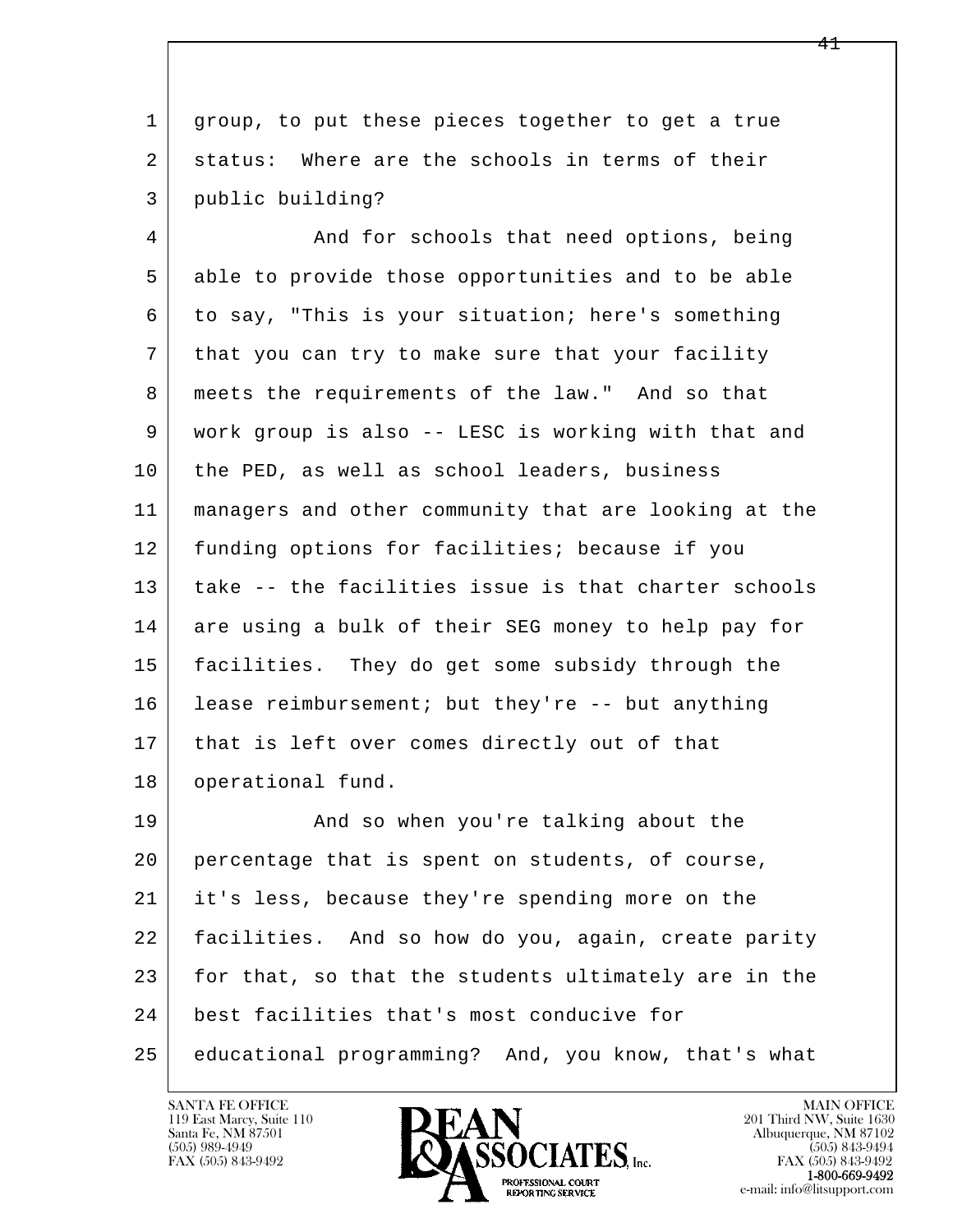1 | we're looking at.

| $\overline{2}$ | And then the last group is accountability.             |
|----------------|--------------------------------------------------------|
| 3              | We're also working with the PED to gather a lot of     |
| 4              | data about the SAM schools. And this gets to the       |
| 5              | discussion that the PEC has had about high             |
| 6              | performing and low performing. How do you identify?    |
| 7              | What does that look like in terms of the report        |
| 8              | card, and what happens with SAM schools?               |
| 9              | And so we're trying to get a lot of data               |
| 10             | to really focus what will be adequate accountability   |
| 11             | for SAM schools that does take into consideration      |
| 12             | the factors that may be impacting their performance    |
| 13             | on traditional academic measures.                      |
| 14             | So these are working groups that we're                 |
| 15             | trying to get as many stakeholders involved as         |
| 16             | possible to -- to get the best information.<br>And     |
| 17             | what we're hoping is before we get to the              |
| 18             | legislative season in January, that we will have       |
| 19             | proposals, or at least suggestions, for possible       |
| 20             | legislation that could assist with some of the         |
| 21             | things that, as you said, are happening with charter   |
| 22             | schools right now.                                     |
| 23             | There's a lot of cleanup that needs to                 |
| 24             | happen. There's a lot of things that have to be        |
| 25             | aligned that, right now, are -- and it's hard.<br>It's |
|                |                                                        |

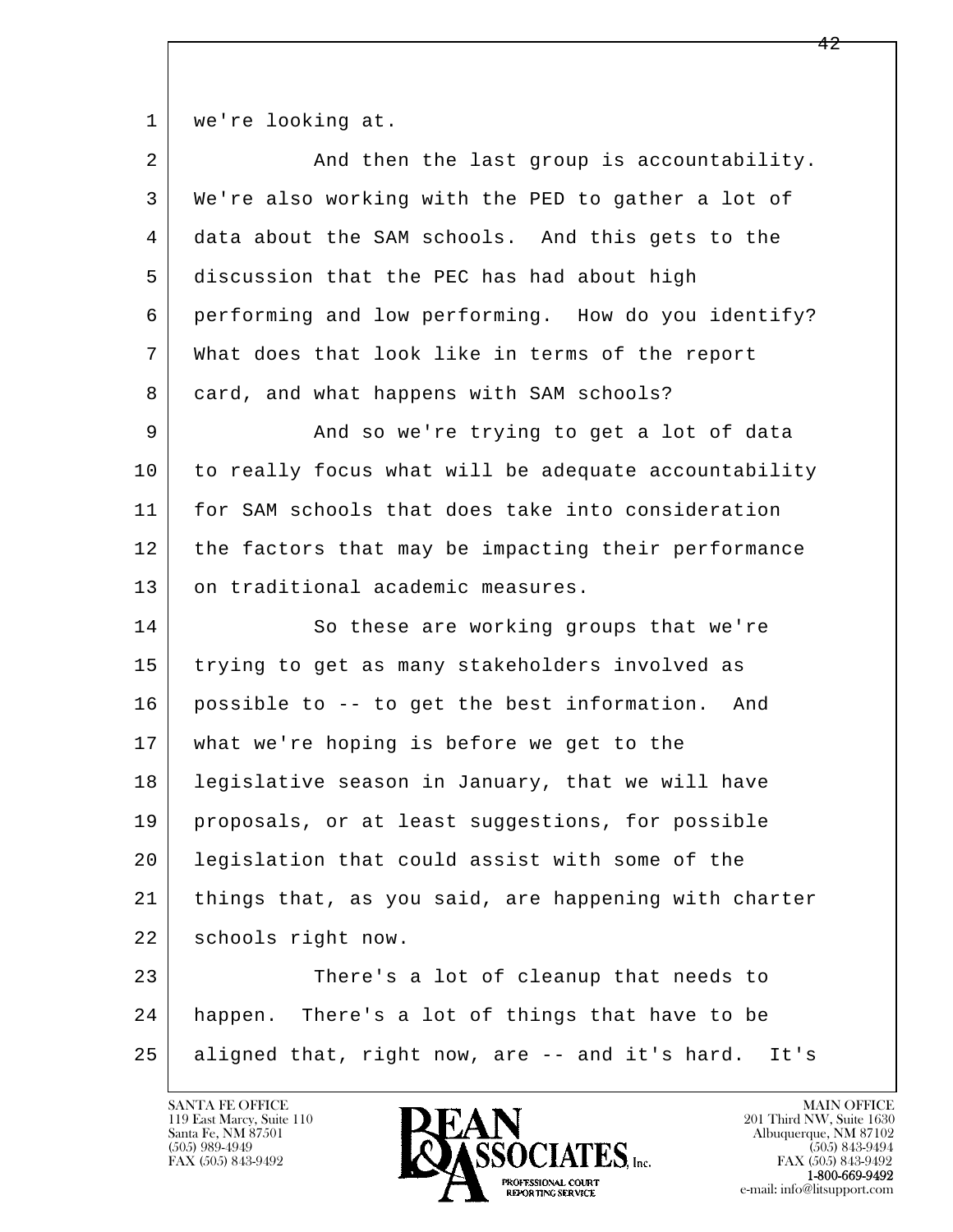| 1  | hard for the schools to understand exactly what's    |
|----|------------------------------------------------------|
| 2  | going on.                                            |
| 3  | So, hopefully working with the PED, with             |
| 4  | the PEC, with the LESC, and all the alphabets that   |
| 5  | go around that, that we can ensure that the schools, |
| 6  | one, are meeting the requirements of accountability  |
| 7  | and finance and organization; and -- but also        |
| 8  | ensuring that there is technical assistance; there's |
| 9  | support; there's -- you know, the ways that we can   |
| 10 | ensure that we're -- we're rising the tide for all   |
| 11 | the boats.                                           |
| 12 | I think that's where we're sitting right             |
| 13 | now is we're very interested in ensuring that the    |
| 14 | schools that are authorized in the State of New      |
| 15 | Mexico are quality and are performing as they need   |
| 16 | to and -- and making sure everybody understanding    |
| 17 | those expectations.                                  |
| 18 | So -- and it's a lot of work. There's a              |
| 19 | lot of work and lots of meetings that Greta and I    |
| 20 | are running around. So that's why she's not here.    |
| 21 | She's at meetings with the funding formula. And so   |
| 22 | thank goodness there's two of us.                    |
| 23 | And so are there any questions about that            |
| 24 | part? Then I just have one other thing that I        |
| 25 | wanted to update you on.                             |
|    |                                                      |

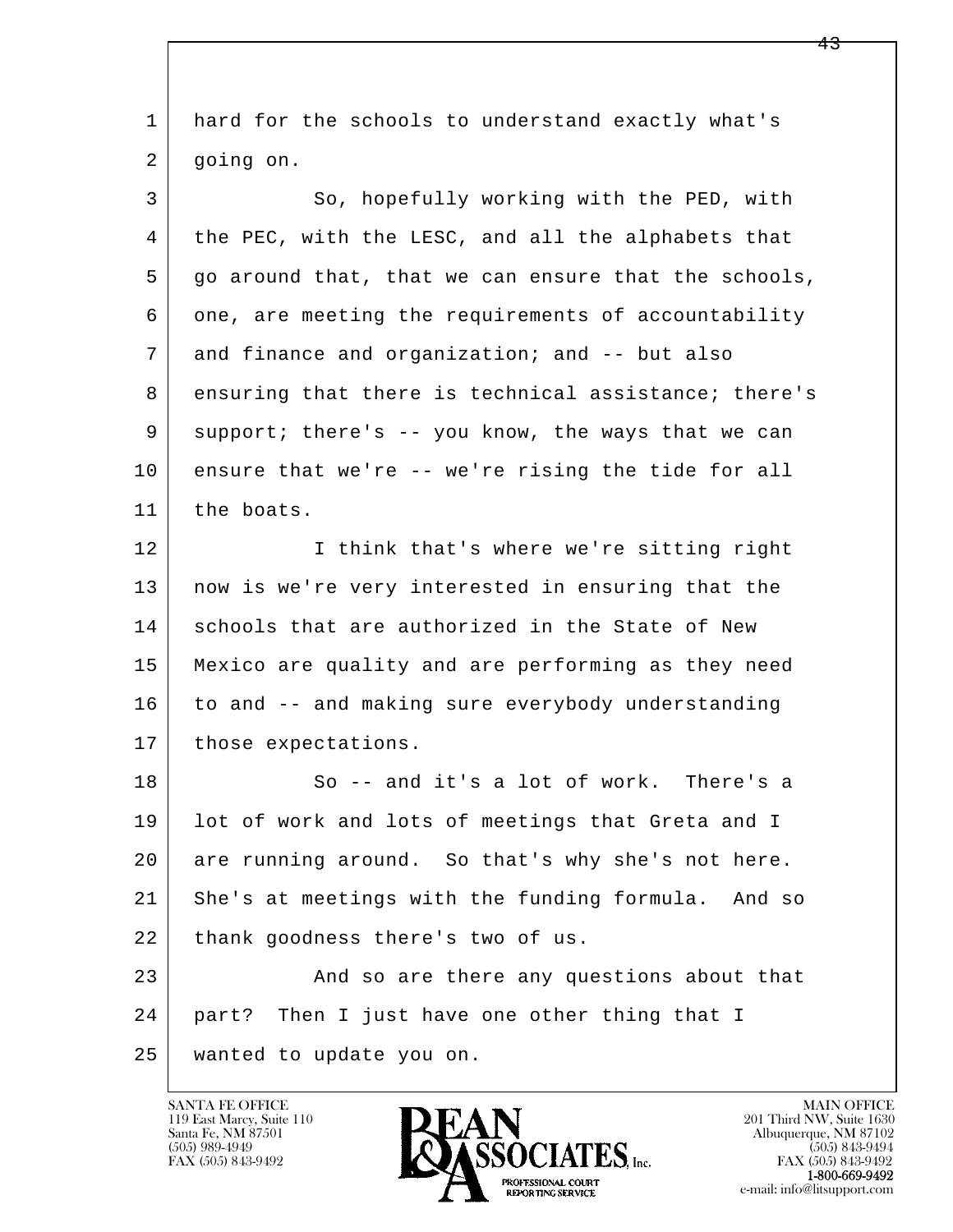l  $\overline{\phantom{a}}$ 1 THE CHAIR: I think that's an important 2 component to have in the conversation, the 3 facilities and the SEG money; because I know what I 4 hear often is, "Oh, charters have more money than a 5 regular school; so, of course, they've got all this 6 stuff that they need." 7 and people don't understand the -- the 8 | need with the facilities and how much that does 9 begin to impact their overall budget. And people 10 don't see that; because they think they get 11 everything they need through lease reimbursement, so 12 that, "Oh, yeah. You go find your building, and, 13 yeah, the State's going to pay the lease." And  $14$  it's  $-$  there's  $-$  15 MS. KELLY CALLAHAN: It's woefully 16 inadequate. 17 THE CHAIR: Right, right. 18 | MS. KELLY CALLAHAN: And Madam Chair and 19 Commissioners, one of the things I think is really 20 important is gathering that data. And so we are 21 actually working with the Colorado League. And 22 unfortunately, it's only with Albuquerque schools; 23 but it's a start. They have said that they will 24 expand this to the rest of the state. 25 But the Colorado League is doing a

119 East Marcy, Suite 110<br>Santa Fe, NM 87501



FAX (505) 843-9492<br>**1-800-669-9492**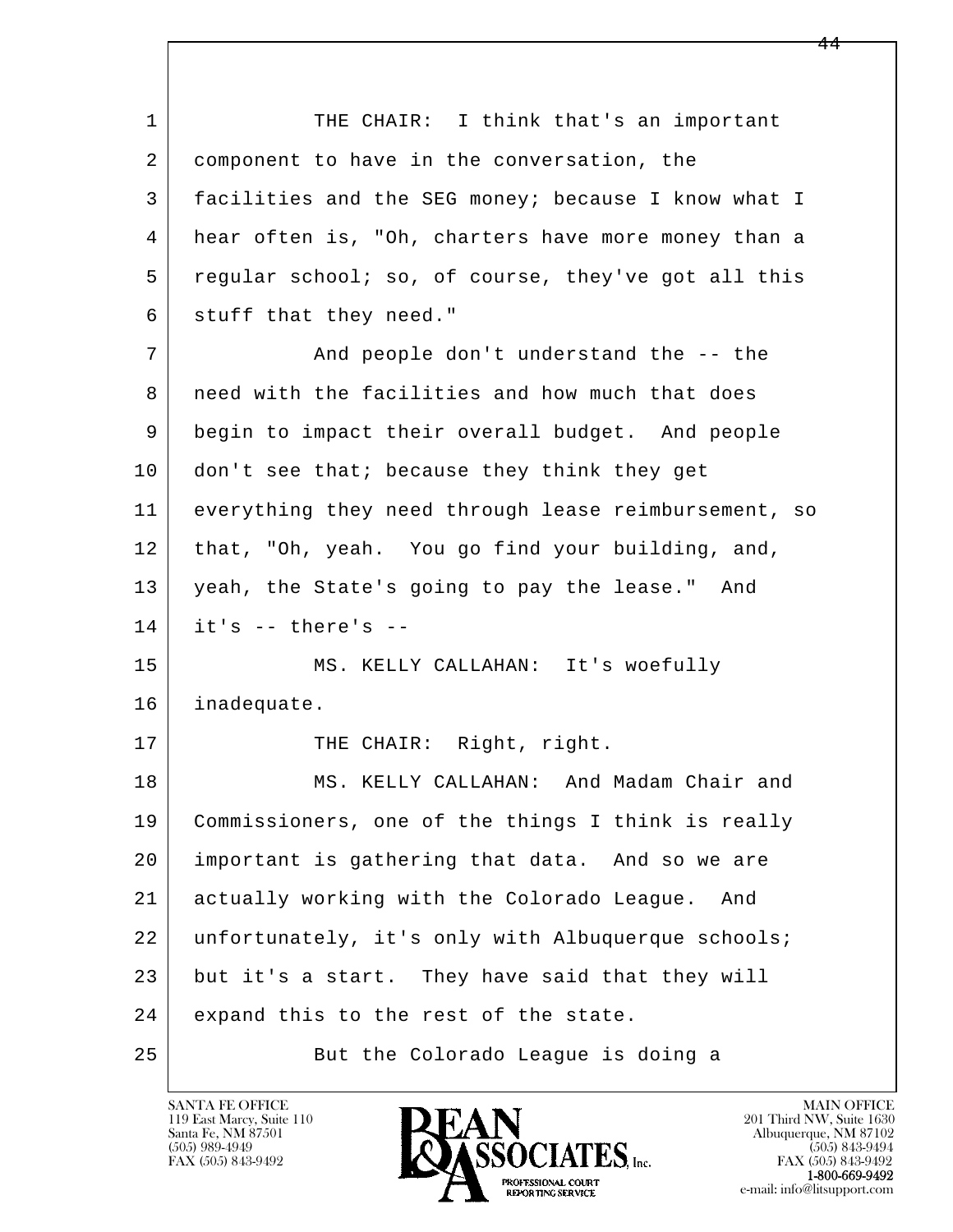| $\mathbf 1$ | facilities survey, exactly what is -- what are the   |
|-------------|------------------------------------------------------|
| 2           | conditions that the schools are in right now. And    |
| 3           | this is a -- this is funded through the Department   |
| 4           | of Ed, the national Department of Ed.                |
| 5           | And we're facilitating the work with the             |
| 6           | Albuquerque schools to develop a report that we      |
| 7           | would then make available to the LESC, LFC, the PEC, |
| 8           | the PED, everybody that will help kind of gauge      |
| 9           | where we are in terms of facility.                   |
| 10          | How much are you paying outside of the               |
| 11          | lease reimbursement?                                 |
| 12          | What is that percentage above that that is           |
| 13          | being taken directly out of the SEG?                 |
| 14          | You know, are there foundations that are             |
| 15          | helping?                                             |
| 16          | And getting a pretty, you know, accurate             |
| 17          | lay of what the landscape looks like for charter     |
| 18          | schools, as I said, in Albuquerque, and then we're   |
| 19          | hoping next year that we'll be able to do the rest   |
| 20          | of the schools. The scope of the grant that they're  |
| 21          | doing only is Albuquerque for this point. But        |
| 22          | that's -- you know, that's 50-plus schools. So it's  |
| 23          | a -- it'll get at least a snapshot of some of the    |
| 24          | issues that are happening right now.                 |
| 25          | So that report should be coming out mid to           |

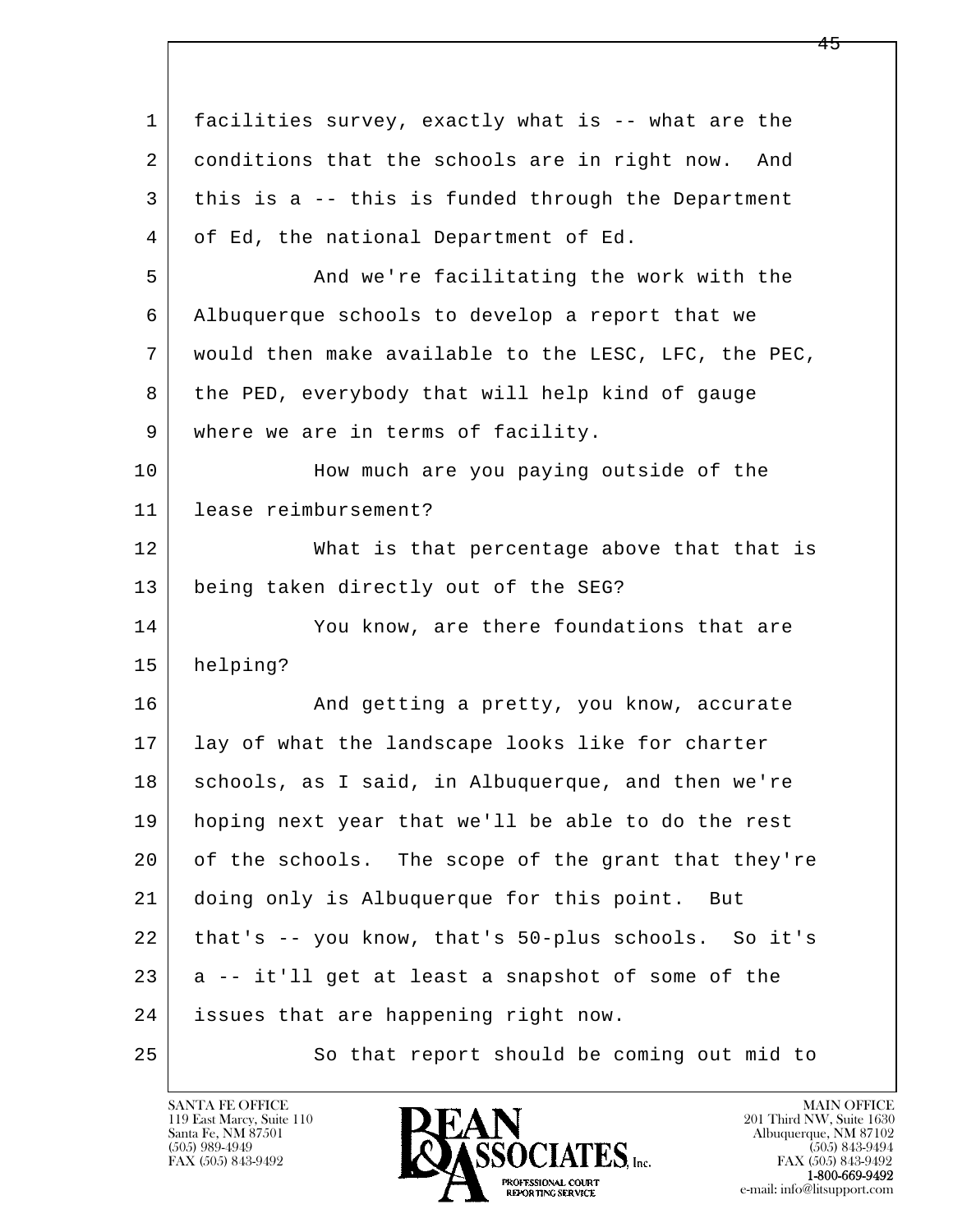l  $\overline{\phantom{a}}$  1 end of September. And we'll make sure everybody has 2 copies of that. 3 THE CHAIR: Okay. Thanks. 4 MS. KELLY CALLAHAN: And so getting that 5 data, I think, is really important, you know. So, 6 again, we're not -- we're not going up whining. 7 We're saying, "This is -- this is a real issue, and 8 these are the reasons why. And how can we come up 9 with a solution that is going to be fair and 10 equitable?" 11 THE CHAIR: Right. Because -- so the 12 Commissioners know, at the LESC -- and I don't 13 remember who said it -- but one of the legislators 14 | made mention of the fact that the charters have 15 | foundations; so that's where they get their extra 16 money. 17 So I think there's a sense that all 18 charters have foundations. And I think we would 19 find that an overwhelming number don't have 20 foundations, that it's the -- it's the minority that 21 have a foundation. 22 But it seemed to be that they thought,  $23$   $\vert$  "Oh, there's -- the charters -- doesn't -- the SEG 24 doesn't matter that much, because they're going to 25 | be able to get the money from their foundation."

119 East Marcy, Suite 110<br>Santa Fe, NM 87501

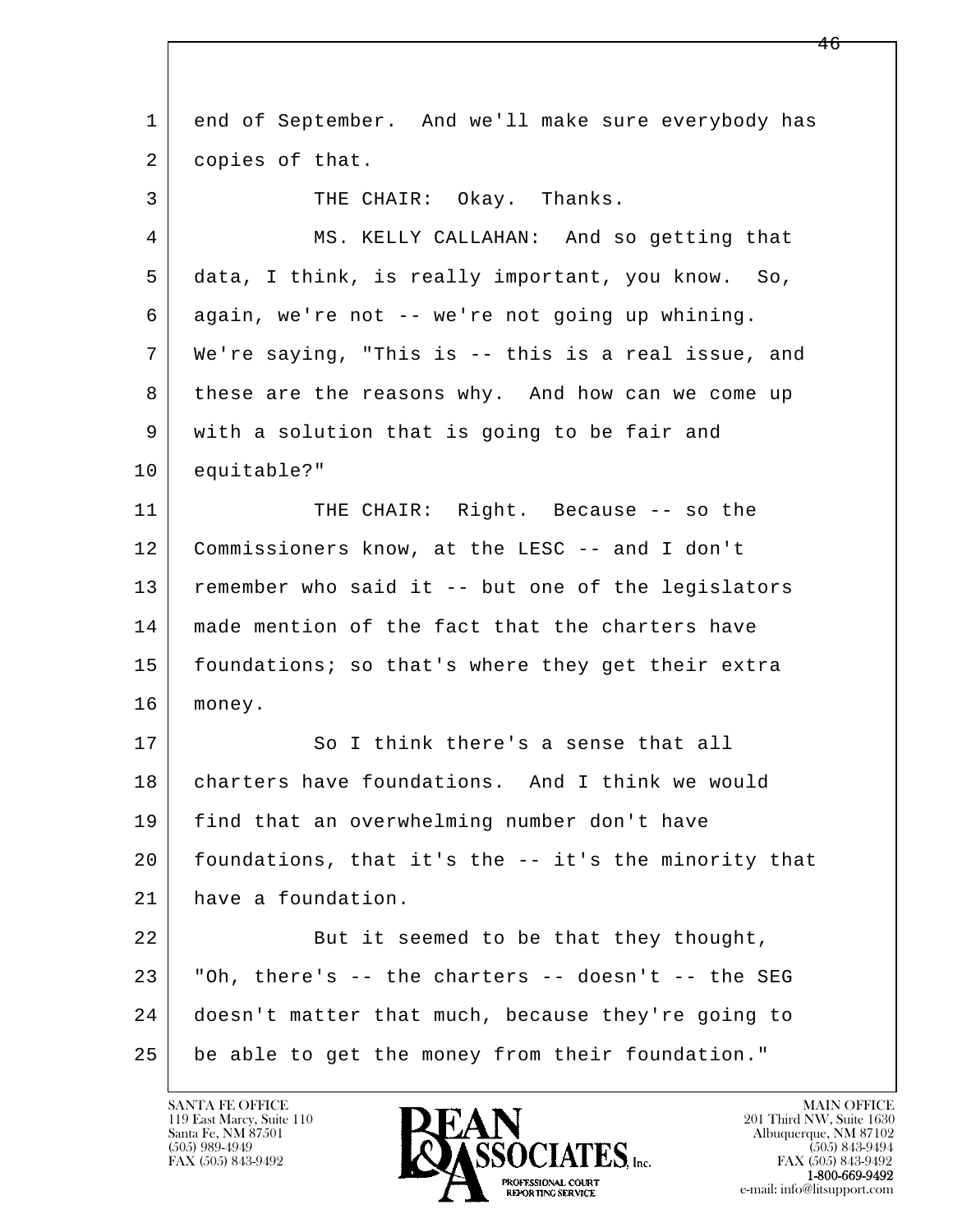| $\mathbf 1$ | And we know that that's not the case.                             |
|-------------|-------------------------------------------------------------------|
| 2           | MS. KELLY CALLAHAN: And Madam Chair and                           |
| 3           | Commissioners, that is exactly what we're trying to               |
| 4           | do with this work group is coming up with, you know,              |
| 5           | "Here's the actual information about what is                      |
| 6           | happening."                                                       |
| 7           | And the foundation question came up not                           |
| 8           | only in Los Alamos, but also in Los Lunas.                        |
| 9           | THE CHAIR:<br>Okay.                                               |
| 10          | MS. KELLY CALLAHAN: And so, you know,                             |
| 11          | exactly what kind of funding comes from foundations               |
| 12          | and for what purpose are the foundations, and,                    |
| 13          | actually, how much. Because foundations are                       |
| 14          | component units of the schools. And so they have --               |
| 15          | they are subject to the audit.                                    |
| 16          | So they're -- you know, we will be able to                        |
| 17          | find that data and that information. So it seems to               |
| 18          | me that that's something that we need to gather, and              |
| 19          | what the work group is probably going to look at in               |
| 20          | our next meetings with that.                                      |
| 21          | But, in addition, we're also looking at                           |
| 22          | ways that schools can work with school districts.<br>$\mathbf{I}$ |
| 23          | know Las Cruces had a really good partnership with                |
| 24          | the schools and the school district providing                     |
| 25          | buildings. APS has done a little bit of that, and                 |

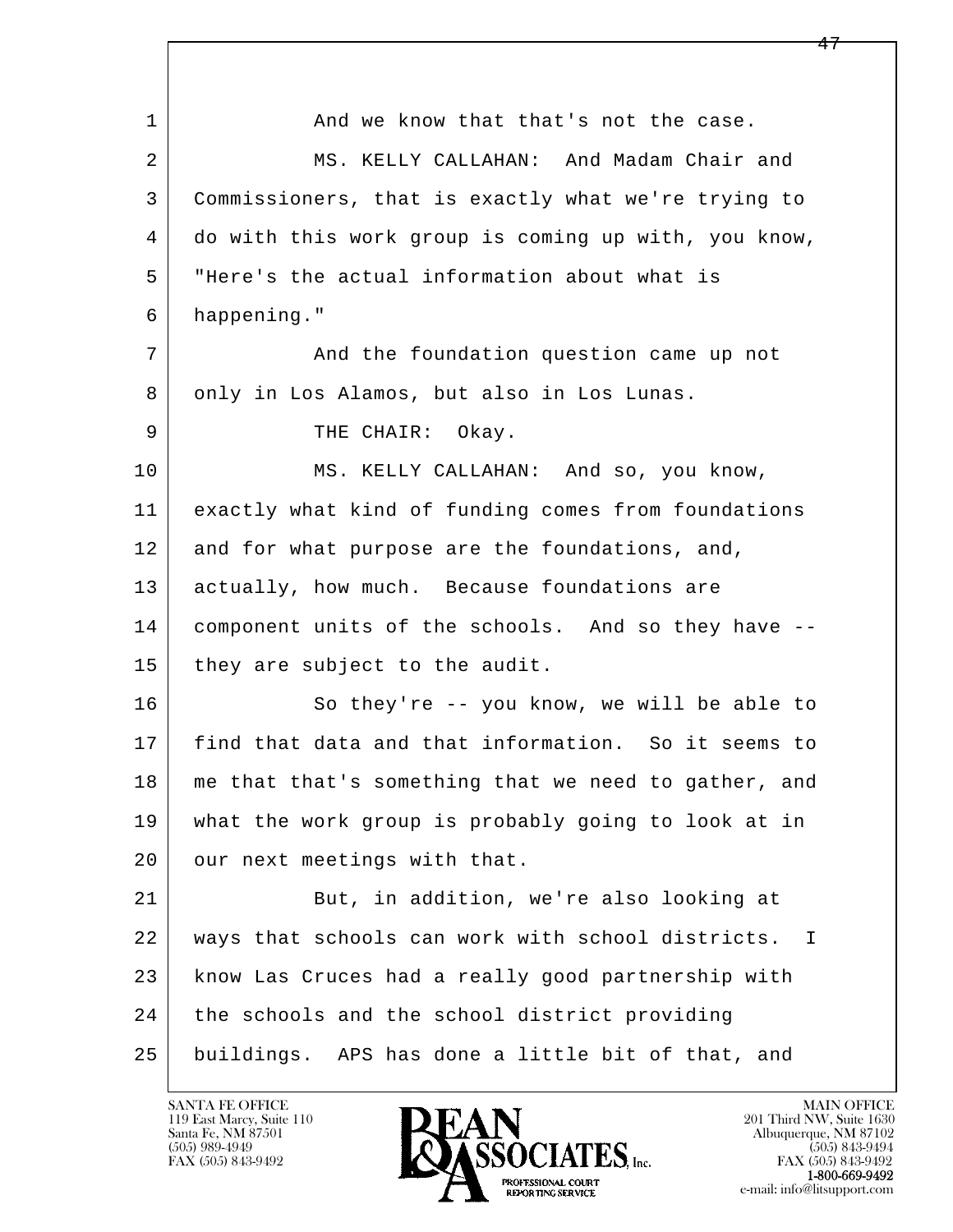| 1  | they're looking to expand that. Because of the       |
|----|------------------------------------------------------|
| 2  | general bond election that happened in February,     |
| 3  | charter schools were included in that funding        |
| 4  | amount; so \$58 million over the next six years.     |
| 5  | And so APS is putting forth some ideas of            |
| 6  | how we can ensure that schools can take that money   |
| 7  | and leverage it into looking at getting              |
| 8  | facilities -- instead of spending \$800,000 on       |
| 9  | renovations or things that we all know that it's     |
| 10 | very expensive to do that, is there a way that a     |
| 11 | school district could leverage their bonding         |
| 12 | capacity to work with charter schools to build some  |
| 13 | facilities that would actually be -- you know, meet  |
| 14 | the needs of what the schools are having, instead of |
| 15 | patching and trying to -- covey [verbatim] together  |
| 16 | a school.                                            |
| 17 | And so these are very preliminary                    |
| 18 | discussions, but, again, looking at alternatives for |
| 19 | charter schools because of the urgency of being in a |
| 20 | public building.                                     |
| 21 | THE CHAIR: Commissioner Armbruster?                  |
| 22 | COMMISSIONER ARMBRUSTER: Yeah. I just                |
| 23 | wanted to thank you for starting this letter. I      |
| 24 | think there's so much, "He said this," and, "She     |
| 25 | said that," and, "They said this." And it's hard to  |

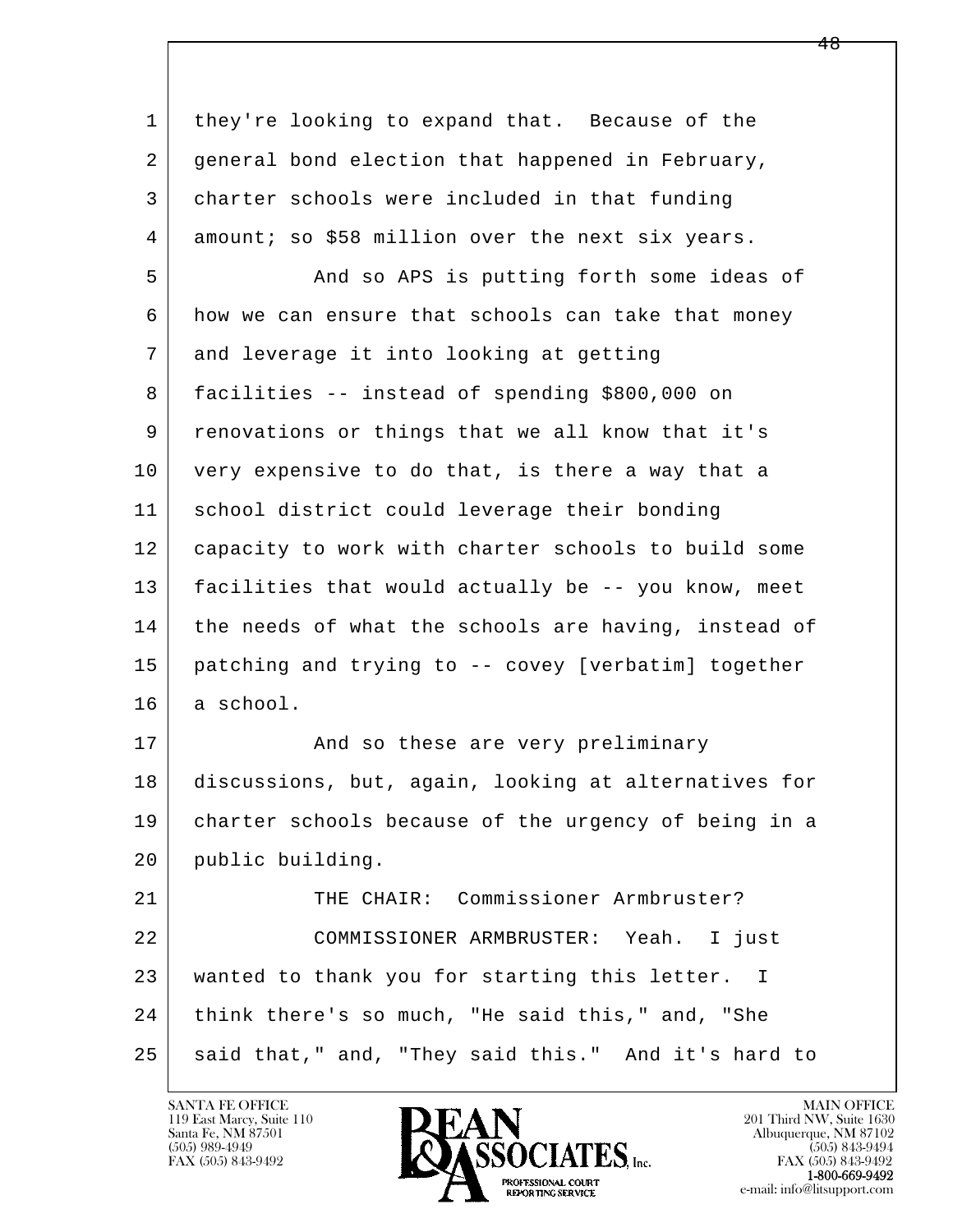l  $\overline{\phantom{a}}$ 1 even get a direct answer. 2 I think it also would address the small 3 school funding in a sense; because if you can only 4 find a building that holds 172 kids -- or people, in 5 general -- then you can't get above 200. 6 MS. KELLY CALLAHAN: Right. 7 COMMISSIONER ARMBRUSTER: So I think 8 it's -- I get many questions. "Well, they always -- 9 | they're getting more money." 10 Yeah," I said, "But they're having to 11 spend money to lease a building. Yes. But then 12 they're leasing a building, and they're improving 13 the building, and they leave the building, and now 14 the building is approved, and we're not getting the 15 benefit." 16 It goes on and on in sort of a circular 17 motion. 18 | Think that would be a great thing to 19 have and possibly put into a newspaper, edited to a 20 place where, "Okay. Let's understand charter 21 schools and what's going on." 22 Because when people don't know, then you 23 just get various points of view. 24 MS. KELLY CALLAHAN: Right. Right. Yes. 25 THE CHAIR: Commissioner Carr?

119 East Marcy, Suite 110<br>Santa Fe, NM 87501

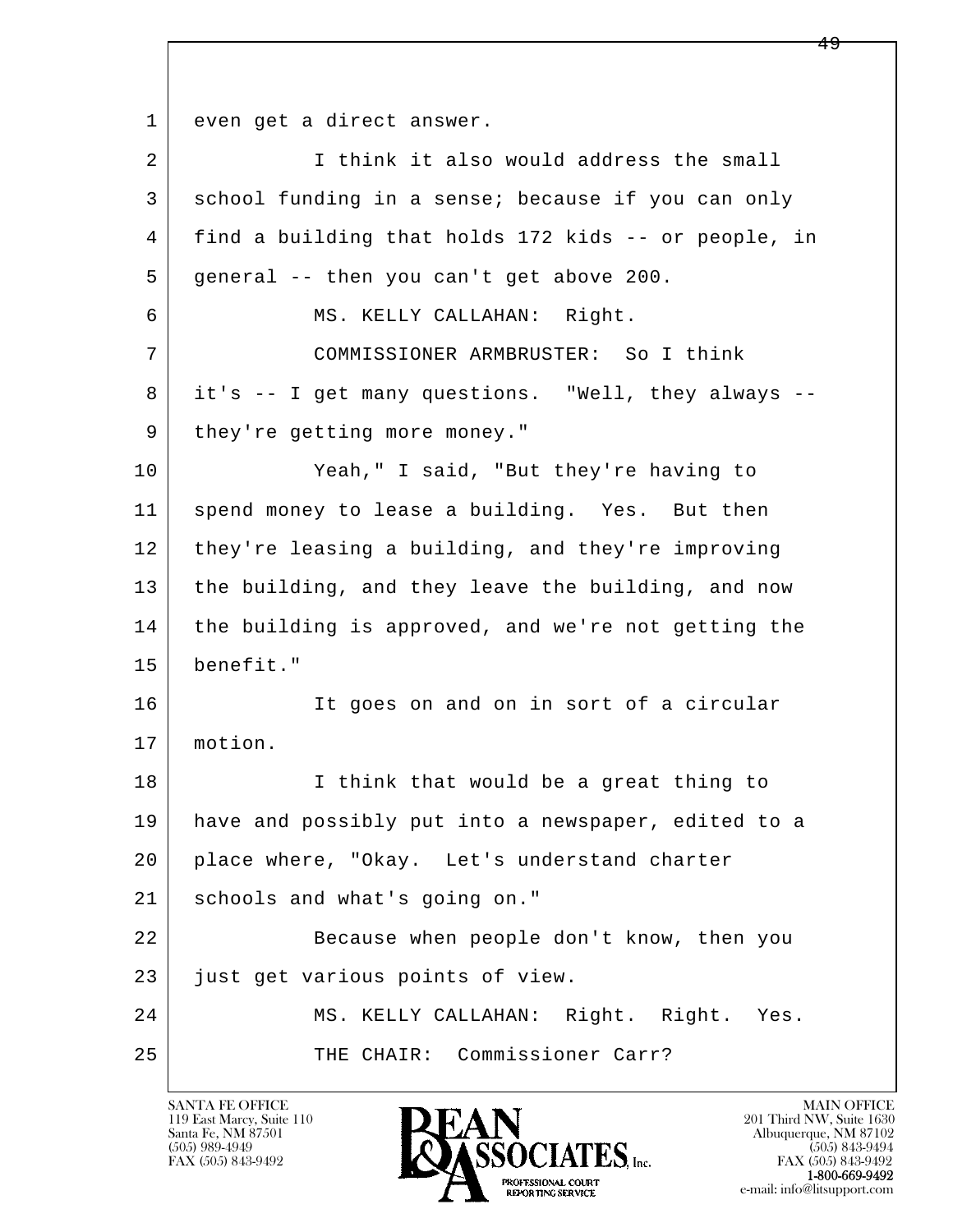l  $\overline{\phantom{a}}$  1 COMMISSIONER CARR: I -- Moreno Valley 2 High School asked the school board in Cimarron -- 3 you know, it's a local charter school -- 4 | MS. KELLY CALLAHAN: Right. 5 COMMISSIONER CARR: -- and they were 6 allowed to be part of a bond issue. And we're 7 building a new building for them. And the bond 8 issue passed overwhelmingly. 9 | I'm not sure five years ago, it would 10 have, because there was so much controversy with 11 that school when it first opened. But I think that 12 is -- that's the way all the other schools do it. 13 If the community doesn't pass a bond 14 issue, that means that school -- you know, or -- you 15 know. And usually, of course, the way you do it, 16 too, is they had lots of community meetings. 17 | And they didn't get all the money. The 18 money was shared amongst all the schools in the 19 district. Moreno Valley High School had the 20 greatest need. 21 | And -- and they are getting that need 22 fulfilled, I think a little bit too slowly. I'm not 23 sure what's going on with it; but I think that's the 24 way to go. And if they don't have community 25 support, well, you know, maybe there's some other

119 East Marcy, Suite 110<br>Santa Fe, NM 87501



FAX (505) 843-9492<br>**1-800-669-9492**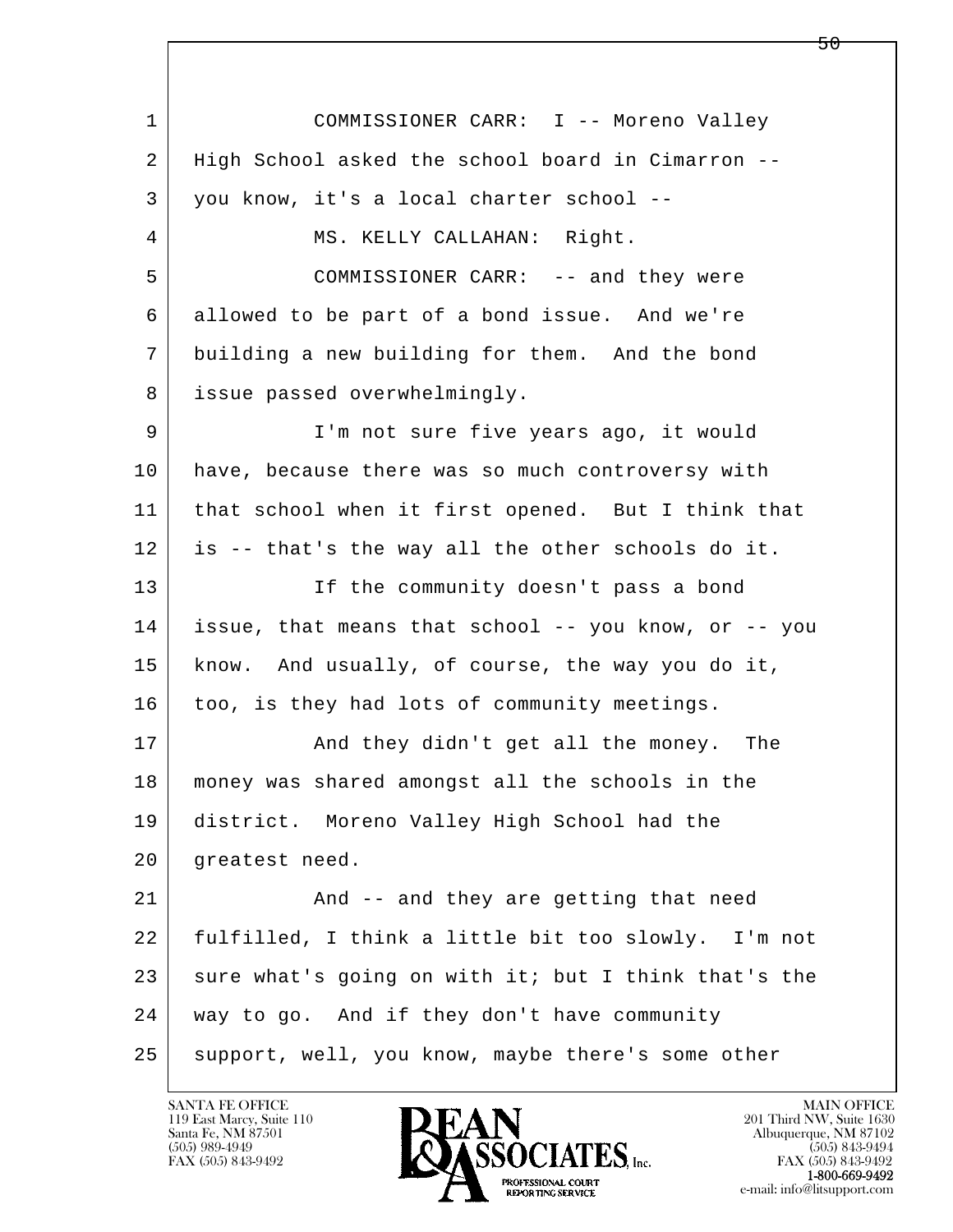1 issues that we need to work on.

| $\overline{2}$ | And $I$ -- and $I$ -- you know, the overall --       |
|----------------|------------------------------------------------------|
| 3              | you know, people want to throw the baby out with the |
| 4              | bathwater type of thing. They're either completely   |
| 5              | against -- all charter schools are bad, or all       |
| 6              | charter schools are good.                            |
| 7              | Well, it's not. It's somewhere in the                |
| 8              | middle, and we have to continue to work to make sure |
| 9              | that our schools are monitored and that -- because   |
| 10             | the schools that have been closed are the ones       |
| 11             | people think about and are the ones that aren't      |
| 12             | effectively taking care of their children are the    |
| 13             | ones that people talk about.                         |
| 14             | When they -- several years ago, when we              |
| 15             | had the south -- excuse me -- we had the LESC        |
| 16             | meeting in Albuquerque, people were -- and they were |
| 17             | talking about the Small School Funding Formula,      |
| 18             | people were saying "Well, Southwest, Southwest."     |
| 19             | Even the other charter schools, "Well, get rid of    |
| 20             | them," because they were ready to $-$ - because they |
| 21             | were -- you know, they were in fear mode, you know.  |
| 22             | And it's important that we do that.<br>And I         |
| 23             | hope, you know, we all -- you know, we need to be    |
| 24             | fair and give everybody due process and continue     |
| 25             | that process. But along with securing the proper     |

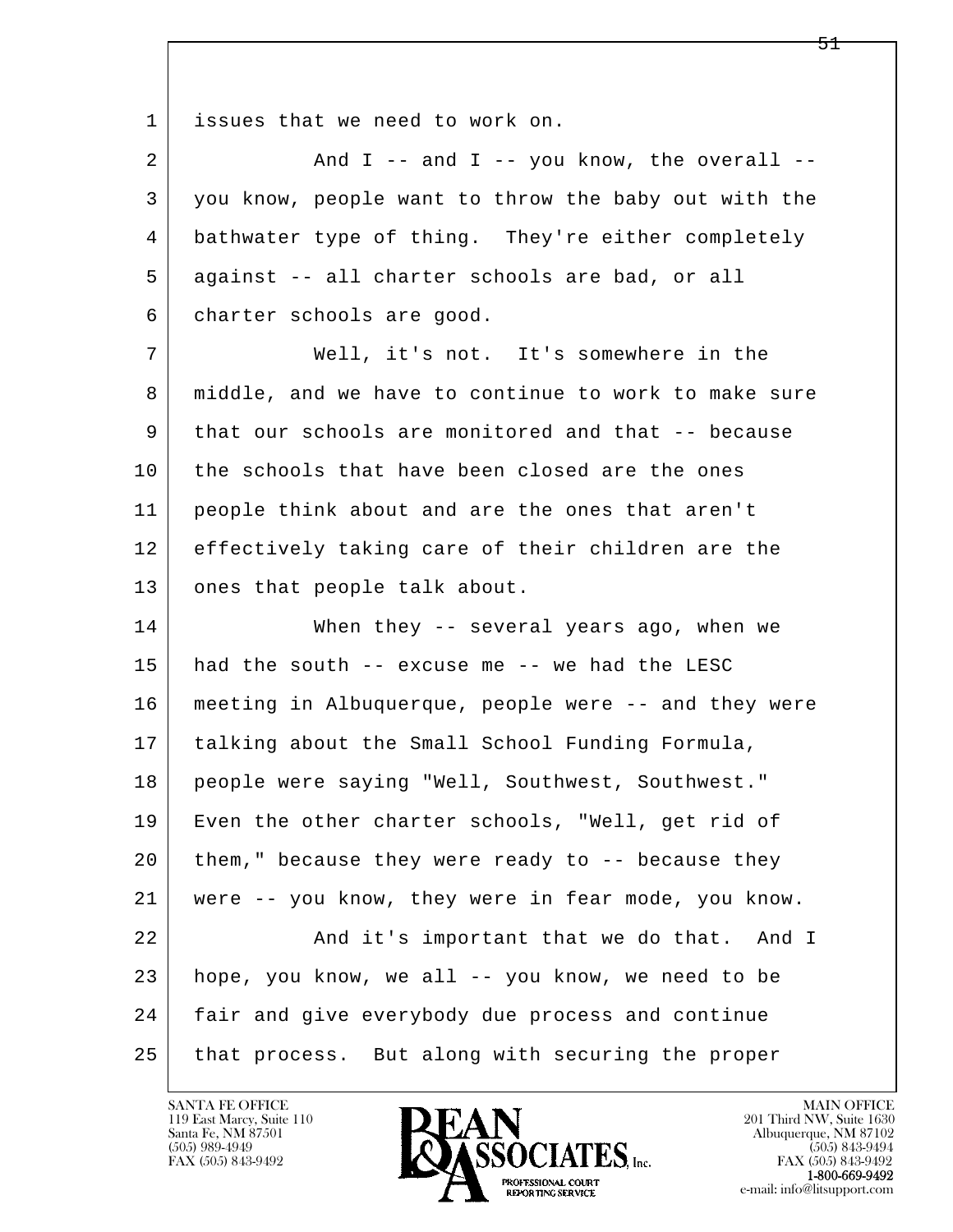1 funding for charter schools, they need to be 2 excellent schools. They need to be above what the 3 regular public schools are doing, just for their own 4 survival. 5 If charter schools are going to survive,

 6 bad charter schools cannot be allowed to remain 7 open. I know we've got bad public schools, too; but 8 that's -- you know, that's not -- that's not really 9 the issue. People don't see it that way, you know. 10 | T always see the middle road somewhere, 11 you know. So I think that's -- that's a big issue. 12 If you want to dispel getting rid of that Small 13 School Funding Formula just for charter schools, 14 like we worried about last year, then we have to 15 make sure that we're doing everything to make sure 16 that all the charter schools in this state are 17 | running excellent schools and -- and help the ones  $18$  that are struggling, if we can.

l  $\overline{\phantom{a}}$ 19 But if they're not making it, then we -- 20 you know, there's some -- probably some more that  $21$  need to go. And  $-$  you know, and it  $-$  and it's 22 awful to close a school, and it's difficult. But 23 that's -- you know -- and it's difficult to say no 24 to a school, like, you know, the one they want to 25 open in Española.

119 East Marcy, Suite 110<br>Santa Fe, NM 87501

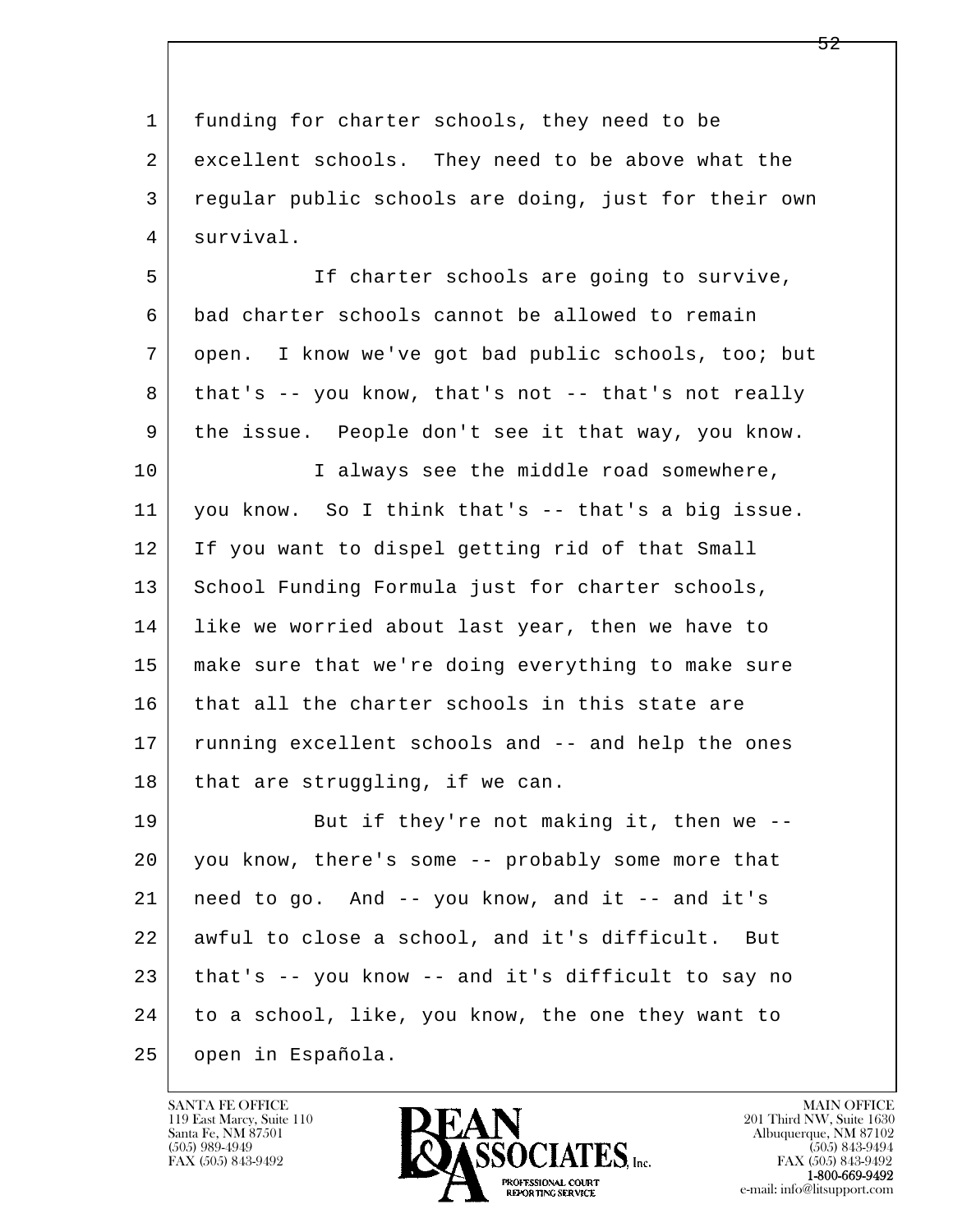l  $\overline{\phantom{a}}$ 1 They have a great idea, you know. We want 2 them -- you know -- you know. But they have to have 3 everything complete, and they have to have 4 everything going for them that they need to, in 5 order to be successful. 6 So that's my two cents in for that. I 7 think it's -- the bonding thing, to me, is probably 8 your best avenue for getting that done. Now, 9 granted, you're going to have some local school 10 boards that aren't going to go -- you know, they 11 don't want to go along. I'm not sure the Taos 12 School Board would go along. I know Traci here has 13 been working on it, some other charter schools, to 14 be part of a bond issue here in Taos. 15 But -- and that makes it difficult. And, 16 you know, Taos Charter, Taos Academy are two top 17 | schools. Taos Charter is locally chartered. And -- 18 you know, and I know Taos Academy has been in 19 effect -- been here for -- they don't get any more 20 money than anybody else does. They do have a 21 | foundation; but it's a -- not a very rich 22 foundation. 23 THE CHAIR: I think that's true of many of 24 the foundations: They can buy supplies for schools, 25 you know, and some extras. But it's not like the



FAX (505) 843-9492<br>**1-800-669-9492**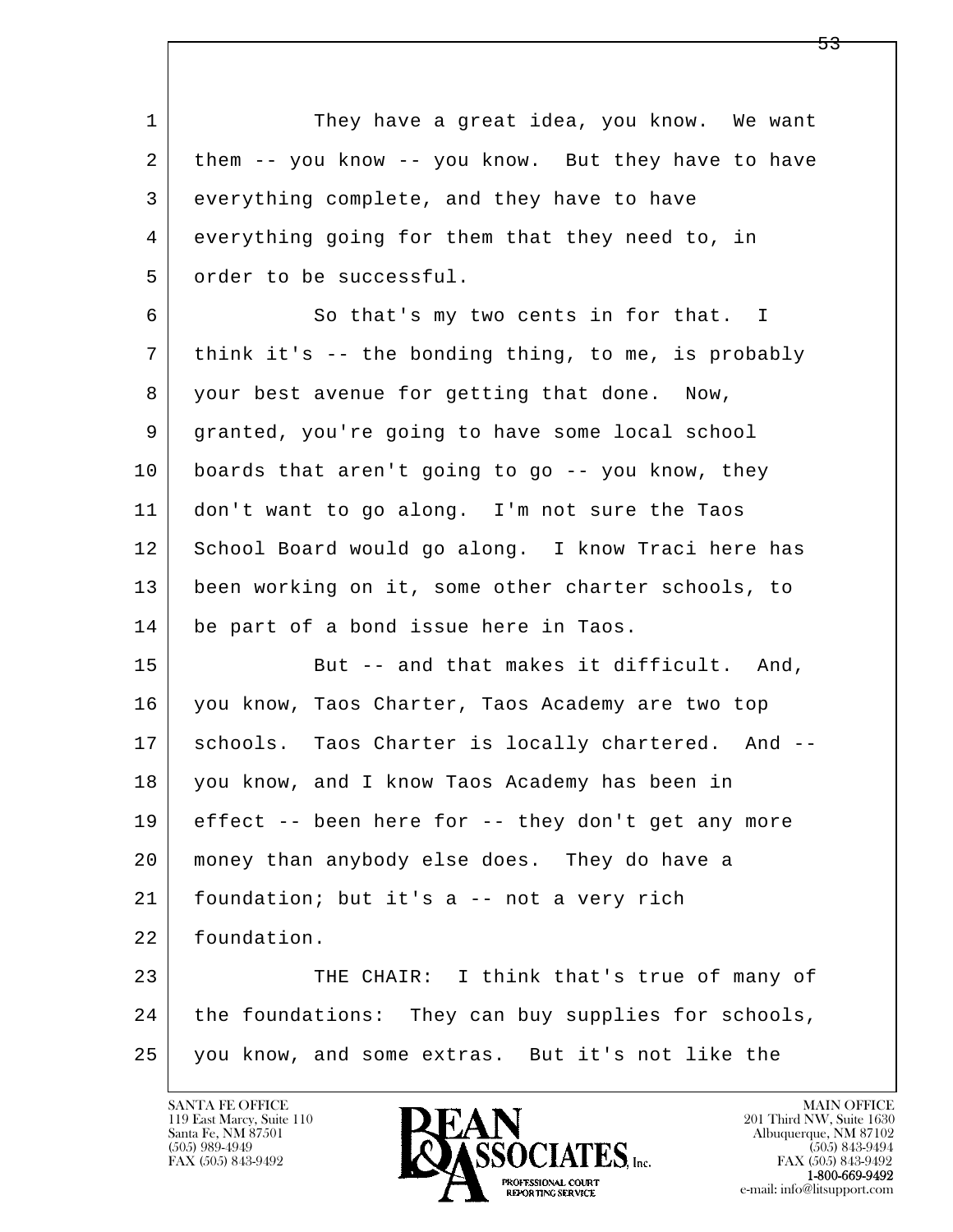l  $\overline{\phantom{a}}$  1 foundation is what most people think of, some kind 2 of philanthropic foundation that has unlimited 3 funds. 4 We're talking about, you know, "We want to 5 have a special art project," and things like that,  $6$  so that additional supplies -- it's for a few 7 extras; actually, what shouldn't be even extras. 8 They're supplementing the basic needs of the school 9 with those foundations. 10 But thank you. 11 Commissioner Toulouse? 12 COMMISSIONER TOULOUSE: I just wanted to 13 point out for the record that one of the schools 14 that was brought out as a school that was needed and 15 could only have been done as a charter school was 16 Moreno Valley High School. And that was -- the 17 Legislature's discussed that. It was part of their 18 discussion, that they understand there are ones we 19 have to have. 20 You know, the same case is in 21 East Mountain High School. APS will never put a 22 high school out in the East Mountains; but there had 23 to be one. That's the place for a charter school. 24 And I also want to add on foundations. 25 The Legislature just absolutely refuses to



FAX (505) 843-9492<br>**1-800-669-9492**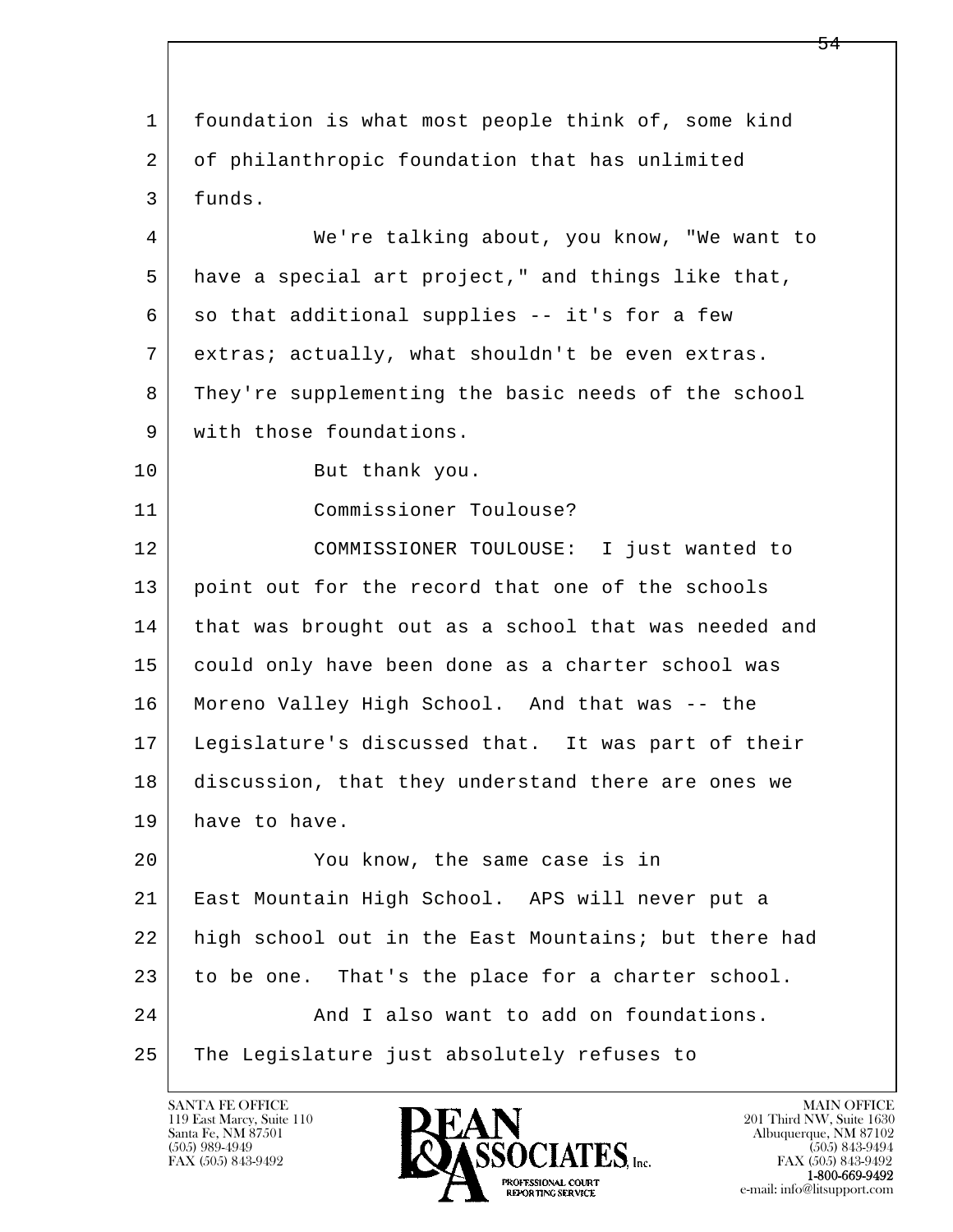l  $\overline{\phantom{a}}$  1 understand that everybody doesn't have one, and that  $2$  the ones that do  $-$  and so there's got to be a way 3 for the Coalition to gather that information, how 4 many have foundations; because I've asked a number 5 of schools, "Do you have one," Do you have" -- and 6 they're, "No, no, no." 7 and I know some of the schools that do, as 8 Chairman Gipson says, you know, if they work all 9 year, they may be able to buy a piece of playground 10 equipment. 11 | And there has to be a way -- and I think 12 the Coalition now has the ear of the LESC, and, 13 eventually, hopefully, the LFC -- they're a harder 14 nut to crack -- that that's where nuts and bolts 15 facts need to be provided. 16 But thank you for your ongoing work with 17 us and with them. 18 THE CHAIR: Thank you. And I'll just add 19 on at this point in time, because it sort of goes 20 along with the idea of looking at the schools, 21 knowing which are the good schools, and along with 22 that conversation, that I think it's in the best 23 interests of the Commission and our relationship 24 with the schools that the Commission begin to look 25 at better communication between us and the schools,

119 East Marcy, Suite 110<br>Santa Fe, NM 87501

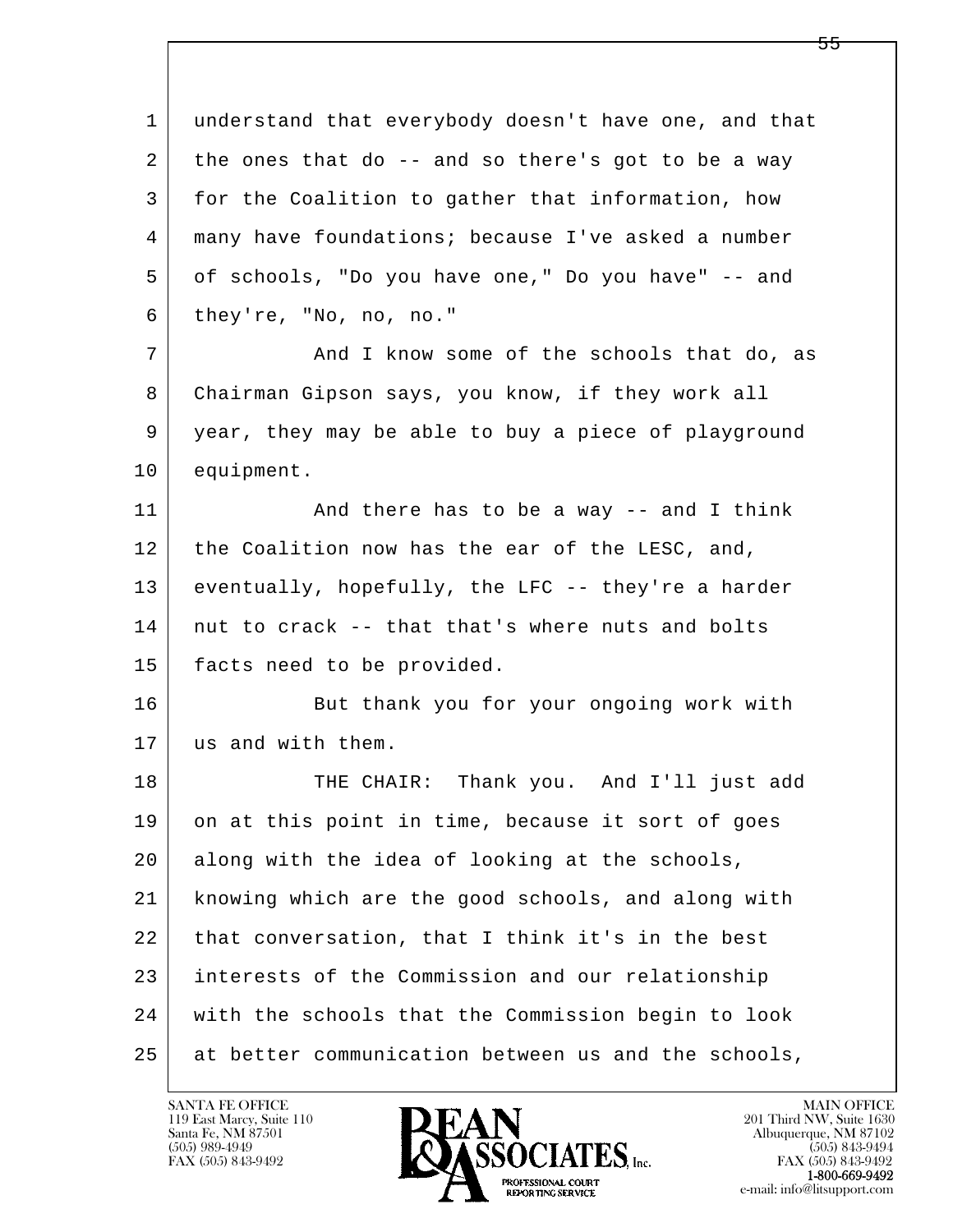l  $\overline{\phantom{a}}$  1 and that there has to be a reaching out to the 2 schools, so that they have -- we can speak with 3 them, and they have an understanding of our 4 expectations of them; so that that is clear and 5 defined. 6 And I think we need to take a look at, you 7 know, some kind of road shows or establishing a 8 program where we're going to go out and offer the 9 opportunity for the charter schools to come and 10 speak with us in a less formal manner, so that 11 there's a comfort level in speaking. 12 It's not -- you know, we're not butting 13 in, nosing in, and trying to dig up dirt. It's -- 14 we want some genuine good dialogue and a 15 relationship with these schools. 16 I -- fortunately, the Southern New Mexico 17 charters, which goes all -- they're all the way to  $18$  Silver City -- they've created a group that they 19 meet on a somewhat regular basis. And they've 20 invited me into those conversations, so that I do 21 get to meet with them and have some good 22 conversation with them. And I'm hoping that we can 23 take a look at the rest of the state and begin to do 24 something similar, because I really think it is 25 important that they get a better understanding of

119 East Marcy, Suite 110<br>Santa Fe, NM 87501



FAX (505) 843-9492<br>1-800-669-9492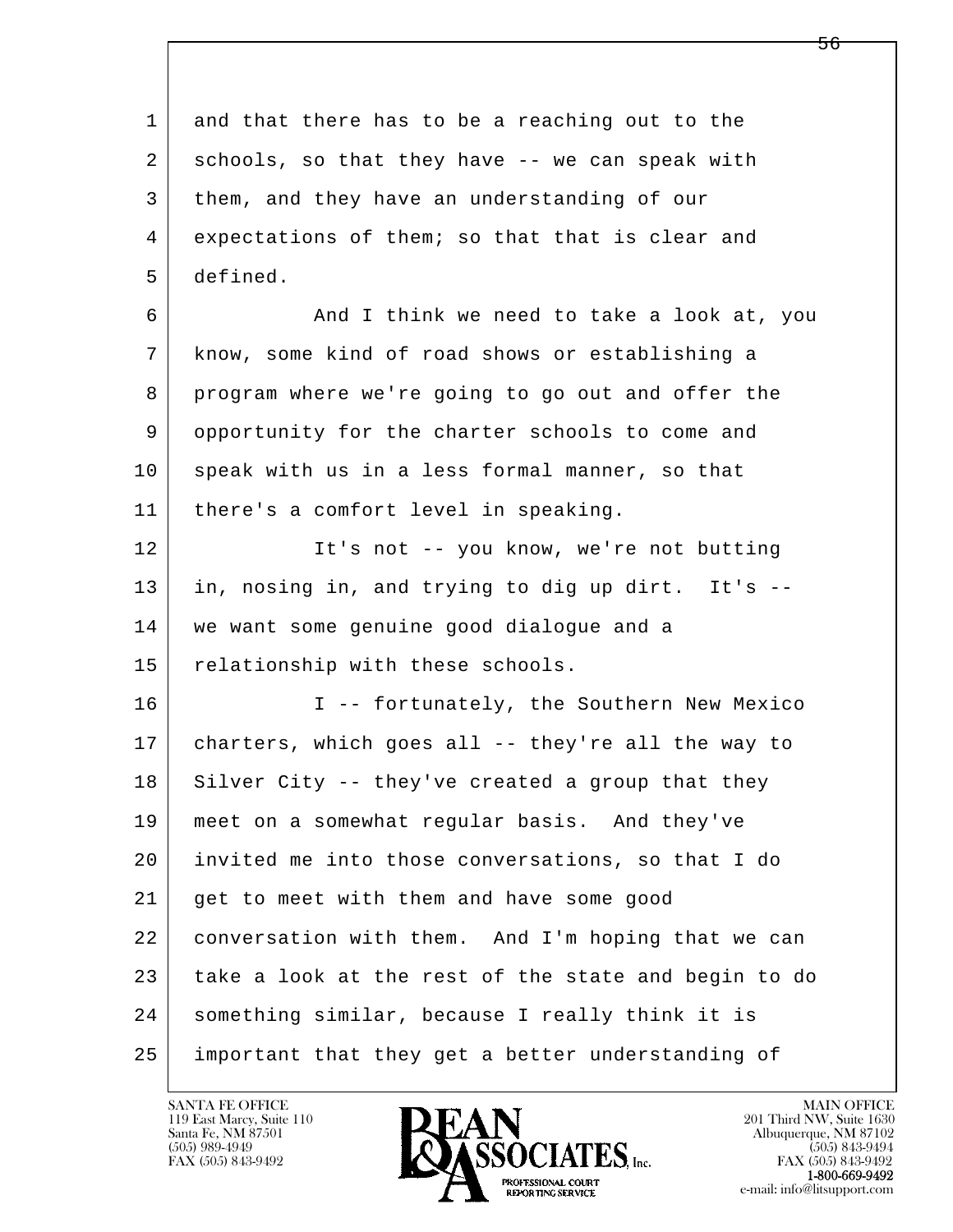| $\mathbf{1}$ | truly what -- what we're about and what we're        |
|--------------|------------------------------------------------------|
| 2            | looking for from them, so that it is clear.          |
| 3            | COMMISSIONER ARMBRUSTER: To add onto what            |
| 4            | you're saying, is this -- some literature that's     |
| 5            | come through. It seems like it's an us-them thing.   |
| 6            | And I believe what you were suggesting, Madam Chair, |
| 7            | is a communication field. Since -- I don't know      |
| 8            | what -- you all came on in, like, 2008, it's a very  |
| 9            | different world. It's a different world out there.   |
| 10           | It's a different world from having ten charters to   |
| 11           | having whatever amount, 65 or whatever charters.     |
| 12           | It's very different.                                 |
| 13           | And I think for their survival, if they're           |
| 14           | not doing better, then there is no reason to exist.  |
| 15           | And I'm not saying that we should close them. I'm    |
| 16           | just saying they need to know that they're just not  |
| 17           | on a free ride. And I think that the public needs    |
| 18           | to know that they are being held accountable;        |
| 19           | because they feel that they are just -- they can     |
| 20           | just do whatever they want. And that's the ire that  |
| 21           | is around -- that I'm getting, anyway.               |
| 22           | So, you know, I want them to be good. I              |
| 23           | want them to then -- it would be nice if they shared |
| 24           | with traditional schools, and we could get some      |
| 25           | change in those; because it feels like I'm being a   |

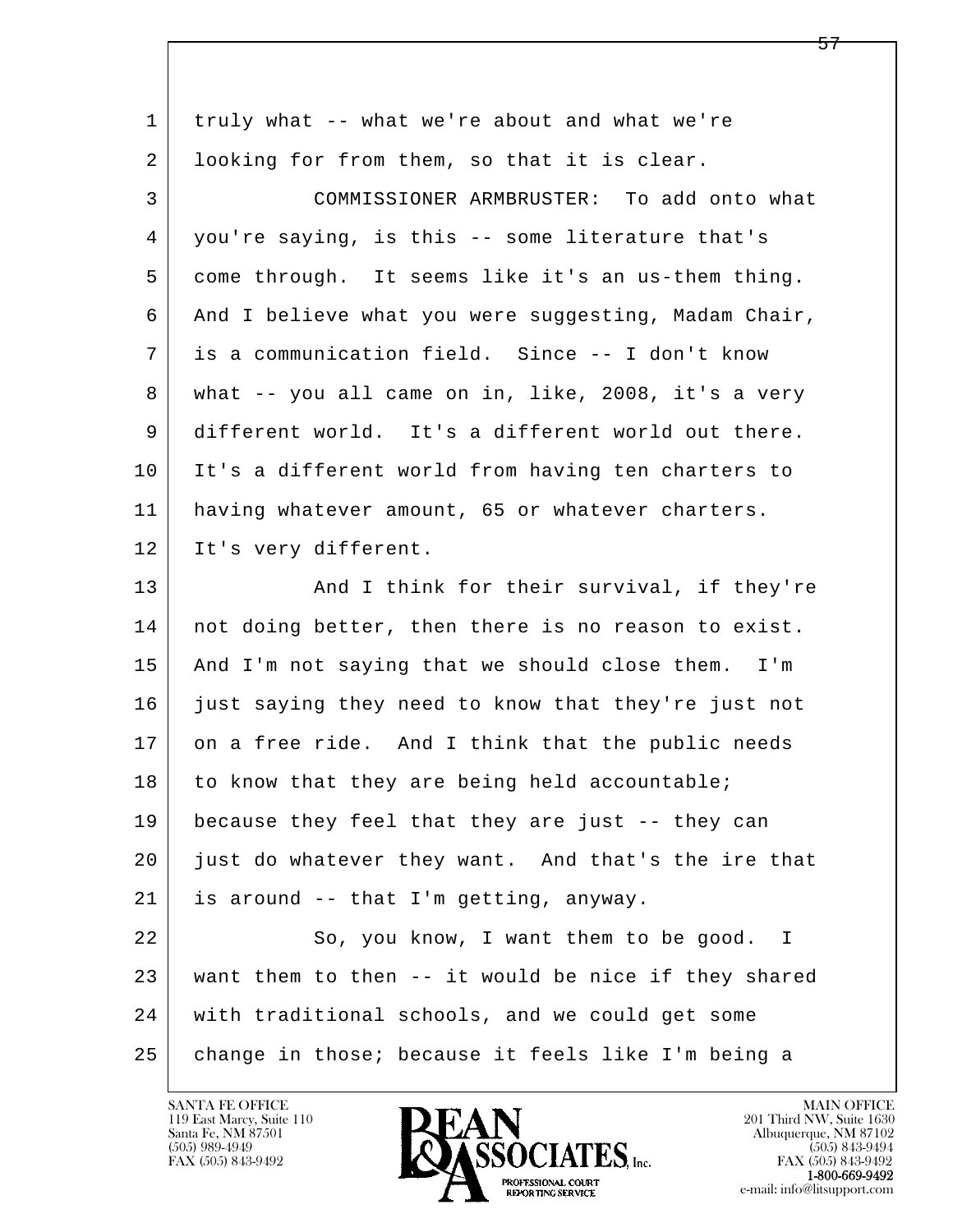l  $\overline{\phantom{a}}$  1 1-percenter here. And I'm actually not a 2 1-percenter. 3 You know what I'm saying? Like, "Well, 4 charters get this, and they can do that; but we  $5$  can't." 6 And I don't like that division. I like -- 7 I think, as an educator, I care about all children, 8 not just ones at a charter school or just ones at a 9 | traditional school. 10 So I think that's a step forward where we 11 can be going. And I think what we're doing, Kelly, 12 is helping explain all of that so that people can 13 see what we can do. 14 THE CHAIR: Because I think -- it's also 15 an important piece of the conversation -- I think 16 there's a perception by many that charters gets 17 waivers for, like, everything, so they can do 18 | whatever they want. 19 | They get waivers; so they don't have 20 to do that." 21 "They get waivers; they don't have to do  $22$  that." 23 So I think that's also a conversation that 24 the general public, and even regular, traditional 25 public schools need to be made more aware of;

119 East Marcy, Suite 110<br>Santa Fe, NM 87501

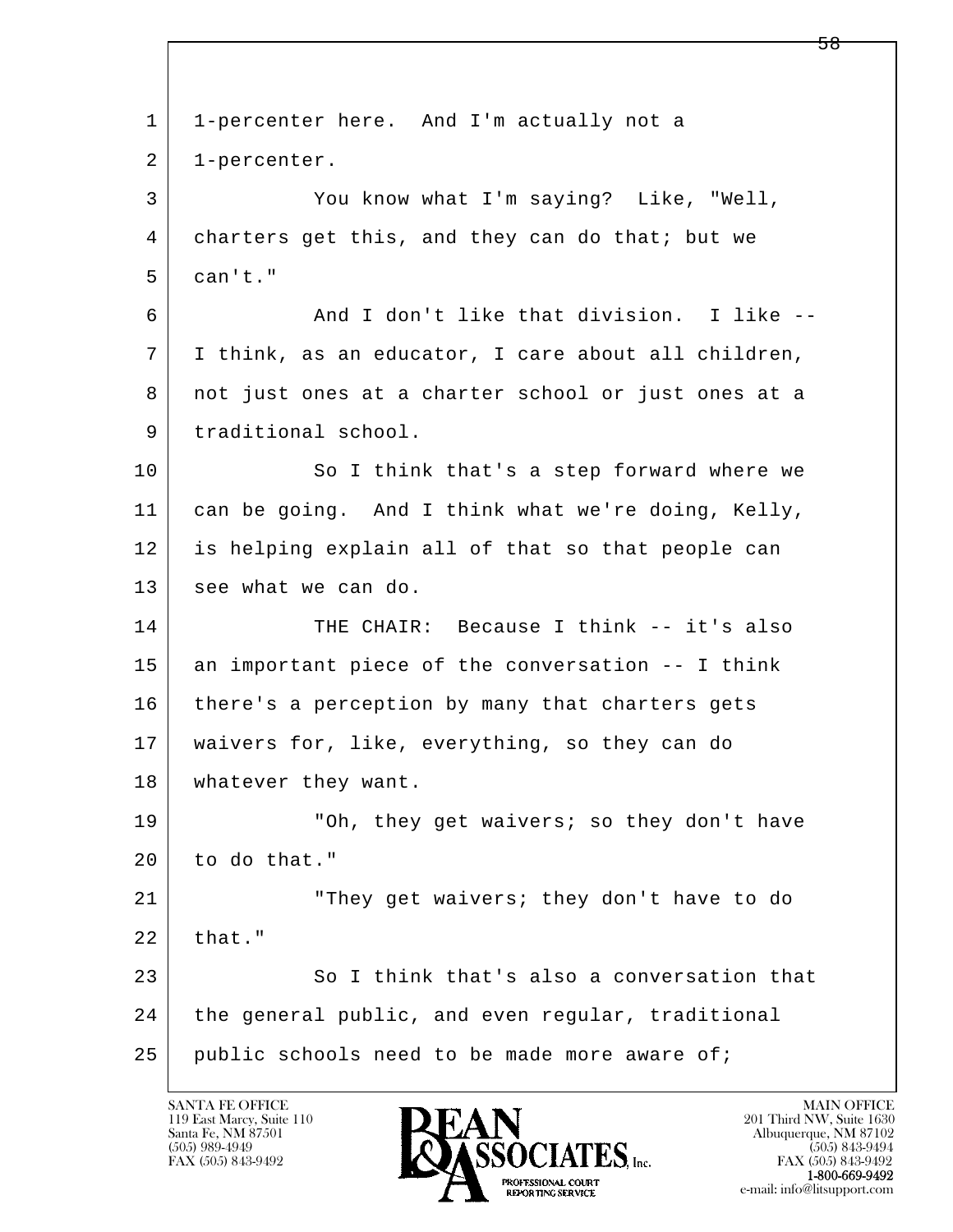| $\mathbf{1}$ | because I heard that more than two or three times at |
|--------------|------------------------------------------------------|
| 2            | the LESC.                                            |
| 3            | "Oh, they get waivers; so they don't have            |
| 4            | to do that."                                         |
| 5            | "Oh, they get waivers, and they don't have           |
| 6            | to do that."                                         |
| 7            | So that it's just -- it is that sense that           |
| 8            | it's a free ride. They get to do whatever they       |
| 9            | want, and they have a free ride.                     |
| 10           | I know they get waivers; but it's not                |
| 11           | to -- "Here, here's the money. Go do whatever you    |
| 12           | want, and have $a$ -- have at it," you know.         |
| 13           | So I think that also needs to be a message           |
| 14           | that goes out there. The charters are accountable.   |
| 15           | MS. KELLY CALLAHAN: And, Madam Chair,                |
| 16           | Commissioners, to that end, something really         |
| 17           | exciting happened over the last couple of weeks.     |
| 18           | The New Mexico Coalition of Educational Leaders is   |
| 19           | meeting in Albuquerque for their yearly conference.  |
| 20           | And the New Mexico Coalition has actually been       |
| 21           | invited to become an affiliate of that organization, |
| 22           | which has never happened.                            |
| 23           | That has never happened. It's always the             |
| 24           | superintendent and the boards and the -- they have   |
| 25           | had this very divisive relationship. And they've     |

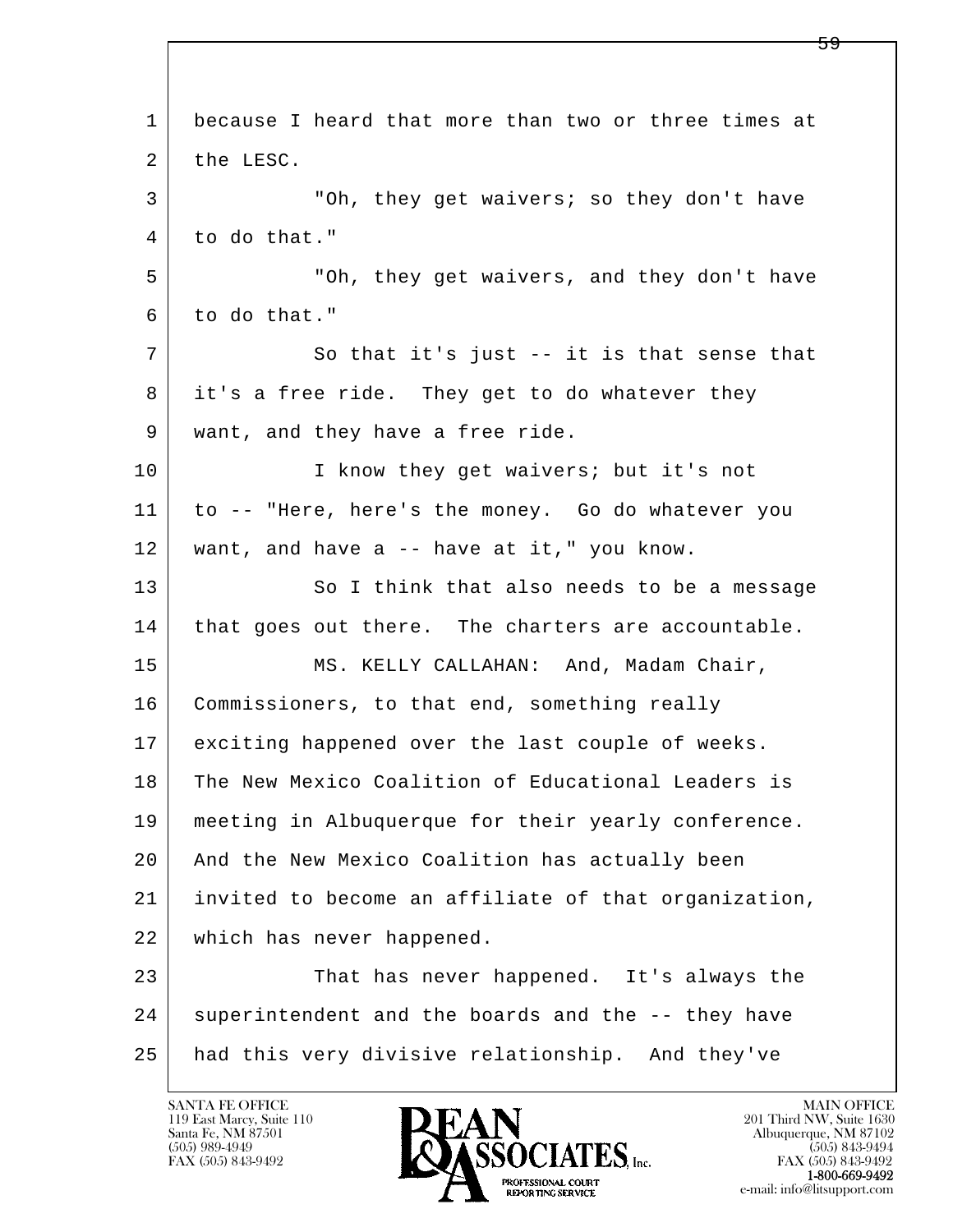| $\mathbf 1$ | actually invited -- and today, Greta is also going   |
|-------------|------------------------------------------------------|
| 2           | to be attending the -- they're having a unity        |
| 3           | meeting with all of the affiliates, including, now,  |
| 4           | the Coalition, that I think maybe there's a way, if  |
| 5           | we can bridge that, you know, sort of inaccurate     |
| 6           | perception and -- and create, you know, a dialogue   |
| 7           | about, you know, what is exactly the expectation,    |
| 8           | and how is it that -- that you are accountable to    |
| 9           | the authorizer, to your stakeholders? How does that  |
| 10          | work?                                                |
| 11          | And I think the contract and the                     |
| 12          | performance frameworks have definitely provided a    |
| 13          | forum for that. And, you know, it's a way to -- you  |
| 14          | know. So it's working out the kinks of how -- how    |
| 15          | do you get that messaging out to -- to the general   |
| 16          | public that, you know, they do have levels of        |
| 17          | accountability that are different and sometimes more |
| 18          | rigorous, and that they don't have a free ride?      |
| 19          | And so I think this is -- to me, it's a              |
| 20          | huge step. The NMCEL affiliate status is just going  |
| 21          | to be a great bridge, I think, to working with       |
| 22          | school districts and other educational stakeholders  |
| 23          | in the state.                                        |
| 24          | THE CHAIR: Great. Congratulations.                   |
| 25          | MS. KELLY CALLAHAN: Thank you. And just              |
|             |                                                      |

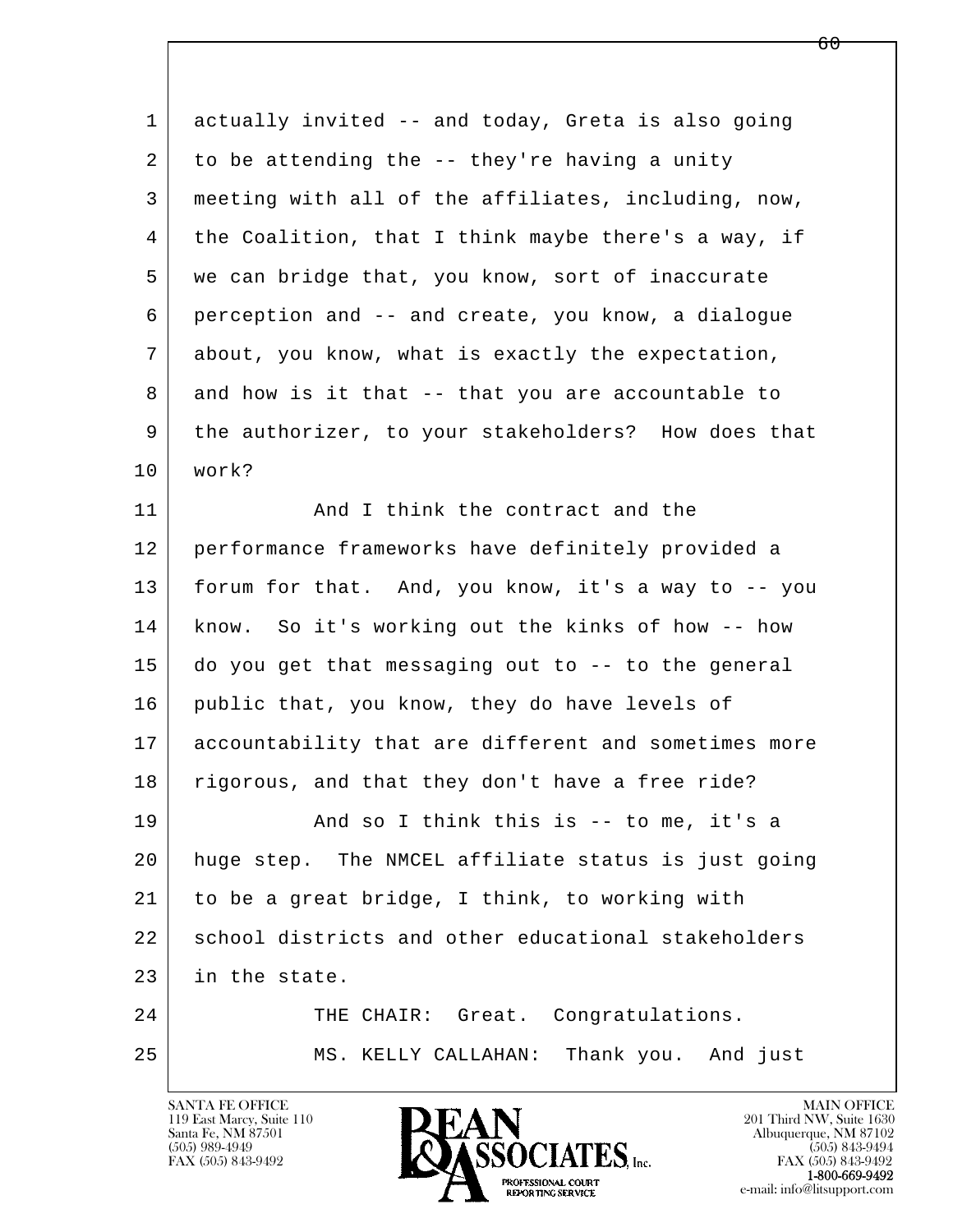1 one more thing, just a reminder.

| 2  | You'll be getting a postcard in the mail             |
|----|------------------------------------------------------|
| 3  | that our -- our annual conference is October 26th,   |
| 4  | 27th, and 28th. The actual conference is the 27th    |
| 5  | and 28th. And we realize that that's during the      |
| 6  | NACSA week. We're at the end of the week, and NACSA  |
| 7  | is at the beginning of the week; but there is a      |
| 8  | crossover.                                           |
| 9  | So -- but we are hoping that we can get              |
| 10 | some representation from the PEC. This is a          |
| 11 | complimentary conference for you all. And we'll      |
| 12 | send a card with the registration information that   |
| 13 | you will all be able to register.                    |
| 14 | And, Katie, we'll send it also to you                |
| 15 | guys. We sent -- we want you to present. And so,     |
| 16 | hopefully, you'll do something again like you did    |
| 17 | last year.                                           |
| 18 | MS. POULOS: Just so you know, my mother              |
| 19 | and grandmother live in Georgia; so I probably won't |
| 20 | be back. I apologize. But we'll see what we can      |
| 21 | do.                                                  |
| 22 | MS. KELLY CALLAHAN: Hopefully get maybe              |
| 23 | somebody on your team, maybe, sitting on a panel.    |
| 24 | We're still developing our programs.                 |
| 25 | THE CHAIR:<br>It's one of the waivers that           |

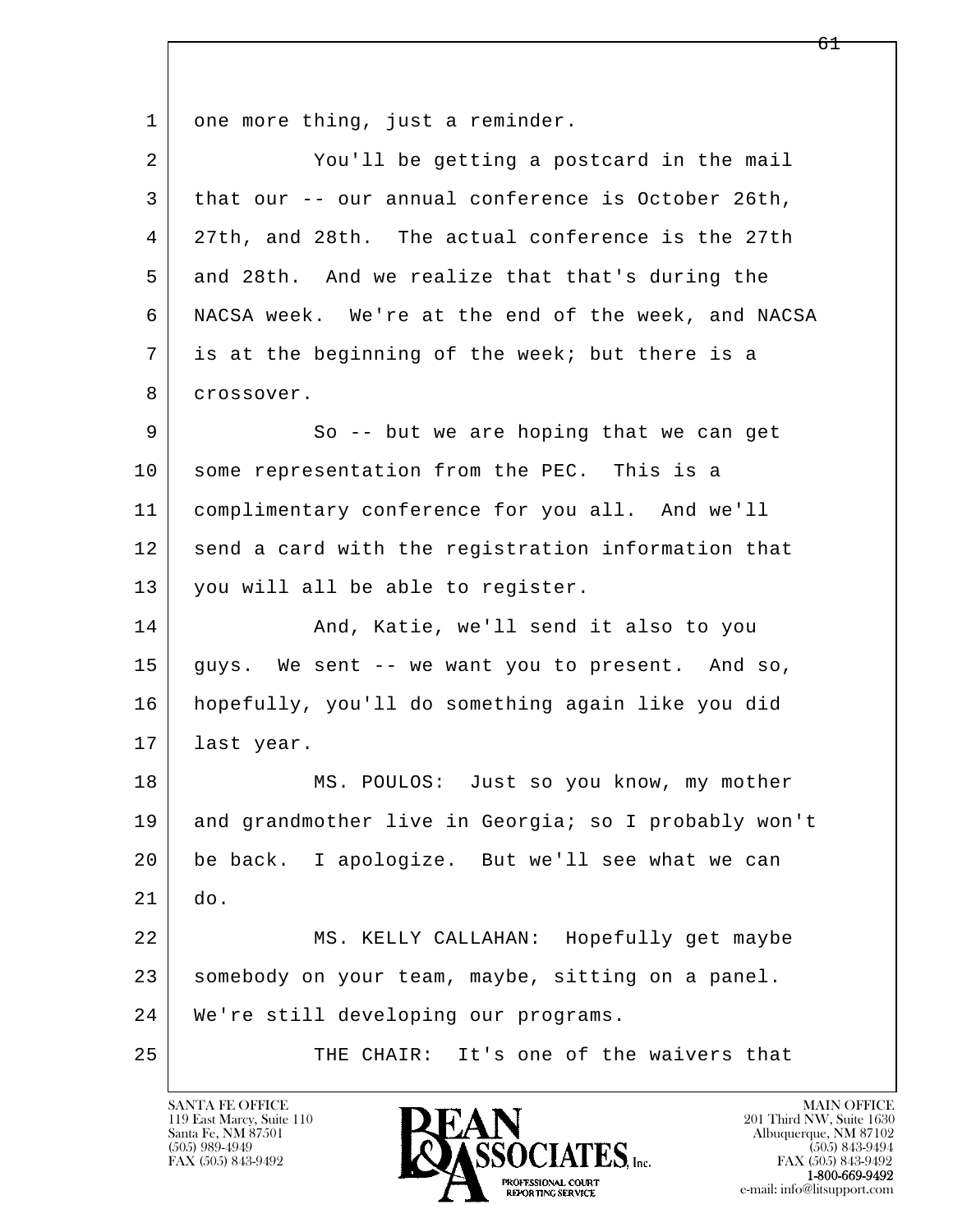1 charters can.

| $\overline{2}$ | MS. KELLY CALLAHAN: But still working on             |
|----------------|------------------------------------------------------|
| 3              | the program, a really heavy emphasis on rigorous     |
| 4              | governance. Greta and I both said that has to be     |
| 5              | our nuclear focus; it is on the governance piece,    |
| 6              | because that is where the -- unfortunately, some     |
| 7              | things are getting -- slipping through the cracks    |
| 8              | and end up in front of you all.                      |
| 9              | And so I think, in my mind, good                     |
| 10             | governance would have avoided the CEPi issue. And    |
| 11             | so we really are working on developing strong        |
| 12             | governance workshops that we're changing. It's not   |
| 13             | going to be individuals going to individual          |
| 14             | workshops, like typical conferences are. We're       |
| 15             | actually asking the boards to sign up together, and  |
| 16             | they will work together --                           |
| 17             | THE CHAIR: Oh, great.                                |
| 18             | MS. KELLY CALLAHAN: -- in looking at                 |
| 19             | actual scenarios, you know, to actually doing        |
| 20             | financial reviews, having, you know, a very high-end |
| 21             | look at governance; because they need to talk to     |
| 22             | each other. And they need to talk amongst each       |
| 23             | other. "What are you doing as a board?"              |
| 24             | You know, "How is this impacting? Are you            |
| 25             | finding success this way?"                           |

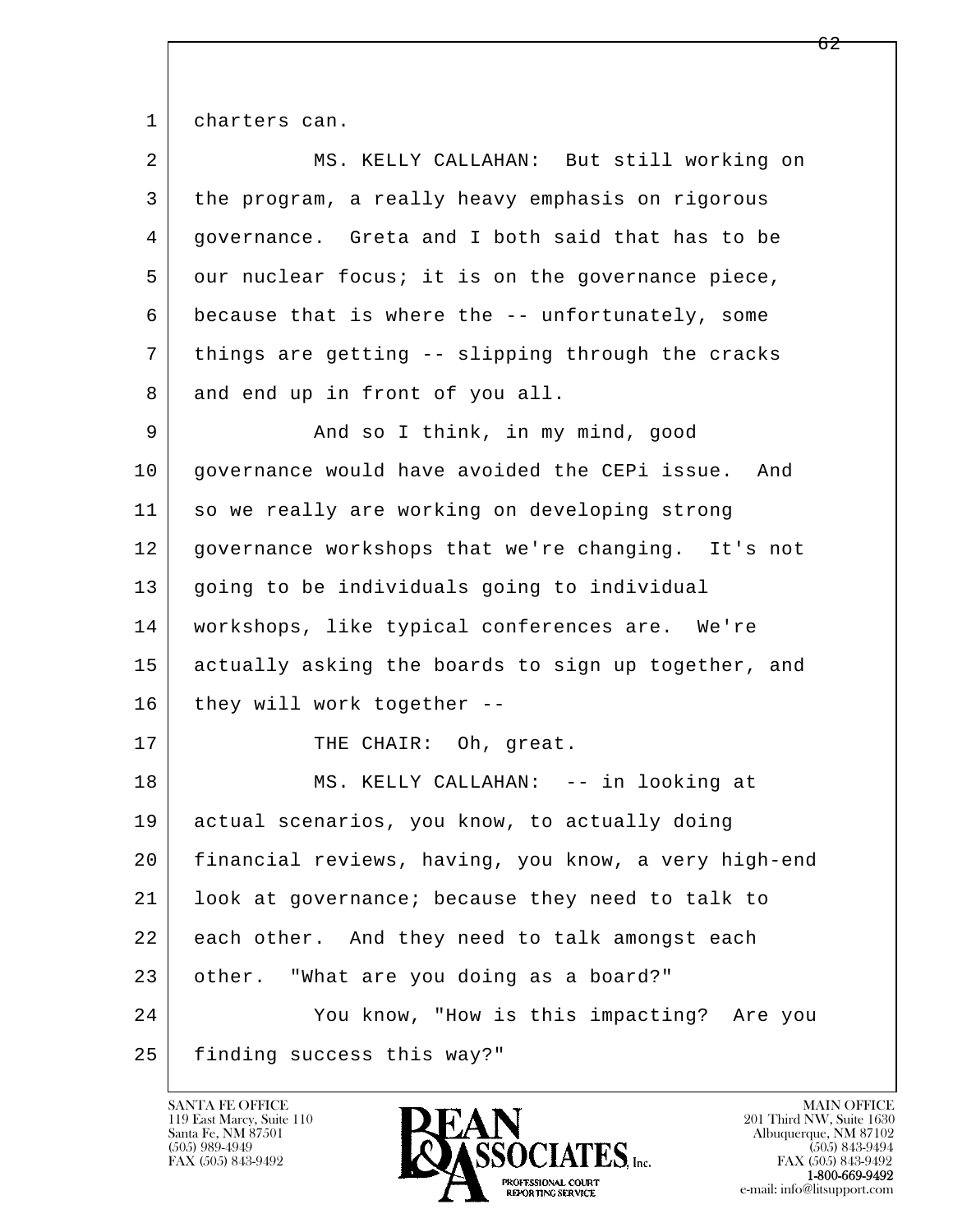l  $\overline{\phantom{a}}$ 1 and so really getting them to look 2 strategically. So we're trying something new, and 3 we'll see how it goes. But we're asking -- we're 4 giving them a discount if they sign up as a group.  $5$  So we're  $-$ - we'll try anything we can to entice 6 them. 7 and I think that is really a -- you know, 8 again, looking at some high standards for 9 governance, I think, is a really -- I think that's a 10 key to upping the level of accountability for 11 charter schools. 12 COMMISSIONER ARMBRUSTER: Can I ask one 13 more thing? When we were talking -- this is not 14 about the governance. But one of the questions -- 15 or comments -- that I get all the time is, "Well, 16 charter schools don't have to do the teacher 17 evaluations, and they don't have to take the PARCC." 18 I say, "Uh, yes, they do. And yes, they 19 are accountable in the exact same way as you are." 20 I'm not sure where it's changed. Do you 21 know where that list of waivers is? I think it 22 still says -- and I think Pattie pointed that out 23 one time -- that it still says they have their own 24 way of evaluating. Do you remember that? 25 MS. POULOS: They can. It's in the

119 East Marcy, Suite 110<br>Santa Fe, NM 87501



<u>63</u>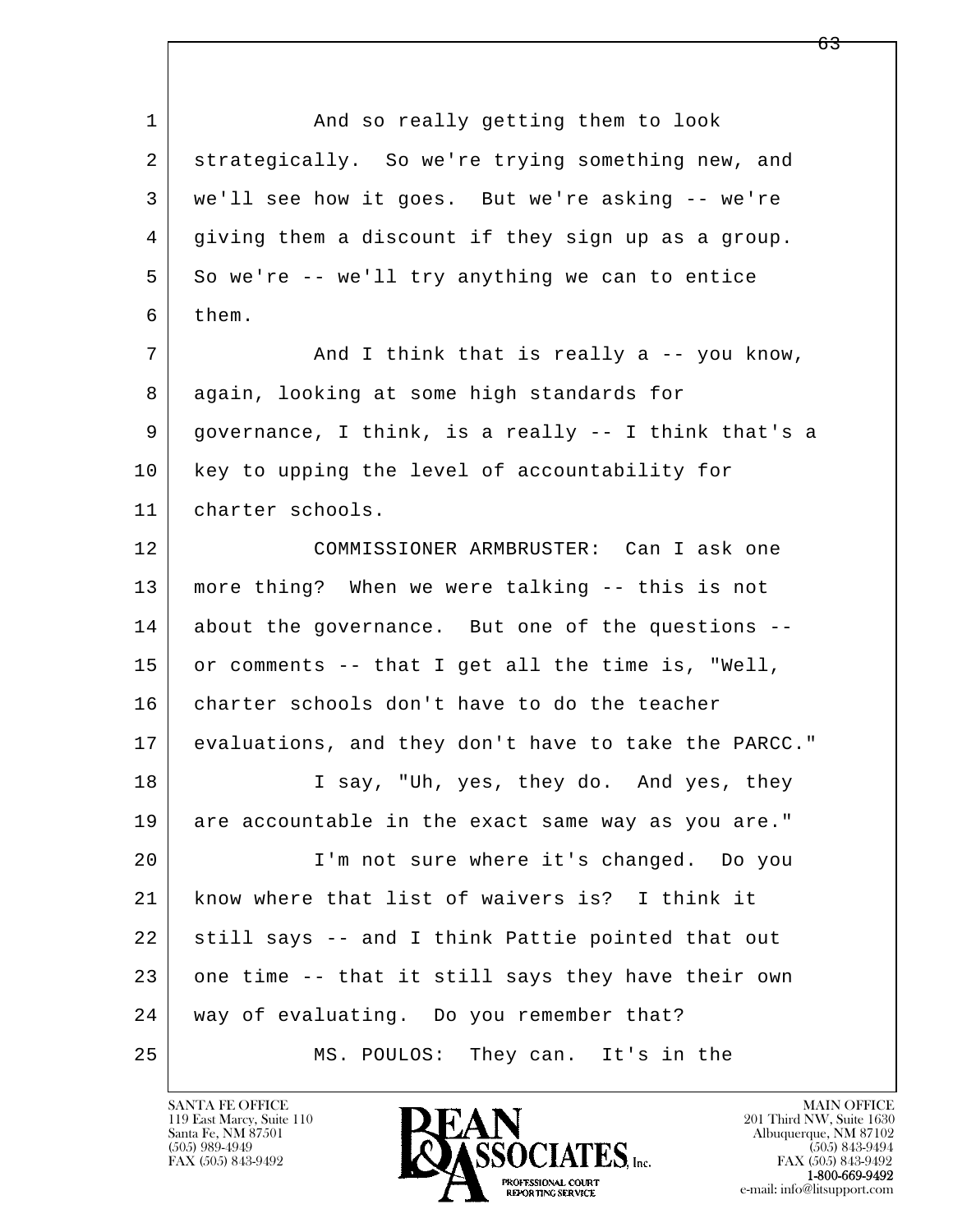1 statute.

l  $\overline{\phantom{a}}$  2 COMMISSIONER ARMBRUSTER: So it sounds 3 like the statute and the reality are different. 4 THE CHAIR: They can get a waiver for the 5 teacher evaluation. 6 MS. POULOS: Madam Chairwoman, 7 Commissioners, Commissioner Armbruster, yes, they 8 can get a waiver. What it's important to note is 9 that teachers cannot advance in licensure absent the 10 NMTEACH system and -- moving forward. And so while 11 | the school may not choose to utilize that exact 12 system, that data is calculated; it is in the 13 | NMTEACH system. 14 And any additions or changes they want to 15 make from that, they would do on their own. It 16 wouldn't be calculated by the PED; but PED still 17 will have the NMTEACH data for each teacher, because 18 that is essential for licensure advancement. 19 THE CHAIR: Do you have -- and I know this 20 is -- do you have any idea how many schools might 21 utilize that waiver? Because since I've been here 22 with the negotiations, I don't think I've had any 23 school that's come through the negotiations process 24 that's utilized that waiver. So I don't think it's 25 | a significant number.

119 East Marcy, Suite 110<br>Santa Fe, NM 87501

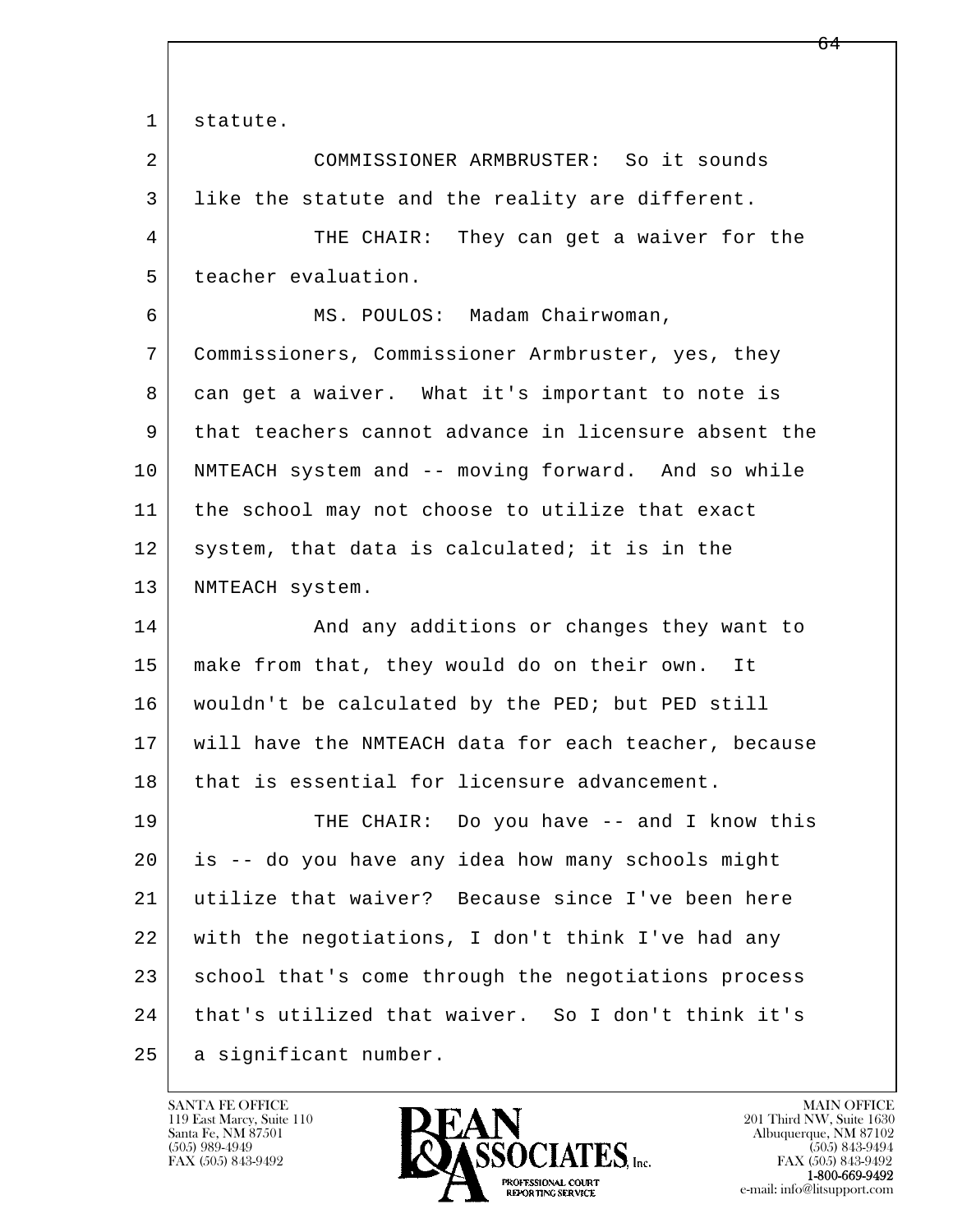l  $\overline{\phantom{a}}$ 1 | MS. POULOS: Madam Chairwoman, no. And 2 what had happened in that past, prior to kind of the 3 cleanup and consolidation of NMTEACH, where there 4 was a great amount of environmental impact statement 5 between each school and each teacher, even within 6 the school, is at that time charter schools were 7 getting additional selected data calculated into 8 | their NMTEACH scores, that option has been 9 eliminated with that cleanup. 10 And so -- so there's, I think, less 11 variability than there was previously, where they 12 weren't maybe using an explicit waiver, but were 13 working within some flexibility that had been 14 granted to incorporate different or additional 15 measures. That's no longer occurring. If they want 16 to continue that, that's when they'll have to take 17 | the data that we give them and then make any 18 | adjustments themselves. 19 THE CHAIR: Okay. All right. Thank you. 20 Anyone else? 21 Okay. Item No. 8. PEC comments. 22 THE CHAIR: Oh, thank you. 23 MS. KELLY CALLAHAN: Thank you 24 Madam Chair, Commissioners. I appreciate the 25 opportunity and look forward to continue working

119 East Marcy, Suite 110<br>Santa Fe, NM 87501



FAX (505) 843-9492<br>1-800-669-9492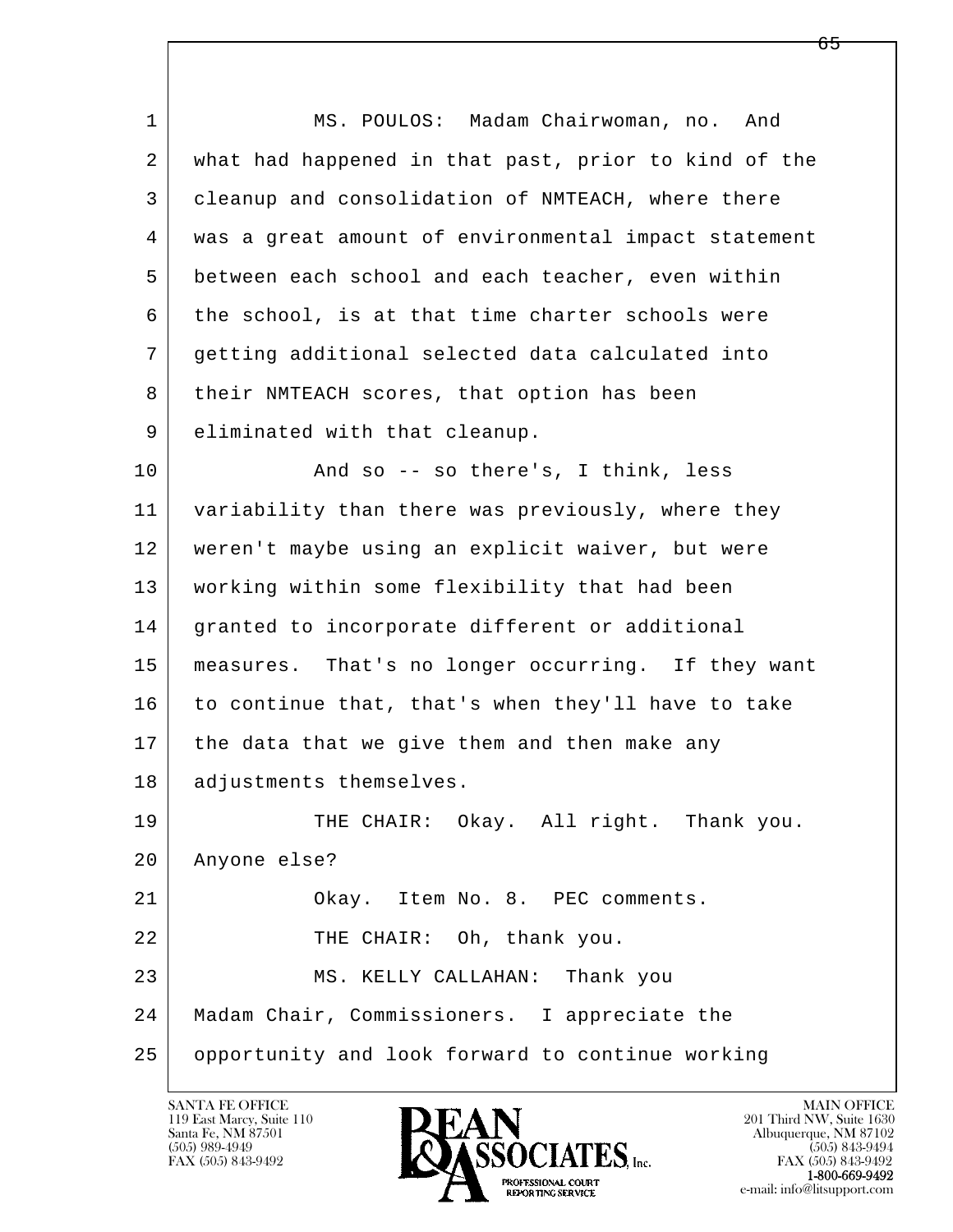l  $\overline{\phantom{a}}$  1 with you. 2 COMMISSIONER SHEARMAN: Thank you. 3 THE CHAIR: All right. Item No. 8, Public 4 Education Commission Comments. 5 Commissioner Carr? 6 COMMISSIONER CARR: I'll start off. I -- 7 I'll take a little liberty, since you guys -- we're 8 | meeting at the school that I teach at. 9 The -- the -- and I'll be starting my last 10 year before I retire here. And the -- I think 11 I've -- I think I've stated this for the record 12 before; but I think it would be a good time to state 13 it again, since you're here, and you're about ready 14 to get a tour. 15 Traci Phyllis, the director of the school 16 and the founder of the school, taught my daughter in 17 | the second grade up in Eagle Nest Elementary School. 18 She was a very innovative teacher. I was very 19 impressed with her then; and it continued to be so. 20 She started a program that was -- had many 21 of the aspects of what goes on here, that was part 22 of the regular program at Eagle Nest Elementary 23 School and Middle School. 24 When they got a new superintendent, the 25 | superintendent didn't like the program. And so

119 East Marcy, Suite 110<br>Santa Fe, NM 87501

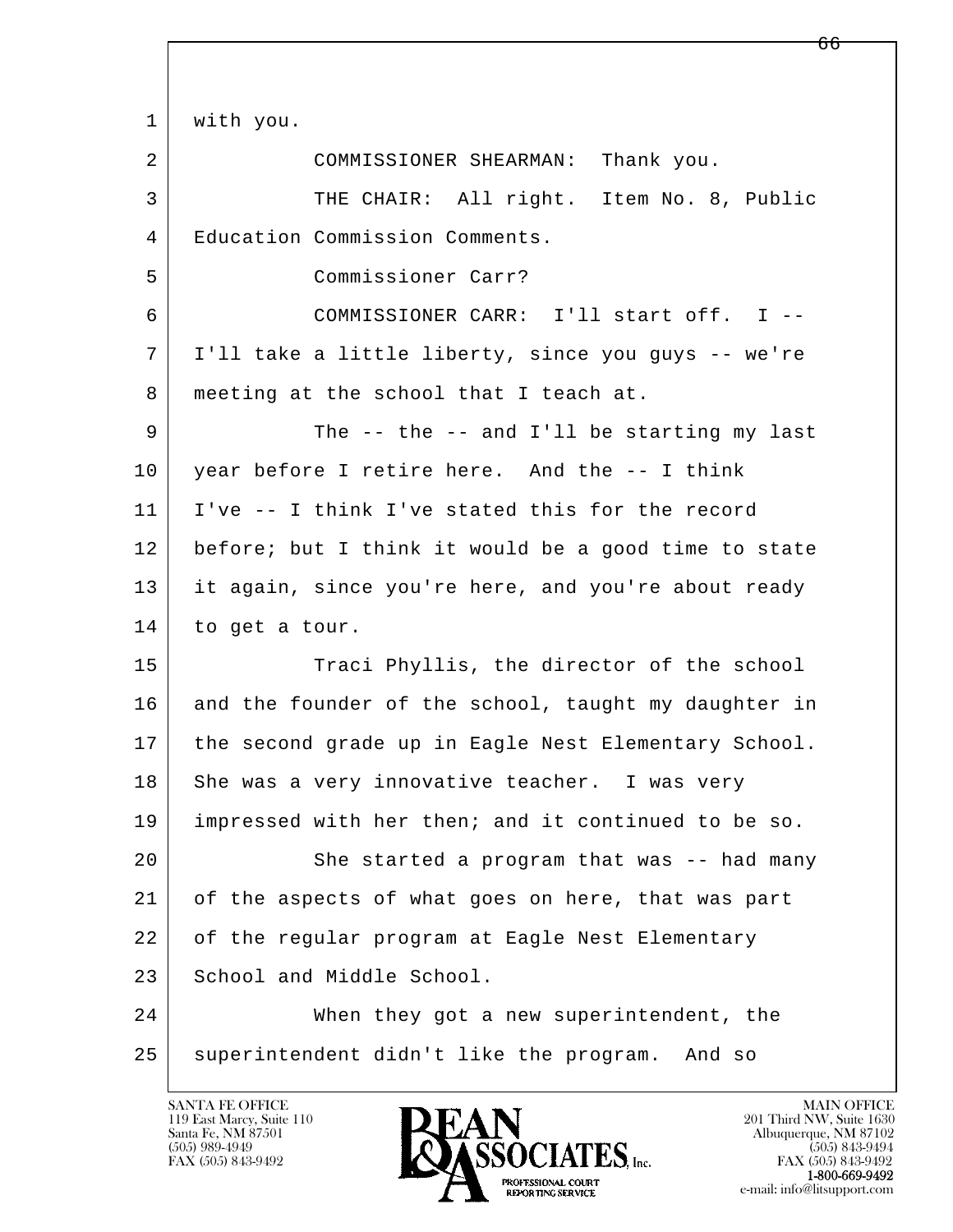l  $\overline{\phantom{a}}$  1 although it was very popular and successful, and he 2 worked his way to eliminate that program from the 3 Cimarron School District, Traci came to Taos 4 Municipal Schools and asked if they would like to 5 make her program part of Taos Municipal Schools. 6 Taos Municipal Schools didn't want anything to do 7 with it. 8 At that point, Traci decided, "Well, I 9 really want to implement this program. I think it 10 has great" -- you know -- and she is one of those 11 innovative teachers. I always thought I was 12 innovative; but she's got me beat by a long ways. 13 So that's why she decided to start a 14 charter school. And -- and a lot of the things and 15 ideas that she had are ideas that I've had. And for 16 14 years at Taos Municipal Schools, I, through the 17 union and other teachers, tried to implement things 18 for improvement in Taos Municipal Schools. We were 19 | shut down every time. 20 "Oh. Four-day week? Oh, no, can't do  $21$  that." 22 You know, just any number of issues. I -- 23 you know, we did -- they did finally implement a 24 small cyber program, where some kids go -- they 25 actually go and work on things; they've done maybe

119 East Marcy, Suite 110<br>Santa Fe, NM 87501



FAX (505) 843-9492<br>**1-800-669-9492**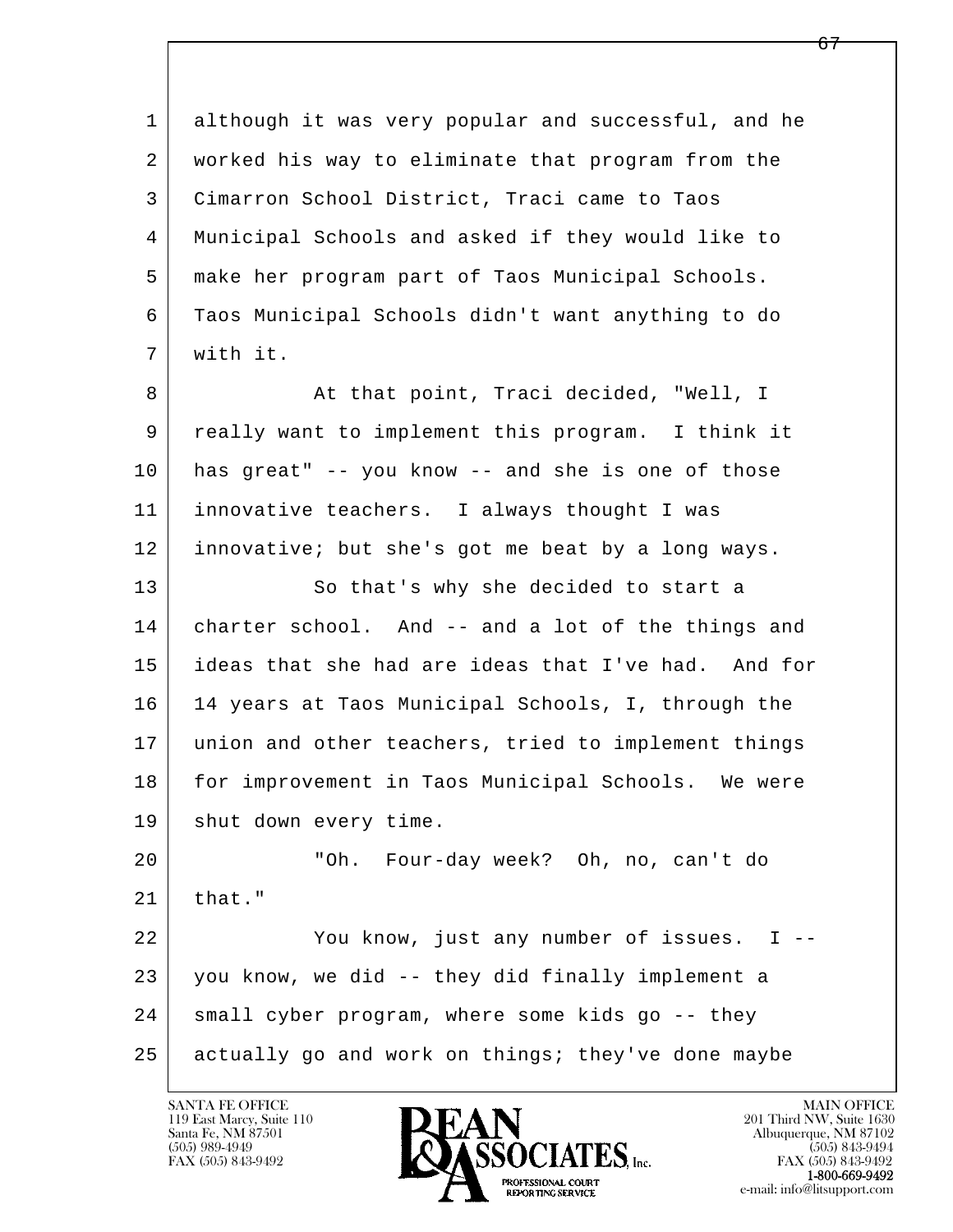l  $\overline{\phantom{a}}$ 1 one or two things. But to me, this is one of the 2 issues with public schools. One of the -- to me, 3 the only reason we need some charter schools, and 4 the only reason there was any need for them at all 5 was because the local schools have failed on 6 their -- in their efforts for innovation. 7 Not all of them. You know, Albuquerque 8 has done a lot of great things, and a lot of school 9 districts have worked hard to innovate. But 10 unfortunately, most administrations and local school 11 boards, and even -- you know, at every level, 12 nonprofessionals are being shut down and stifled 13 when they try to innovate. 14 And -- and that is an issue. And to me --15 and that issue goes way beyond charter schools. It 16 goes beyond the core issue with public schools 17 across this whole country is that we are not 18 listening to the professionals in the classroom at 19 that level. We are having top-down management. 20 We have top-down management in this state, 21 from the Governor down. We have -- and we have that 22 on the local levels. Teachers are greatly 23 disrespected and maligned, and they're leaving the 24 profession. And, you know, I might consider staying  $25$  on a few more years if  $-$  if things weren't

119 East Marcy, Suite 110<br>Santa Fe, NM 87501

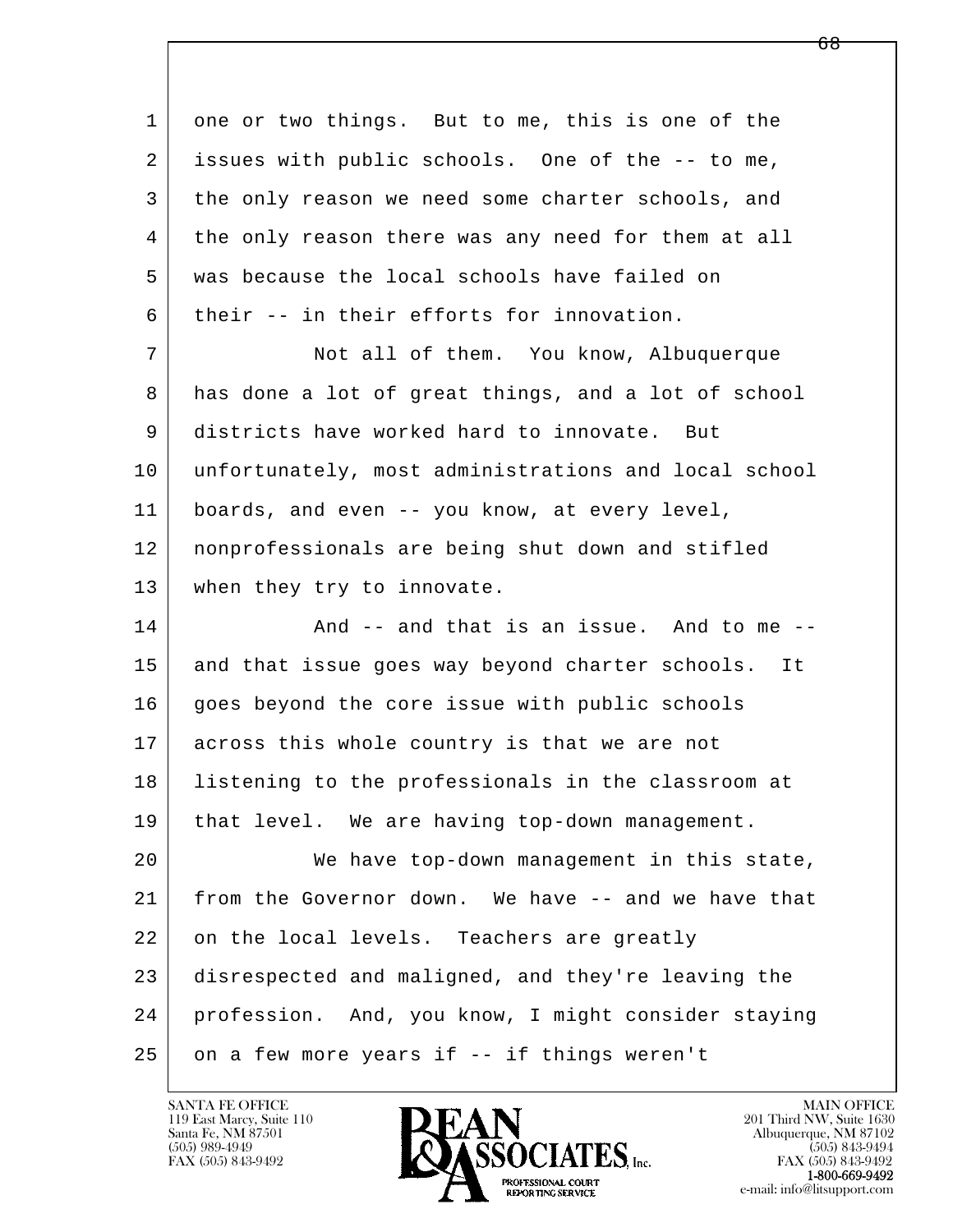| $\mathbf{1}$ | different. I may not have moved over here and gave   |
|--------------|------------------------------------------------------|
| 2            | up my tenure and years of service at Taos Municipal  |
| 3            | Schools had I not been teaching 200 students a day   |
| 4            | and struggling with that and not having textbooks    |
| 5            | and the materials that I need.                       |
| 6            | So that is a $-$ you know, that's a huge             |
| 7            | issue that we -- that we need to look for.           |
| 8            | I came over here. I am -- I have received            |
| 9            | more respect, consideration, and am part of the team |
| 10           | here than I have never been able to be part of in my |
| 11           | 26 years of teaching. And we have an incredible      |
| 12           | team of teachers here who work together.             |
| 13           | I have an administrator who is my boss who           |
| 14           | treats me like I'm her brother, you know. I -- her   |
| 15           | brother educator. Let's puts it that way. And she    |
| 16           | treats everybody with that same dignity and respect  |
| 17           | that teachers are not given. That's free.            |
| 18           | And that's also a way to -- you know, to             |
| 19           | emulate -- to show that that's how we need to treat  |
| 20           | our students, as well. Our students all need to be   |
| 21           | treated with dignity and respect. And even when      |
| 22           | they get up in your face and use the "F" word and    |
| 23           | call you all kinds of names, you come back and you   |
| 24           | say, "I don't talk to you that way. What's going     |
| 25           | Instead of, "You're going home for three<br>on?"     |

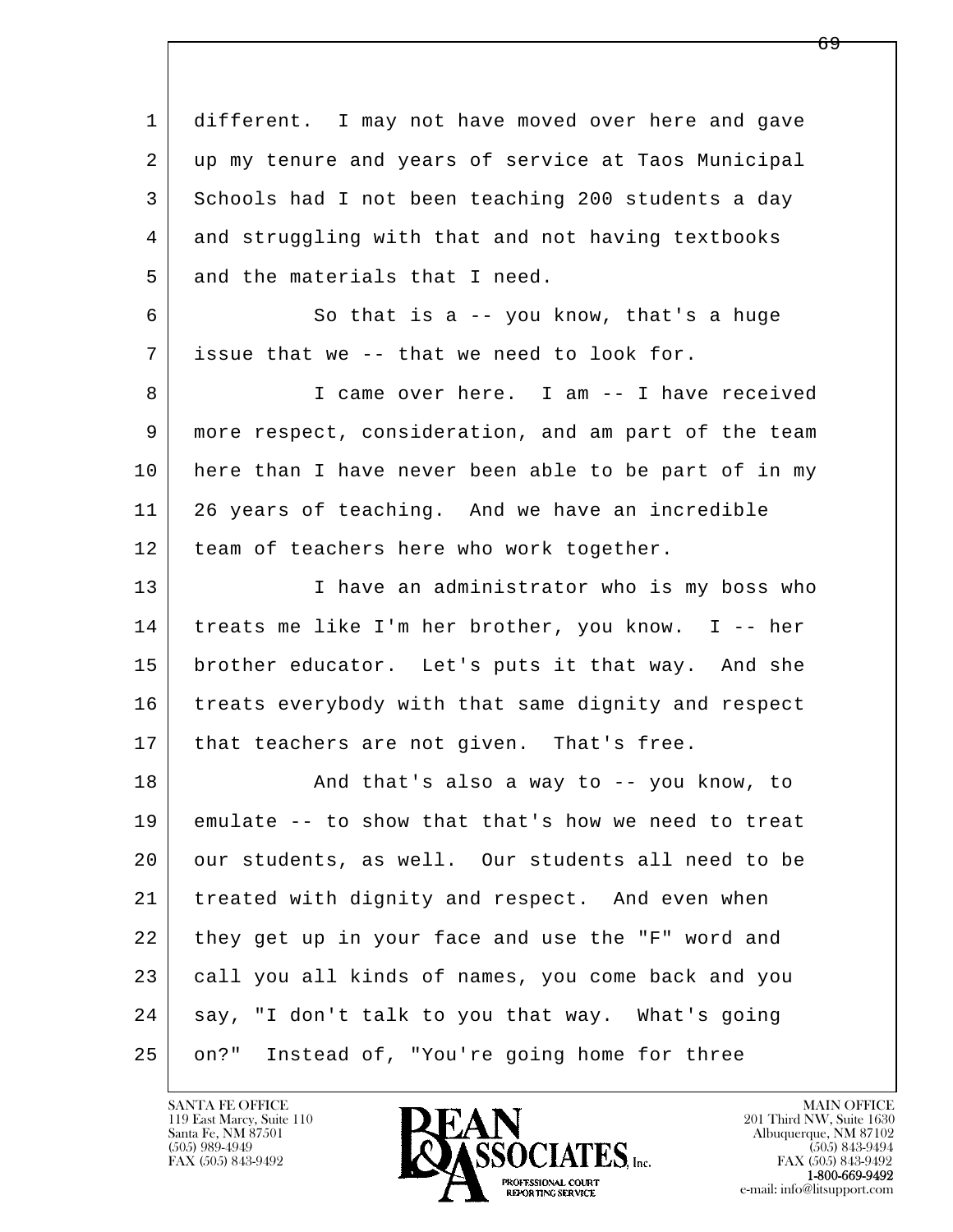| $\mathbf 1$ | days."                                                 |
|-------------|--------------------------------------------------------|
| 2           | And maybe they still need to go home for               |
| 3           | three days; but they need to be talked to and dealt    |
| 4           | with in a respectful way, just like the teachers do.   |
| 5           | All of us need that, you know? I'll take dignity       |
| 6           | and respect and a wonderful working environment over   |
| 7           | a \$10,000 raise any day. And that's free.             |
| 8           | So going around, I'm not sure -- I know                |
| 9           | they set up a tour for everybody here today or         |
| 10          | something. But I'd be happy to be -- to be part of     |
| 11          | that. I've got a lot of emotions surrounding my        |
| 12          | last year of teaching. And I was really happy to       |
| 13          | come over here to spend my last three years in a       |
| 14          | calm, respectful working environment, and where I've   |
| 15          | had the time to really work one-on-one with kids       |
| 16          | that I didn't really have the time before.             |
| 17          | Like, when I first started teaching at                 |
| 18          | Taos Schools, I -- I could do that. But it got         |
| 19          | worse, and it got steadily worse and worse.            |
| 20          | So, you know, that's why I came over here.             |
| 21          | And that's why $I$ -- I continue to support good       |
| 22          | charter schools. And -- and they -- and this school    |
| 23          | isn't for everyone, just like any of the other         |
| 24          | charter schools. It's a program that's special.        |
| 25          | There's, like, a little over 200 students here.<br>And |

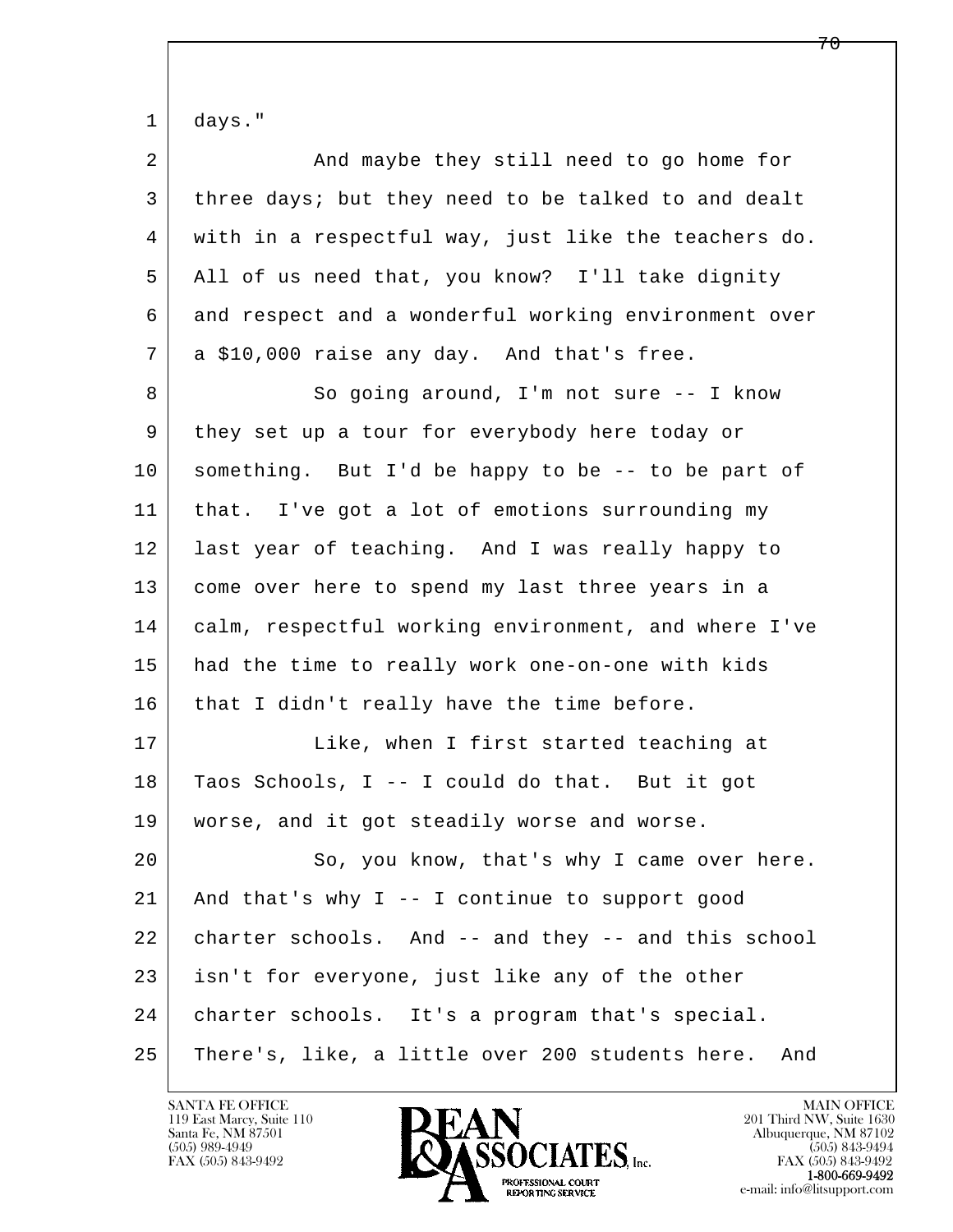l  $\overline{\phantom{a}}$  1 it's a great environment to work in. And I will -- 2 I will miss it. 3 | THE CHAIR: Thank you. 4 Commissioner Armbruster? 5 COMMISSIONER ARMBRUSTER: I'm fine. 6 THE CHAIR: I think I've had my say. So 7 I'm good. 8 Commissioner Peralta? 9 COMMISSIONER PERALTA: Thank you, Chair. 10 My comments are to speak to a couple of charter 11 schools that have come under the radar of the PSFA, 12 have been brought to my attention by Martica Casias. 13 The first one, the initial, I guess, 14 concern that was brought to my attention was the 15 school of La Academia de Dolores Huerta Charter 16 School. And so the conversation to me was she was 17 not getting very much cooperation from the school in 18 regards to PSFA requirements, deadlines, much of 19 those kind of issues. 20 Right now, the -- the school was asked for 21 an assessment of the facility a few years ago. And 22 their New Mexico Condition Index was far below the 23 average. The school had provided an 18-month plan 24 of correction in the way of -- of construction 25 documents. They got a permit and eventually got an

119 East Marcy, Suite 110<br>Santa Fe, NM 87501

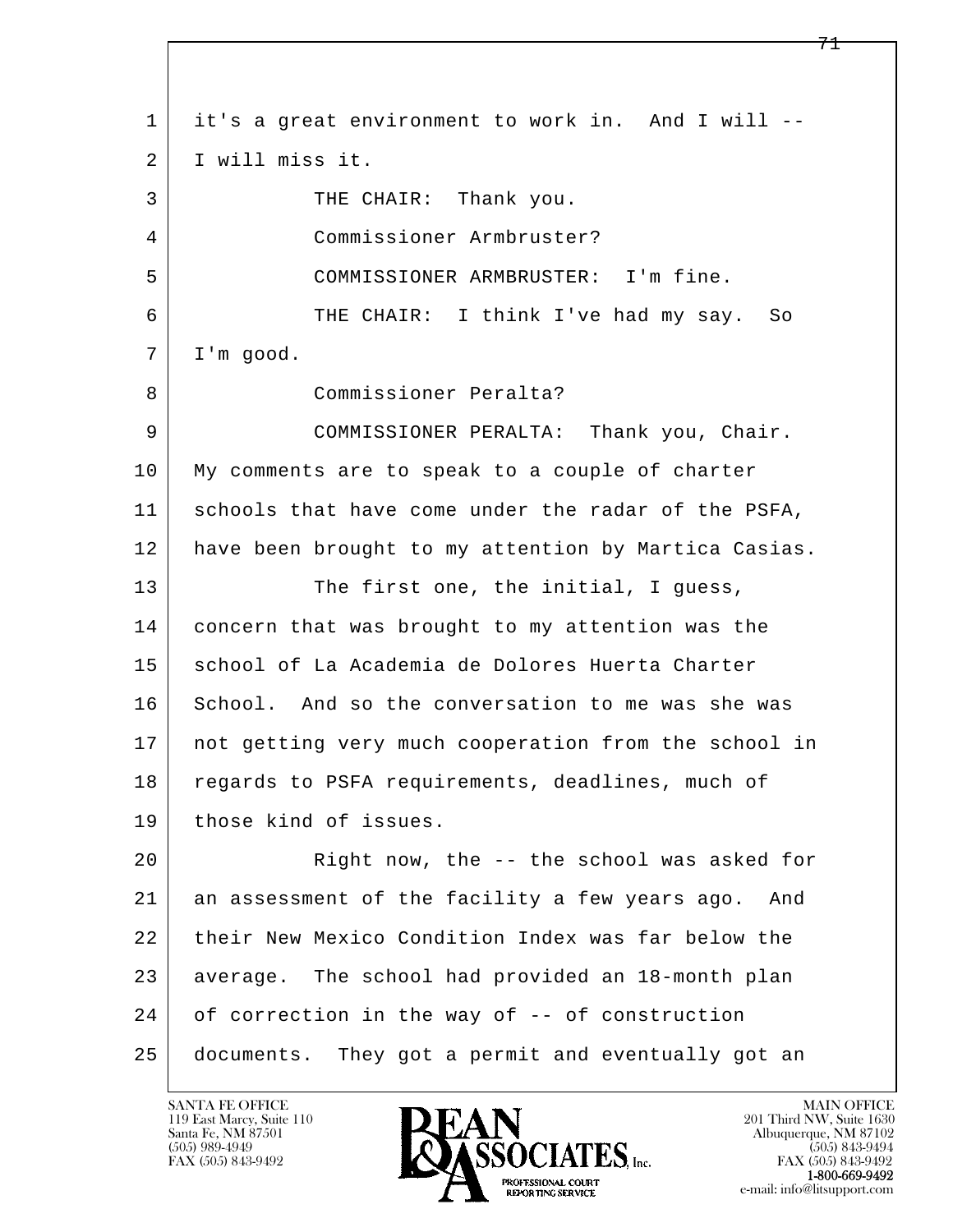| 1  | E-Occupancy, because the facility is -- is a public  |
|----|------------------------------------------------------|
| 2  | facility.                                            |
| 3  | But there are still a number of things               |
| 4  | that are required by PSFA that the school needs to   |
| 5  | follow through on. Basically, her relationship --    |
| 6  | or communication, or the accountability on the part  |
| 7  | of the school and the leader, Mr. Casillas -- has    |
| 8  | not been conducive to making sure that the school is |
| 9  | meeting standards.                                   |
| 10 | On that note, I, personally, want to add             |
| 11 | and mention that Mr. -- this school, and, in         |
| 12 | particular, Mr. Casillas, is one of the schools that |
| 13 | has filed a letter of concern about the Charter      |
| 14 | School Division and their site visits and how unfair |
| 15 | they've been and what have you.                      |
| 16 | So I'm really more concerned about                   |
| 17 | Mr. Casillas and the leadership that he's providing, |
| 18 | in a bad way, with not following through on          |
| 19 | requirements with PSFA. And so this is one school    |
| 20 | that's definitely -- needs to be asked a number of   |
| 21 | questions at our next meeting.                       |
| 22 | And so this is one that I'm going to                 |
| 23 | request to be on the agenda. And I will have         |
| 24 | Ms. Martica Casias present so we can make sure that  |
| 25 | we rectify all concerns from stakeholders.           |

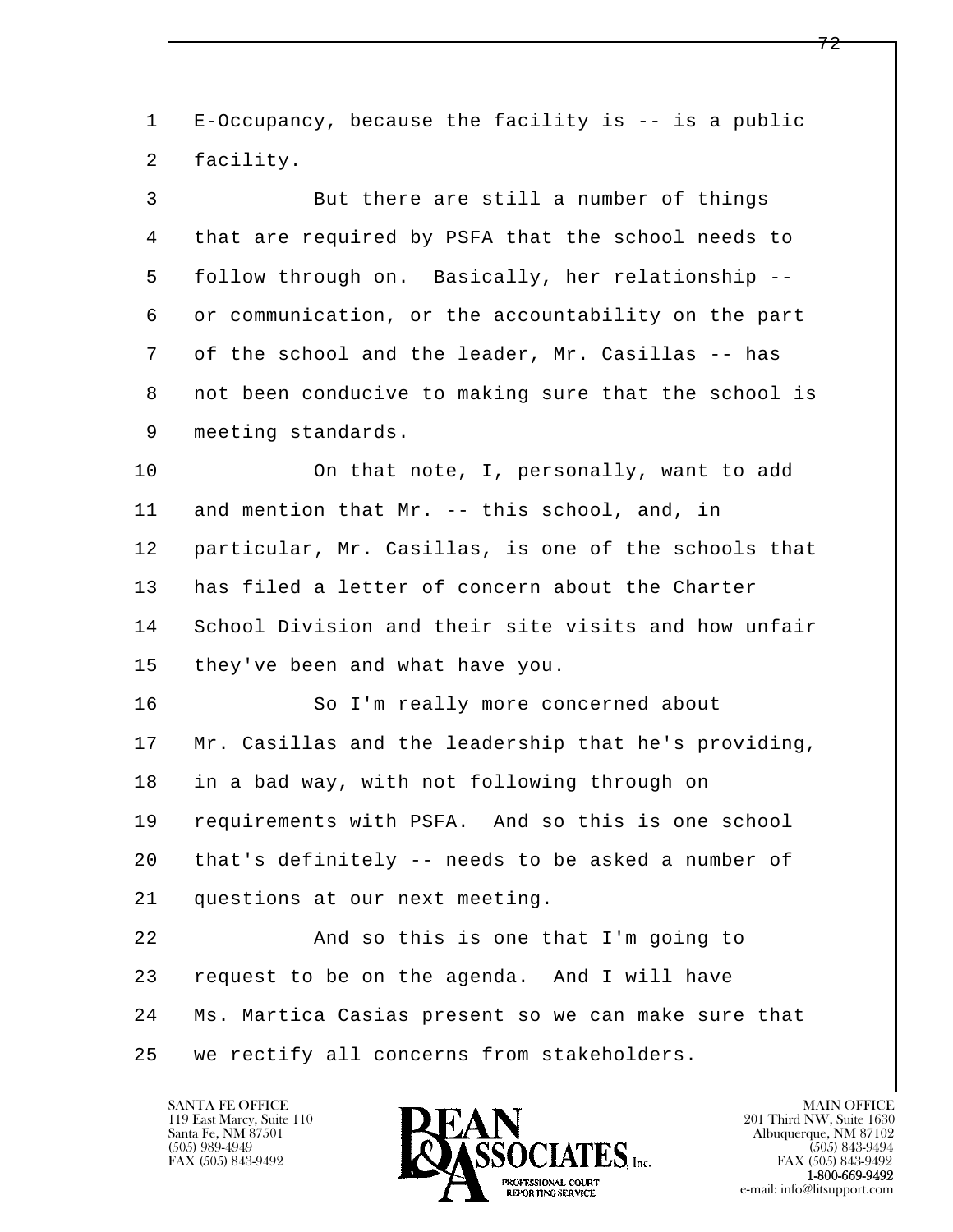l  $\overline{\phantom{a}}$ 1 THE CHAIR: Let me ask -- because I'm 2 not -- since I've been on here, do I recall that 3 they've put in a notice of intent to move? 4 | MS. POULOS: Madam Chairwoman, 5 Commissioners, I don't believe they have. They're 6 not on our list -- making sure that's accurate. 7 Actually, no, they did notify us on March 11th. 8 | THE CHAIR: Of this year? 9 MS. POULOS: Yes. 10 THE CHAIR: Because I know, through a 11 conversation that I had with him, that they have 12 property that they're looking to -- to build on; but 13 there's a -- there's a water fight between the 14 | municipal water authority and the county, I believe; 15 so they can't get clear rights to that land until 16 that issue is settled. 17 | And that -- you know what happens with 18 water in New Mexico; that can take forever to settle 19 it. So that's -- you know, that's a real 20 long-term -- you know, personally, I thought it was 21 a mistake that he didn't take up the offer of LCPS 22 when they were doing J. Paul Taylor and 23 Alma de Arte. They wanted to include Dolores Huerta 24 in that whole building program; and they said no. 25 And I just thought that was a -- you know,

119 East Marcy, Suite 110<br>Santa Fe, NM 87501

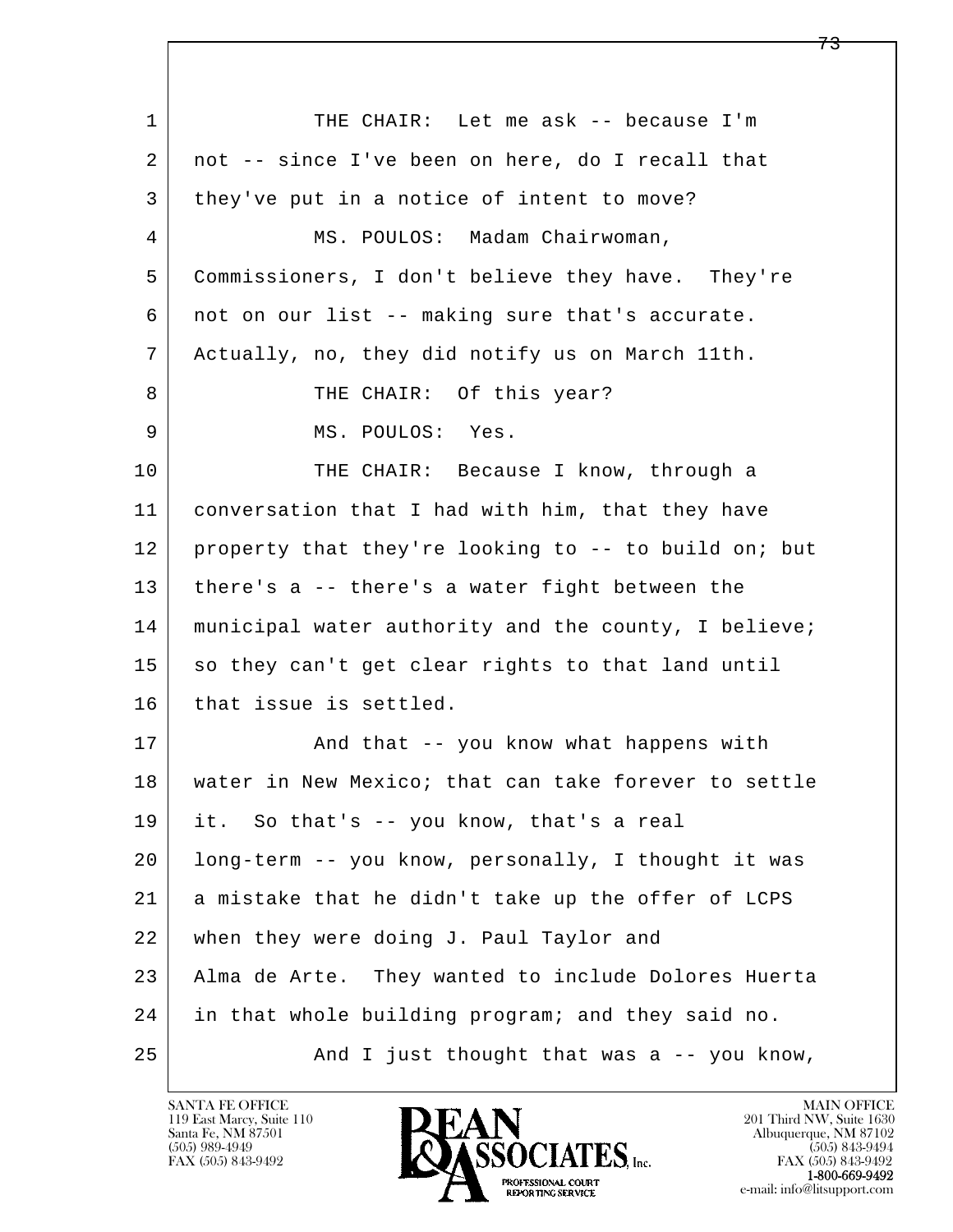l  $\overline{\phantom{a}}$ 1 not maybe the wisest, because they would have had 2 a -- they would have clearly had a building. Now, I 3 know there's issues with that building. And I think 4 there's issues with what's been done to the inside 5 of the building. 6 COMMISSIONER PERALTA: Yeah. And on that 7 note, Ms. Casias anticipates that this is going to 8 be brought before the PSCOC, and that meeting will 9 be happening on Monday the 25th. 10 THE CHAIR: Of July? 11 COMMISSIONER PERALTA: Yeah, that will be 12 next week. So I believe we might have more 13 additional information, once this is being discussed 14 at the PSCOC. 15 | THE CHAIR: I'm sorry. Katie wanted to -- 16 MS. POULOS: I wanted -- Madam Chairwoman 17 and Commissioners, this -- the schools looking for a 18 facility is in your materials every month; it's a 19 consistent item. And we won't remove a school until 20 they've changed facilities or otherwise notified us 21 | that they're not looking any longer. 22 | The Mand so I do my best to keep this 23 up-to-date. And so if you have any questions, this 24 is a great place; but you can also always call me. 25 THE CHAIR: Okay. All right. Thank you.

119 East Marcy, Suite 110<br>Santa Fe, NM 87501

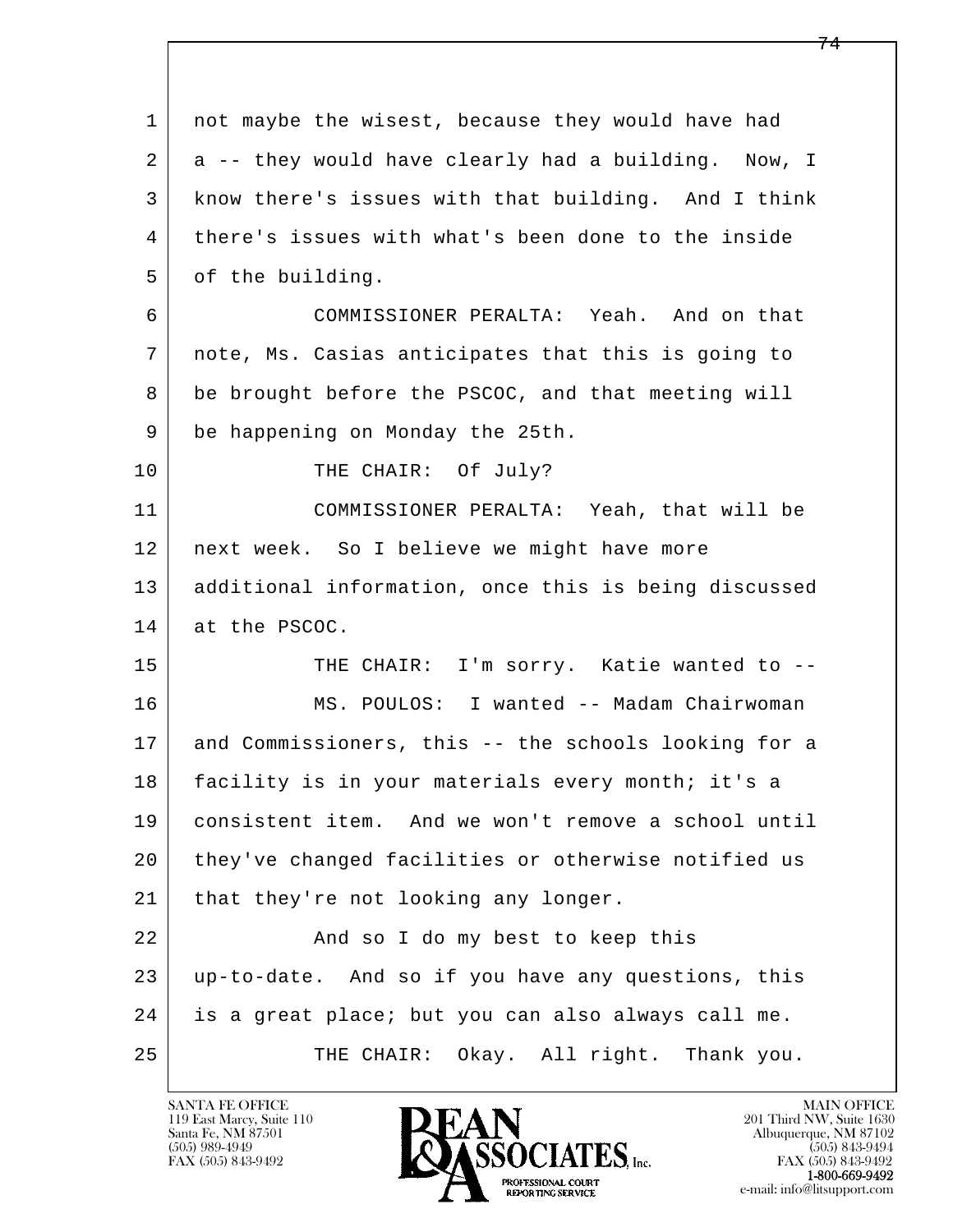l  $\overline{\phantom{a}}$  1 COMMISSIONER PERALTA: And then the next 2 one was a school that we had in our June 17th 3 meeting. And I believe at one of the breaks -- 4 THE CHAIR: It's a Las Cruces event here 5 today. 6 COMMISSIONER PERALTA: Yes, it is. 7 La Montañas school. They were before us because of 8 a change of address or site for their school. And 9 during that meeting -- and I think on a break, I had 10 | gotten notification from Ms. Casias that there were 11 some things she needed to meet with, with the 12 administrator and what have you. 13 | And we had requested to him, personally, 14 that he contact her as soon as possible. And as of 15 July 8th, she has not heard from him. And she has 16 made efforts to call him and has had no success in 17 getting in touch with him. 18 So -- and, of course, this has to do with 19 their facility change from East Lohman to South 20 Solano. And, of course, a lot of it has to do with 21 the assessment on the new facility that hasn't been 22 quite completed or done yet. 23 And so she -- this is something that needs 24 to be addressed and followed through by the school. 25 So this is the other school that I'd like to ask to

119 East Marcy, Suite 110<br>Santa Fe, NM 87501

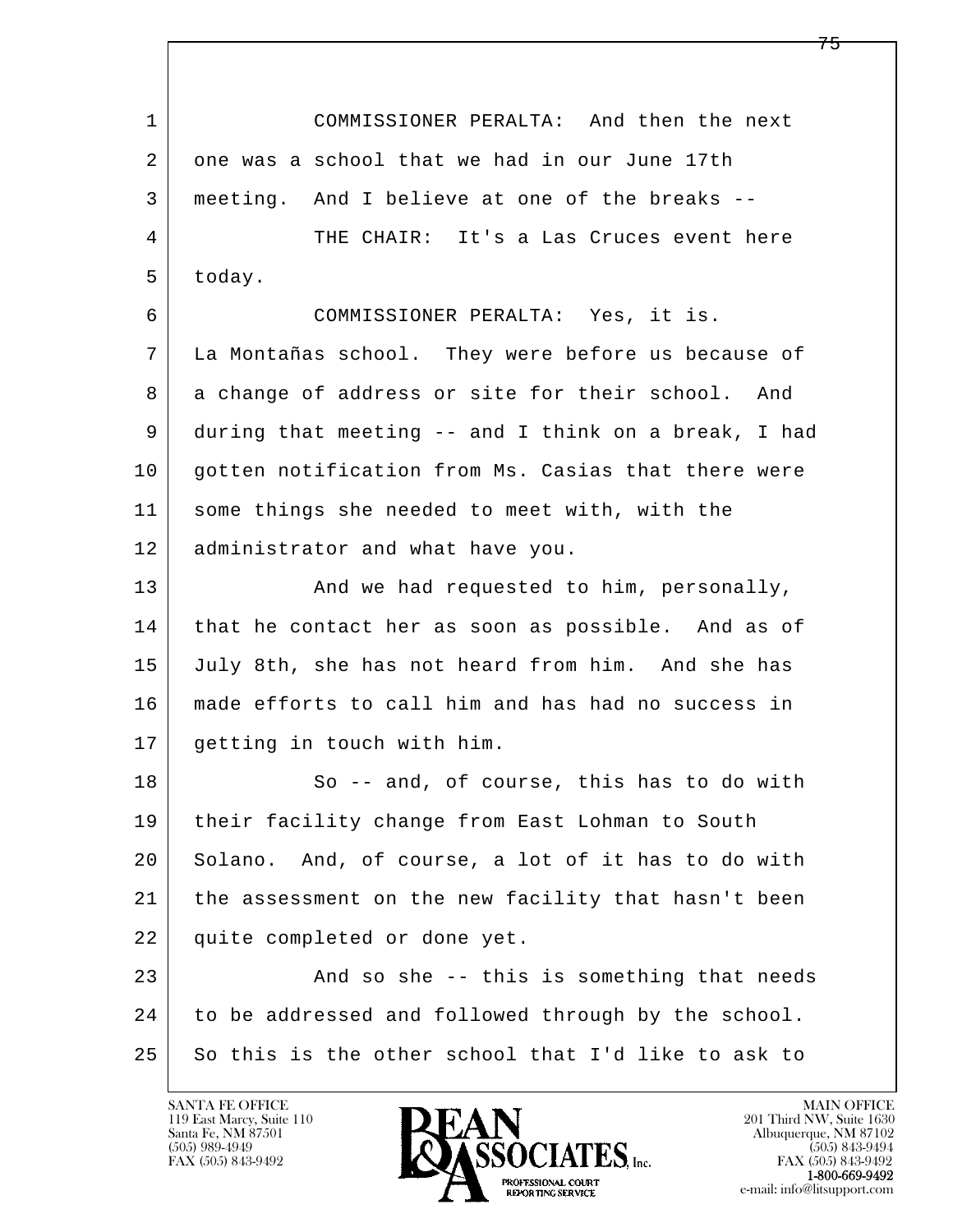| $\mathbf 1$ | have also put on the agenda for our next meeting,    |  |
|-------------|------------------------------------------------------|--|
| 2           | and we would have Ms. Casias present.                |  |
| 3           | THE CHAIR: Because unfortunately, that               |  |
| 4           | gentleman that was there was the head of the         |  |
| 5           | governance council. And because they were -- they    |  |
| 6           | didn't yet have -- I'm not even -- do you know? Do   |  |
| 7           | they have a new head administrator now?              |  |
| 8           | MS. POULOS: Madam Chairwoman,                        |  |
| 9           | Commissioners, I believe we have not received notice |  |
| 10          | of a new head administrator. And so I think that     |  |
| 11          | they're still working on that.                       |  |
| 12          | THE CHAIR: And, see, I had tried to get              |  |
| 13          | ahold of -- when the issue came up, I tried to get   |  |
| 14          | ahold of the -- the old administrator, not knowing   |  |
| 15          | that he was no longer there. And I just wasn't -- I  |  |
| 16          | think his last name was "Robinson" or -- yeah. And   |  |
| 17          | I wasn't getting any answers back.                   |  |
| 18          | And then it wasn't until that last                   |  |
| 19          | meeting, I realized why he wasn't answering me back, |  |
| 20          | because he's not there any longer. But I was trying  |  |
| 21          | to call the school and couldn't get an answer at the |  |
| 22          | school.                                              |  |
| 23          | But I think by that time, they were                  |  |
| 24          | already out -- yeah. Yeah. So I'll actually just     |  |
| 25          | try to stop by --                                    |  |

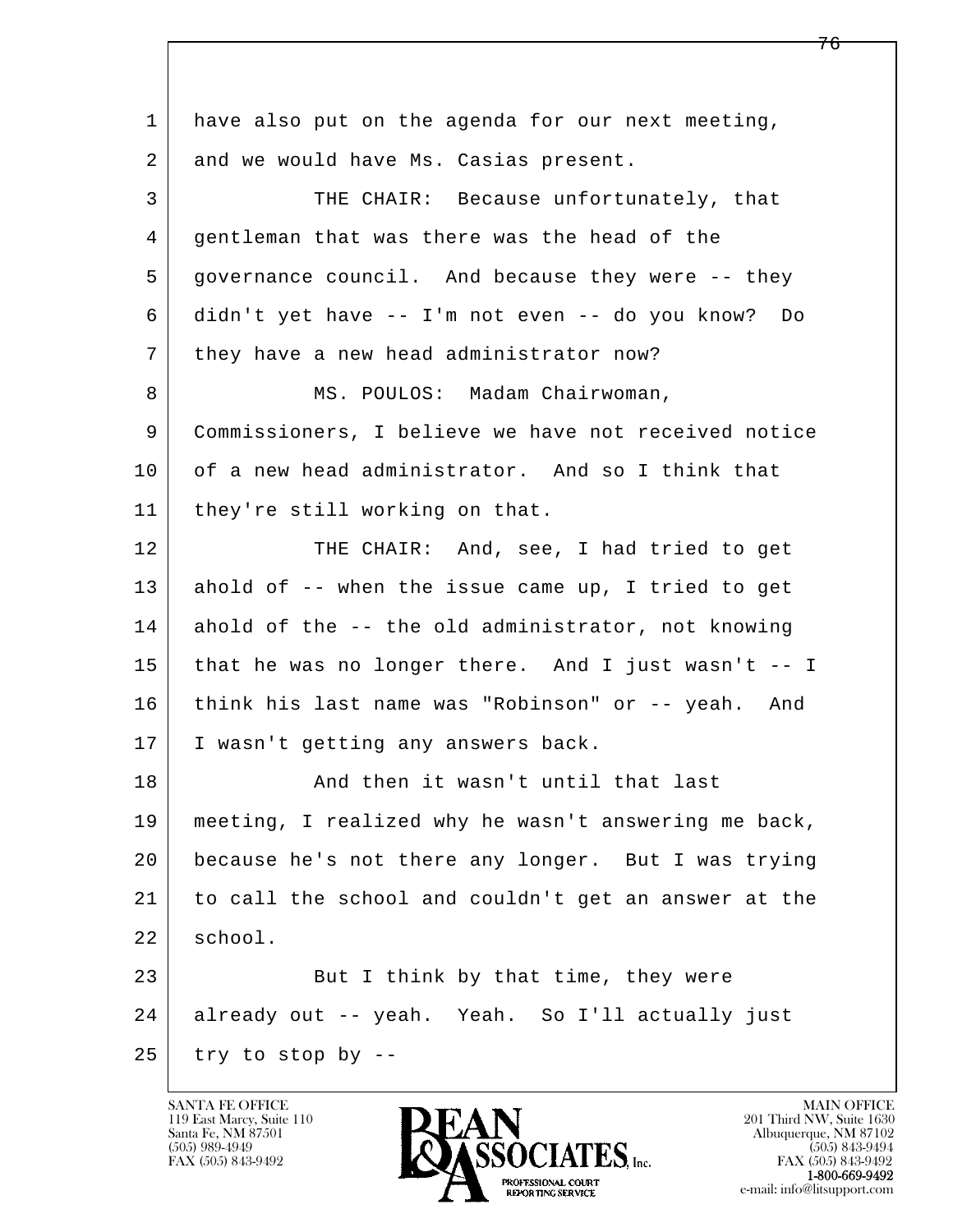| $\mathbf 1$    | COMMISSIONER PERALTA: Yeah.                          |  |
|----------------|------------------------------------------------------|--|
| $\overline{2}$ | THE CHAIR: -- and see.                               |  |
| 3              | COMMISSIONER PERALTA: So if we can just              |  |
| 4              | get them in the next meeting and find out whether or |  |
| 5              | not he's still -- thanks.                            |  |
| 6              | THE CHAIR: Yeah, I don't think their                 |  |
| 7              | facility is going to be -- this is the silly part.   |  |
| 8              | It's not going to be an issue; because they built    |  |
| 9              | through LCPS. So I don't think there's going to be   |  |
| 10             | any issue with it being rated. But it's just         |  |
| 11             | foolish to -- to do this, you know, when it's an     |  |
| 12             | easy fix.                                            |  |
| 13             | COMMISSIONER PERALTA: Right.                         |  |
| 14             | MS. POULOS: Madam Chairwoman,                        |  |
| 15             | Commissioners, we -- in the past, I've indicated     |  |
| 16             | that it may be valuable for the Commission to set    |  |
| 17             | policies with regards to amendment requests.<br>And  |  |
| 18             | this may be a specific one, where it would be really |  |
| 19             | valuable, especially when we're talking about        |  |
| 20             | changing facilities, to have the policy of when that |  |
| 21             | needs to be submitted and what documentation must be |  |
| 22             | submitted with that, to include some of these things |  |
| 23             | with regards to PSCOC and PSFA.                      |  |
| 24             | And that way, we don't -- we don't end up            |  |
| 25             | in a situation where they're saying, "Please get us  |  |

Г

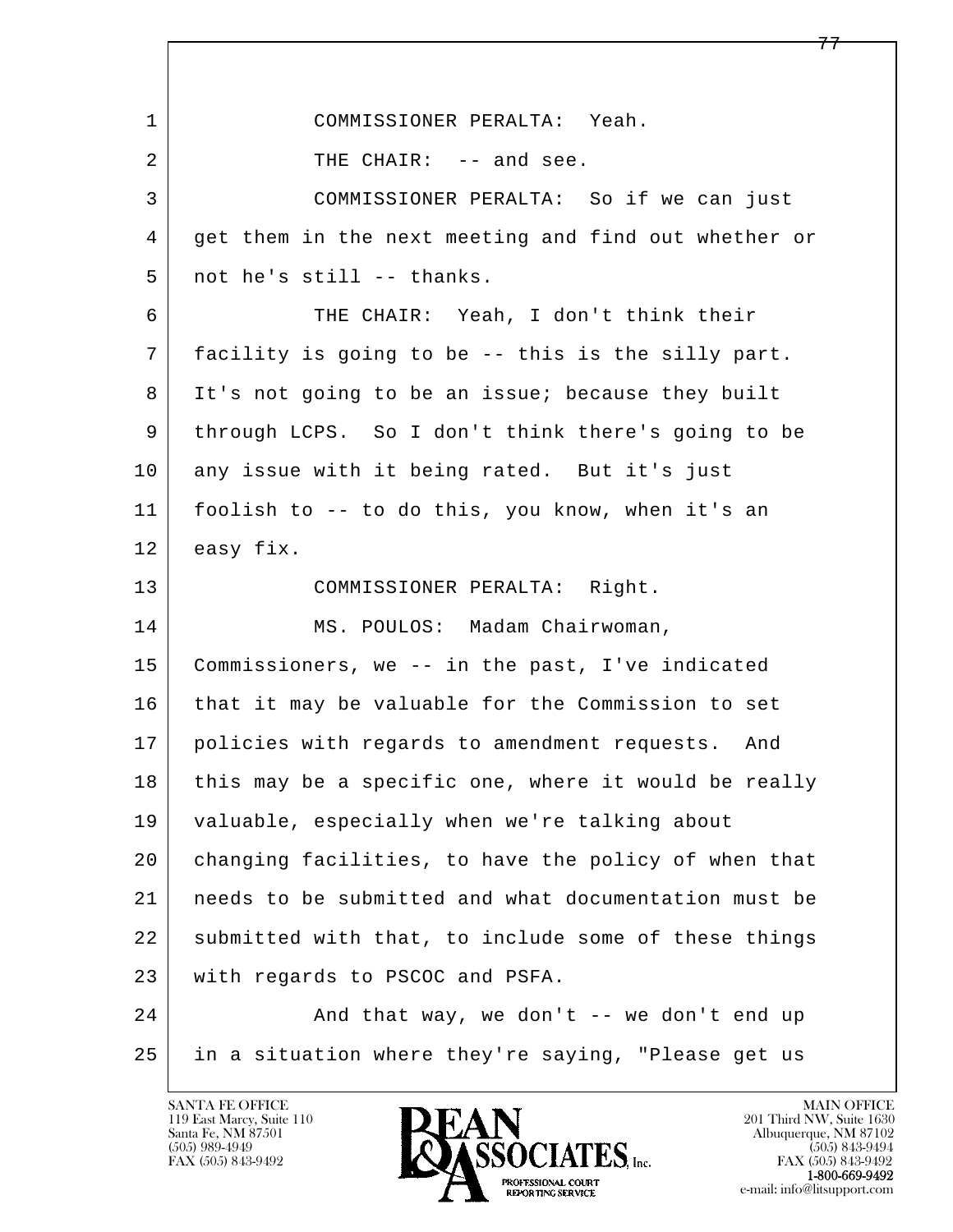l  $\overline{\phantom{a}}$  1 on." 2 | We can see here's what the policy says, 3 these are the documents. When you've gotten those, 4 we can add you to the agenda." 5 I think that may be something that the 6 Commission wants to consider. 7 | THE CHAIR: All right. 8 COMMISSIONER PERALTA: That's it, 9 | Madam Chair. Thank you. 10 THE CHAIR: Thank you. 11 Commissioner Shearman? 12 COMMISSIONER SHEARMAN: No, thank you. 13 THE CHAIR: Commissioner Toulouse? 14 COMMISSIONER TOULOUSE: Madam Chair, I 15 just want to say, in regard to some of what Kelly 16 was saying, my school board member for APS holds 17 | almost monthly meetings. And usually, they have 18 them at 5:00 on the Friday we're meeting; but when 19 we get out earlier, I can get back. 20 I go -- I've lived in the same APS school 21 district my entire life. She's the first one in 22 many, many years who's bothered to meet. Mostly, 23 the people who come to her meeting are teachers. 24 But I happened to be at the one where they were 25 asking her -- because that was right after APS had

119 East Marcy, Suite 110<br>Santa Fe, NM 87501

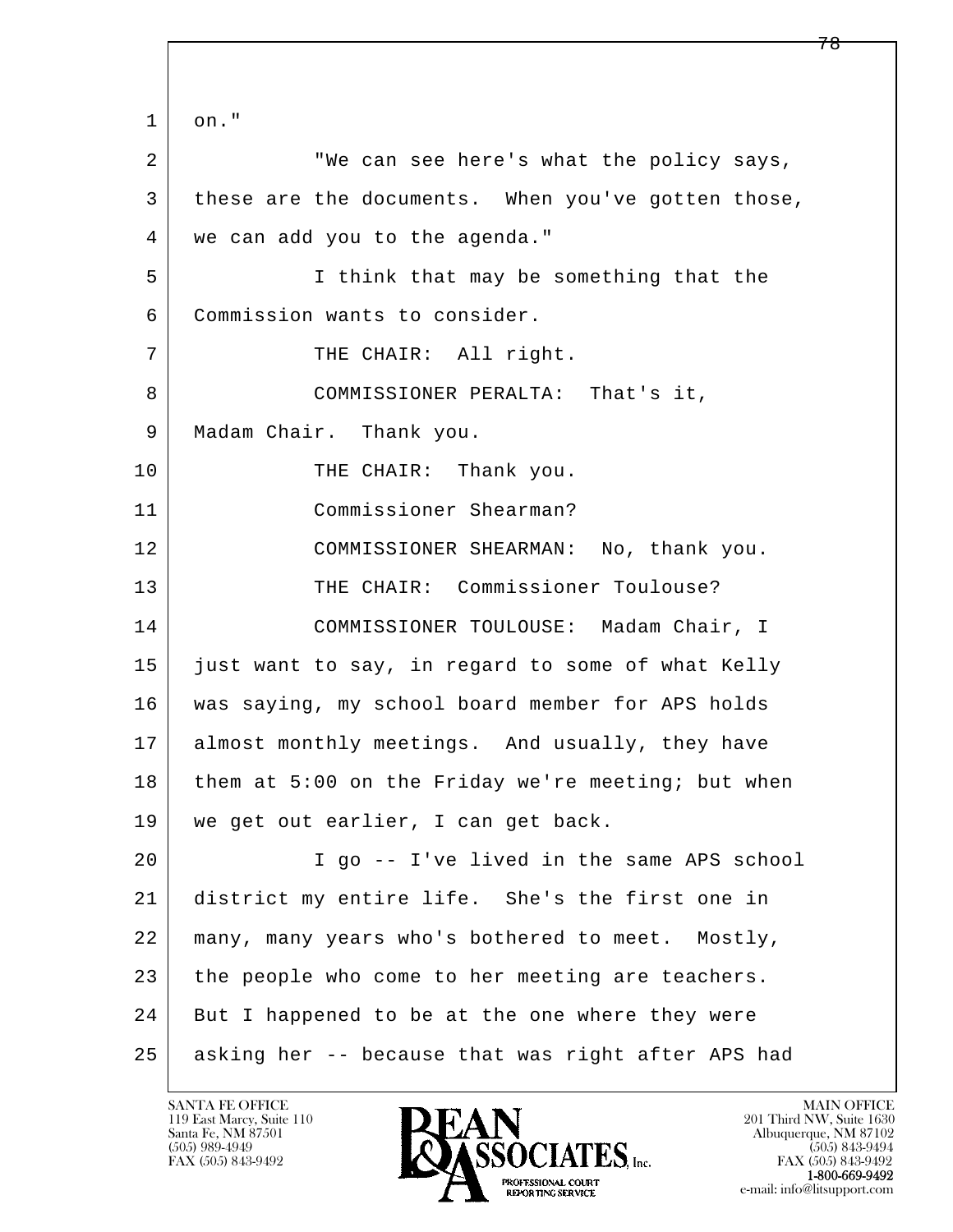l  $\overline{\phantom{a}}$  1 closed Bataan Charter School, and she had some real 2 misinformation about our charter schools; because 3 they were asking general charter school -- and we 4 ended up with doing a very good dialogue between the 5 two of us. 6 In fact, when I do show up, we start 7 getting questions on charter schools. And she's 8 been very generous about, then, the two of us 9 together, you know, dealing with the schools. 10 So I don't know, for other people, how 11 easy it is to reach out to your school board member. 12 My last one never would even return phone calls from 13 me. This one, she calls, e-mails, whatever. So it 14 depends. 15 | But that it is helpful if you can make 16 that connection, even just for one school board 17 meeting. 18 | THE CHAIR: Thank you. 19 | All right. I'm going to -- oh, I'm sorry. 20 MS. FRIEDMAN: May I say something? I 21 sent out an e-mail -- I'm sorry. My voice is not 22 that strong. But I had sent out an e-mail about the 23 NACSA conference. And I have not received anything 24 from anybody. 25 COMMISSIONER SHEARMAN: You received it

119 East Marcy, Suite 110<br>Santa Fe, NM 87501

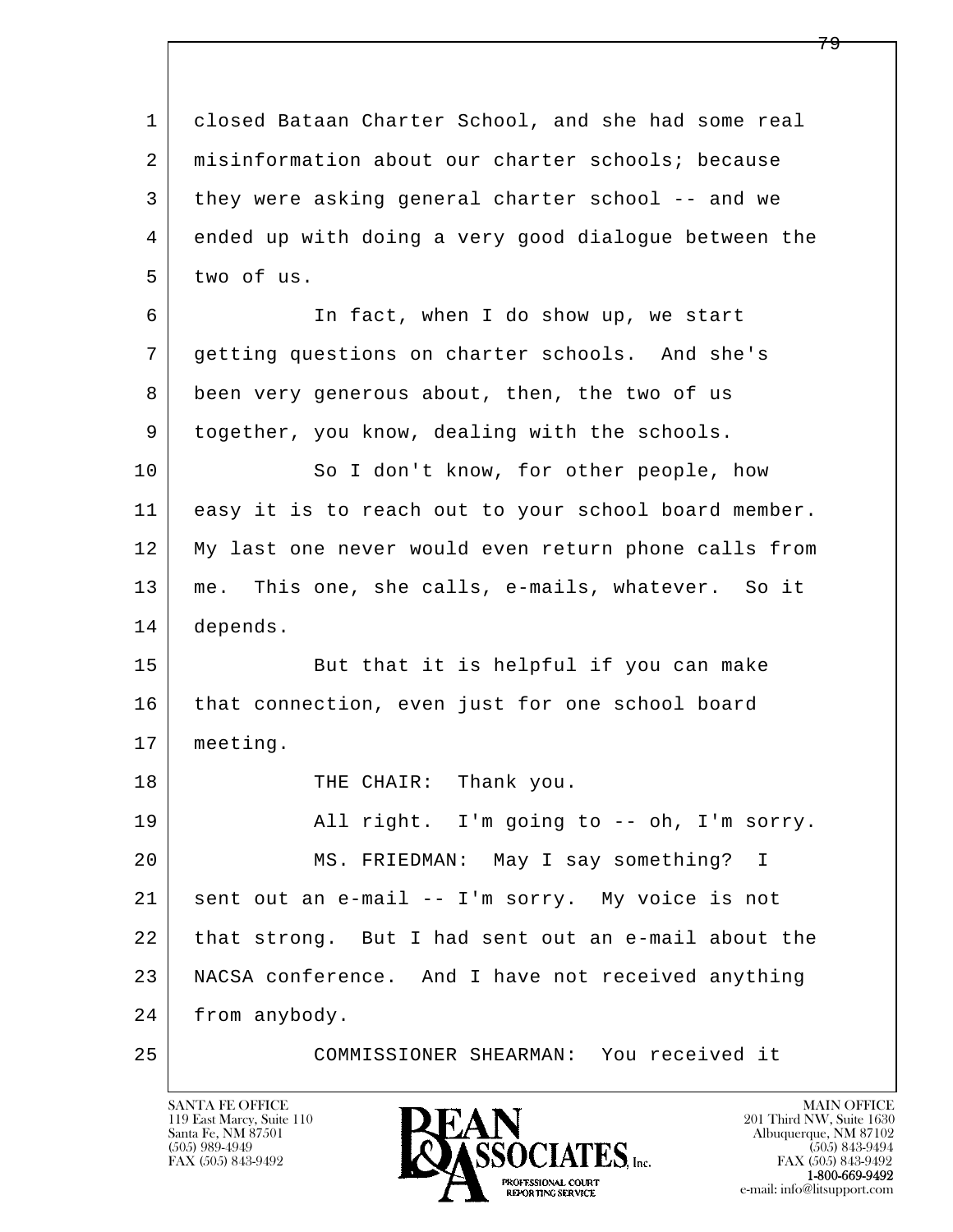l  $\overline{\phantom{a}}$ 1 from me. 2 MS. FRIEDMAN: That you would like to go 3 to NACSA? 4 COMMISSIONER SHEARMAN: Oh. I thought I 5 told you I was not going. 6 MS. FRIEDMAN: You did. You did. But I 7 have not received any positive comments. If anyone 8 would like to go to the NACSA conference in October, 9 I do need to know shortly, because getting 10 | out-of-state travel is a -- takes about six to eight 11 weeks, because it has to go through the Governor's 12 Office. 13 And so if you're interested in going, it's 14 October 24th through the 27th. It's in Atlanta, 15 Georgia. And the -- all the information is there. 16 I'll send it to you. I have a new NACSA e-mail that 17 just came in. 18 And secondly, I did send the NACSA 19 evaluation report. I just sent that to everybody. 20 THE CHAIR: Oh, okay. Thank you. 21 MS. FRIEDMAN: The PowerPoint and the 22 report. 23 | THE CHAIR: I'll go -- I'll tell you, I'm 24 staying here, so that I can be here for the state --25 for the Coalition conference.

119 East Marcy, Suite 110<br>Santa Fe, NM 87501

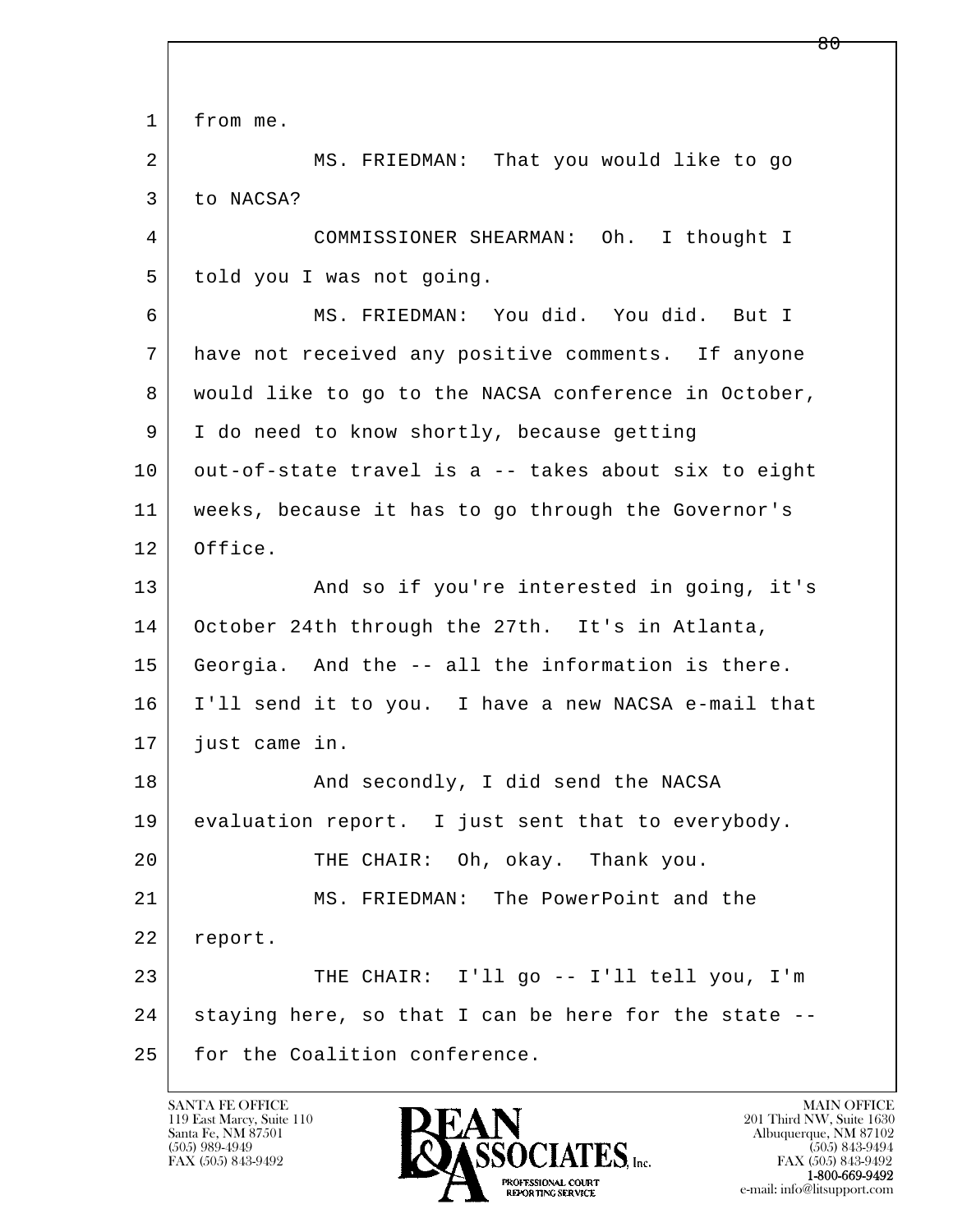l  $\overline{\phantom{a}}$ 1 MS. FRIEDMAN: All-righty. 2 COMMISSIONER ARMBRUSTER: Although I made 3 reservations, I'm not feeling that it looks -- 4 because they just told us what was going to  $5$  happen  $-$  6 THE CHAIR: Yeah. We just got the 7 extra -- 8 COMMISSIONER ARMBRUSTER: -- just the 9 other day. And I thought --10 THE CHAIR: Yeah, you're right. The 11 agenda didn't look like it was -- I think I'm going 12 to get more value out of the New Mexico -- 13 COMMISSIONER ARMBRUSTER: Right. So I 14 maybe thought I -- I don't know. The NACSA report  $15$  and are we coming to the NACSA convention  $-$ 16 THE CHAIR: It's kind of been an ongoing 17 thought in my mind, and I didn't make you part of 18 conversation. 19 MS. FRIEDMAN: That's quite all right. I 20 wanted to bring that up again, in case someone 21 wanted to do it, I'd start getting that paperwork 22 | together. 23 COMMISSIONER ARMBRUSTER: I may have 24 written you yes; but in my mind, I was thinking 25 about the August 1st meeting and not this one. So I

119 East Marcy, Suite 110<br>Santa Fe, NM 87501

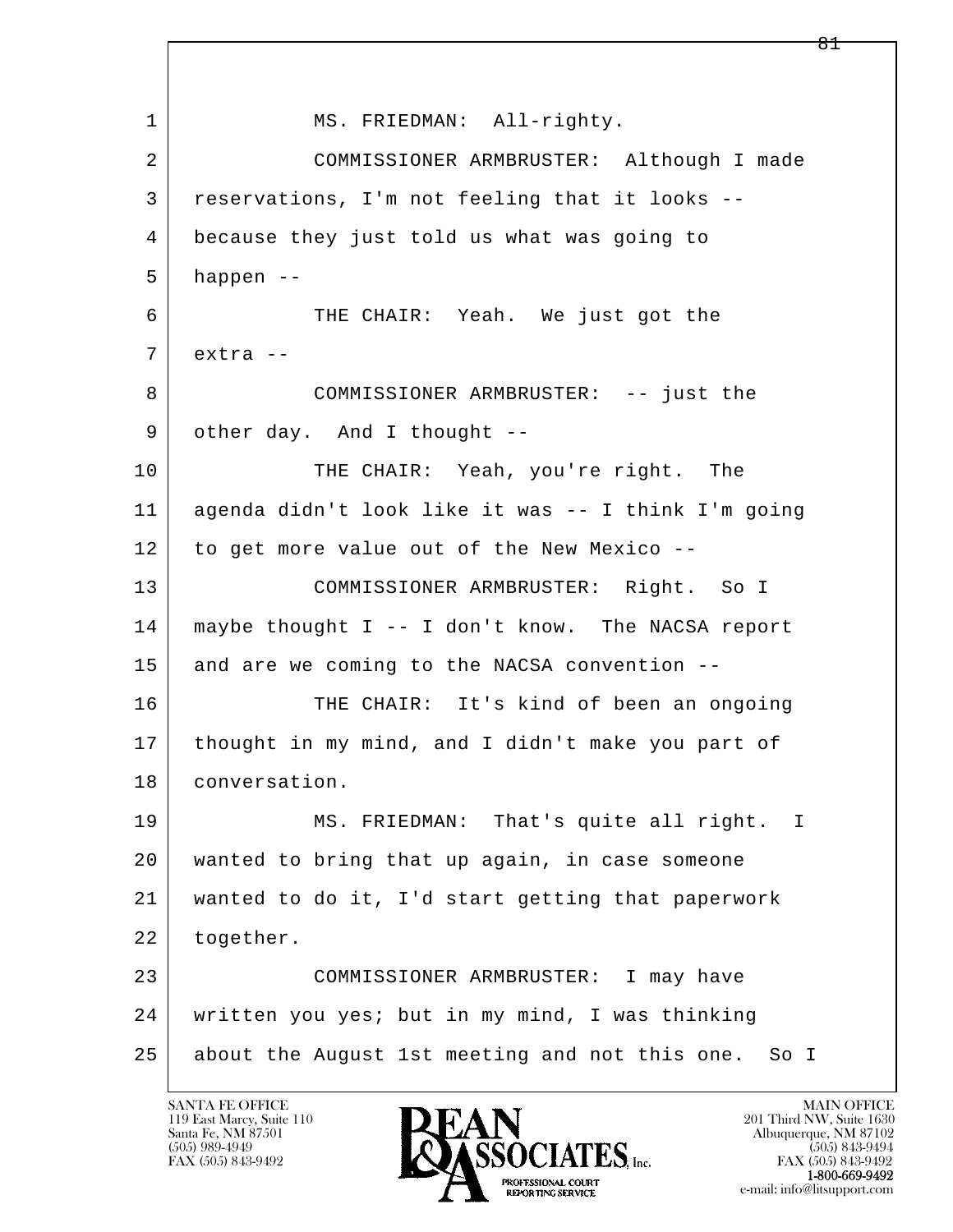l  $\overline{\phantom{a}}$  1 may have -- but I just want to say no. 2 MS. FRIEDMAN: Okay. Terrific. If anyone 3 does change their mind in the next week or so, let 4 me know. 5 THE CHAIR: All right. Thank you. I'm 6 going to hazard a guess that we don't have anyone 7 | that wants to speak. 8 MS. FRIEDMAN: No, you don't have anyone. 9 THE CHAIR: So we will move on to No. 10, 10 which is Executive Session. 11 Oh, I need to -- I need -- so I call for a 12 motion? 13 COMMISSIONER SHEARMAN: Madam Chair, I 14 move that the Public Education Commission go into 15 Executive Session to discuss pending or threatened 16 | litigation, pursuant to NMSA 1978, 17 | Section 10-15-1H(7). 18 THE CHAIR: Do I have a second? 19 COMMISSIONER ARMBRUSTER: Second. 20 THE CHAIR: Motion by Commissioner 21 Armbruster -- by Commissioner Shearman, second by 22 Commissioner Armbruster. Can we do a voice vote? 23 MR. LANGE: We need a roll-call vote. 24 THE CHAIR: Okay. 25 COMMISSIONER ARMBRUSTER: Commissioner

119 East Marcy, Suite 110<br>Santa Fe, NM 87501

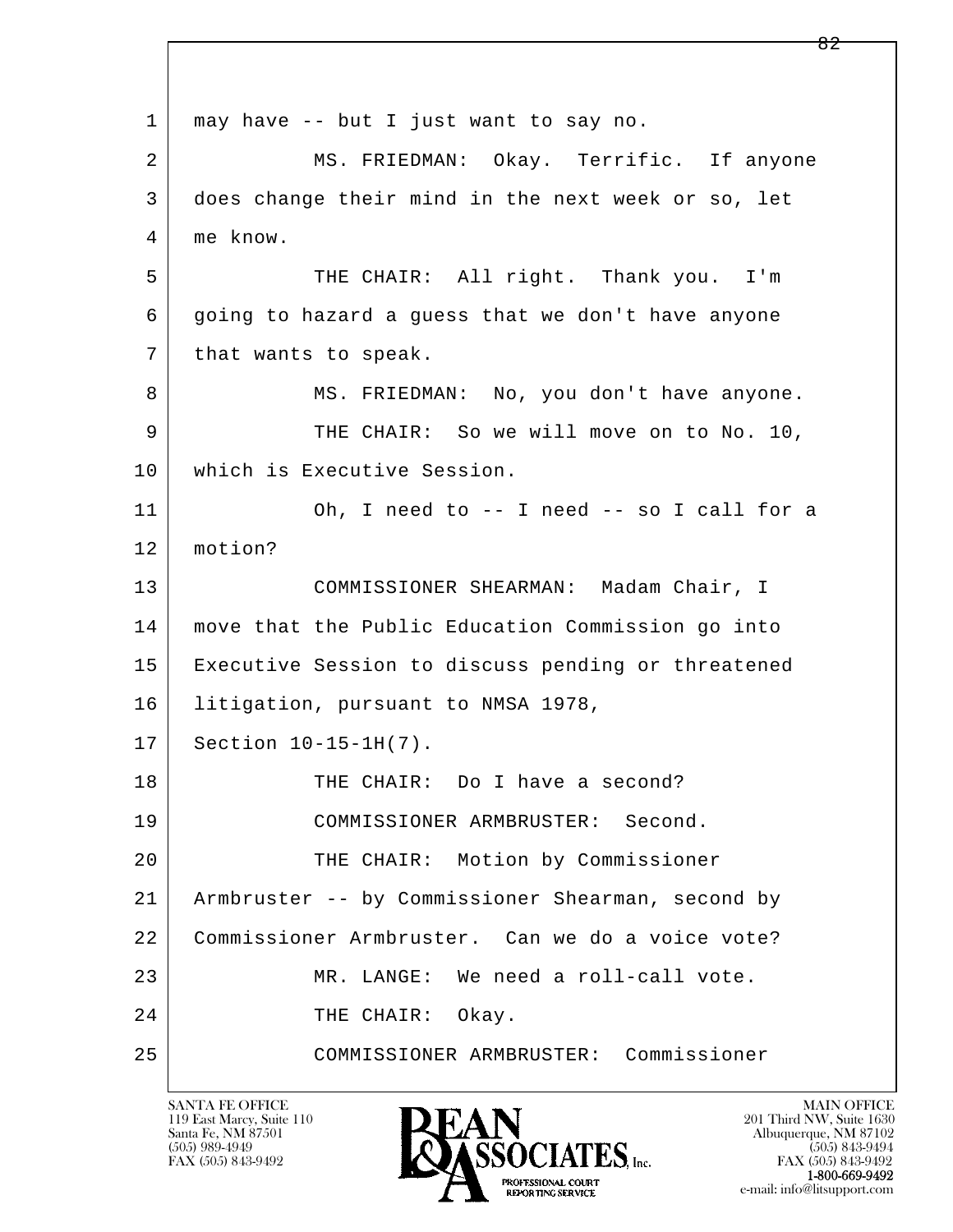l  $\overline{\phantom{a}}$  1 Peralta? 2 COMMISSIONER PERALTA: Yes. 3 COMMISSIONER ARMBRUSTER: Commissioner 4 Gipson? 5 THE CHAIR: Yes. 6 COMMISSIONER ARMBRUSTER: Commissioner 7 Toulouse? 8 | COMMISSIONER TOULOUSE: Yes. 9 COMMISSIONER ARMBRUSTER: Commissioner 10 | Armbruster says "Yes." 11 Commissioner Shearman? 12 COMMISSIONER SHEARMAN: Yes. 13 COMMISSIONER ARMBRUSTER: Commissioner 14 Carr? 15 COMMISSIONER CARR: Yes. 16 COMMISSIONER ARMBRUSTER: That is a 17 six-to-one vote, and we are -- zero. 18 THE CHAIR: Okay. Who came? 19 (Brief recess taken.) 20 (Executive Session conducted 21 off the record.) 22 THE CHAIR: Okay. The -- pursuant to NMSA 23 1978, 10-15-1J, the only matter discussed during the 24 | closed session was the pending litigation, 25 Rio Rancho Public School District v. PED/PEC.

119 East Marcy, Suite 110<br>Santa Fe, NM 87501

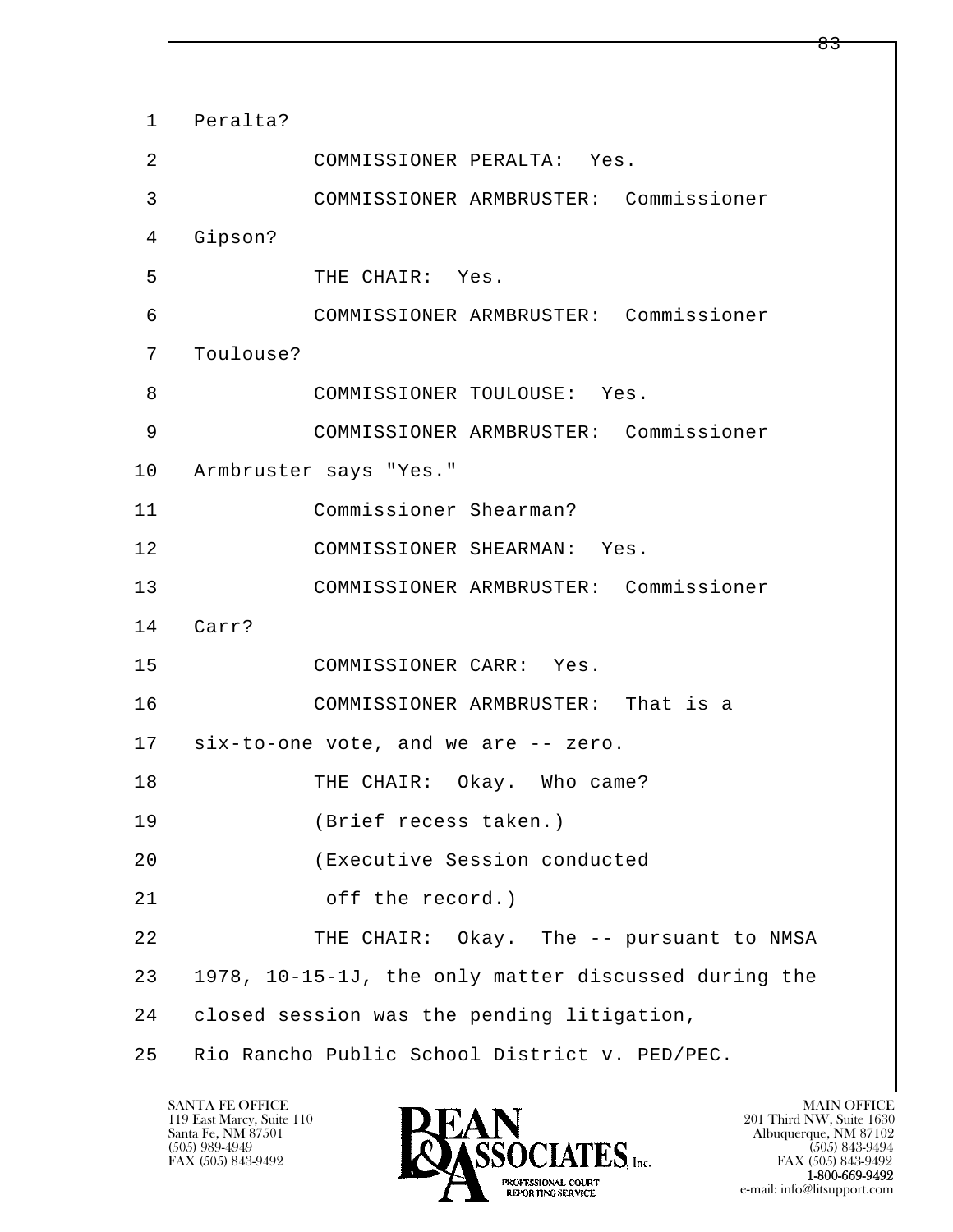l  $\overline{\phantom{a}}$ SANTA FE OFFICE MAIN OFFICE MAIN OFFICE MAIN OFFICE MAIN OFFICE 119 East Marcy, Suite 110 201 Third NW, Suite 1630<br>
Santa Fe, NM 87501 201 Third NW, Suite 1630 Santa Fe, NM 87501 Albuquerque, NM 87102 1 And that brings us to Item No. 11, which 2 is adjournment. 3 COMMISSIONER SHEARMAN: I move we adjourn. 4 THE CHAIR: Motion by Commissioner 5 Shearman. 6 COMMISSIONER ARMBRUSTER: Second. 7 | THE CHAIR: Second by Commissioner 8 Armbruster. All in favor? 9 (Commissioners so indicate.) 10 THE CHAIR: We are adjourned. 11 (Proceedings adjourned at 11:03 a.m.) 12 13 14 15 16 17 18 19 20 21 22 23 24 25

 $\bullet$  (505) 989-4949 (505) 843-9494 FAX (505) 843-9492 **FAX (505) 843-9492** FAX (505) 843-9492

1-800-669-9492

e-mail: info@litsupport.com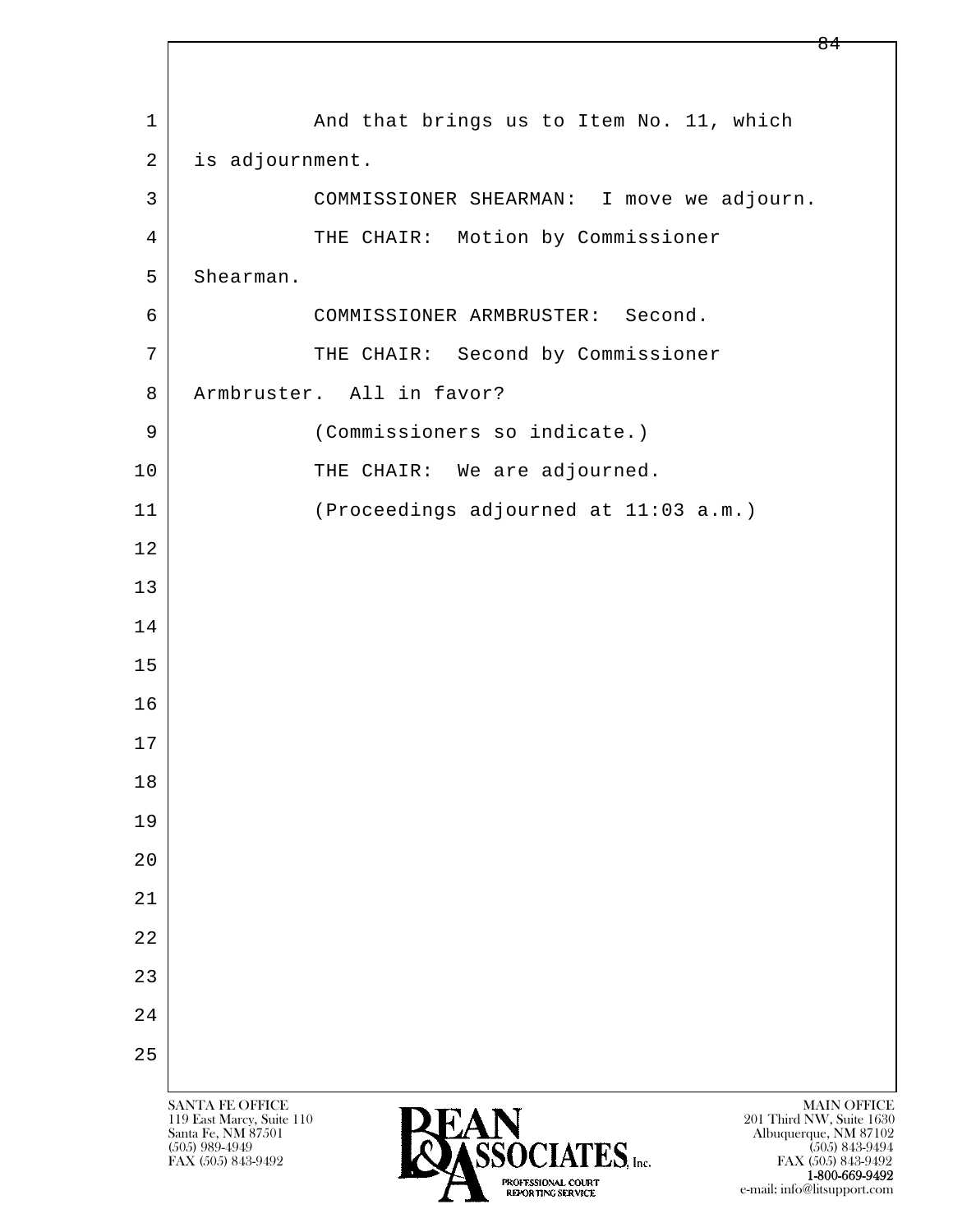| $\mathbf{1}$                                                                                                                                                                                                                                                                                                                  | BEFORE THE PUBLIC EDUCATION COMMISSION                      |  |
|-------------------------------------------------------------------------------------------------------------------------------------------------------------------------------------------------------------------------------------------------------------------------------------------------------------------------------|-------------------------------------------------------------|--|
| 2                                                                                                                                                                                                                                                                                                                             | STATE OF NEW MEXICO                                         |  |
| 3                                                                                                                                                                                                                                                                                                                             |                                                             |  |
| 4                                                                                                                                                                                                                                                                                                                             |                                                             |  |
| 5                                                                                                                                                                                                                                                                                                                             |                                                             |  |
| 6                                                                                                                                                                                                                                                                                                                             |                                                             |  |
| $\overline{7}$                                                                                                                                                                                                                                                                                                                | REPORTER'S CERTIFICATE                                      |  |
| 8                                                                                                                                                                                                                                                                                                                             | I, Cynthia C. Chapman, RMR, CCR #219, Certified             |  |
| 9                                                                                                                                                                                                                                                                                                                             | Court Reporter in the State of New Mexico, do hereby        |  |
| 10                                                                                                                                                                                                                                                                                                                            | certify that the foregoing pages constitute a true          |  |
| 11                                                                                                                                                                                                                                                                                                                            | transcript of proceedings had before the said               |  |
| 12                                                                                                                                                                                                                                                                                                                            | NEW MEXICO PUBLIC EDUCATION COMMISSION, held in the         |  |
| 13                                                                                                                                                                                                                                                                                                                            | State of New Mexico, County of Taos, in the matter          |  |
| 14                                                                                                                                                                                                                                                                                                                            | therein stated.                                             |  |
| 15                                                                                                                                                                                                                                                                                                                            | In testimony whereof, I have hereunto set my                |  |
| 16                                                                                                                                                                                                                                                                                                                            | hand on August 3, 2016.                                     |  |
| 17                                                                                                                                                                                                                                                                                                                            |                                                             |  |
| 18                                                                                                                                                                                                                                                                                                                            |                                                             |  |
| 19                                                                                                                                                                                                                                                                                                                            | Cynthia Chapman - 11 CCR #219<br>Cynth $\mathcal{L}$ a      |  |
| 20                                                                                                                                                                                                                                                                                                                            | BEAN & ASSOCIATES, INC.<br>201 Third Street, NW, Suite 1630 |  |
| 21                                                                                                                                                                                                                                                                                                                            | Albuquerque, New Mexico 87102                               |  |
| 22                                                                                                                                                                                                                                                                                                                            |                                                             |  |
| 23                                                                                                                                                                                                                                                                                                                            |                                                             |  |
| 24                                                                                                                                                                                                                                                                                                                            |                                                             |  |
| 25                                                                                                                                                                                                                                                                                                                            | Job No.: 5999L (CC)                                         |  |
| SANTA FE OFFICE<br><b>MAIN OFFICE</b><br>119 East Marcy, Suite 110<br>201 Third NW, Suite 1630<br>Santa Fe, NM 87501<br>Albuquerque, NM 87102<br>$(505)$ 989-4949<br>$(505)$ 843-9494<br>FAX (505) 843-9492<br>FAX (505) 843-9492<br>1-800-669-9492<br>PROFESSIONAL COURT<br>e-mail: info@litsupport.com<br>REPORTING SERVICE |                                                             |  |